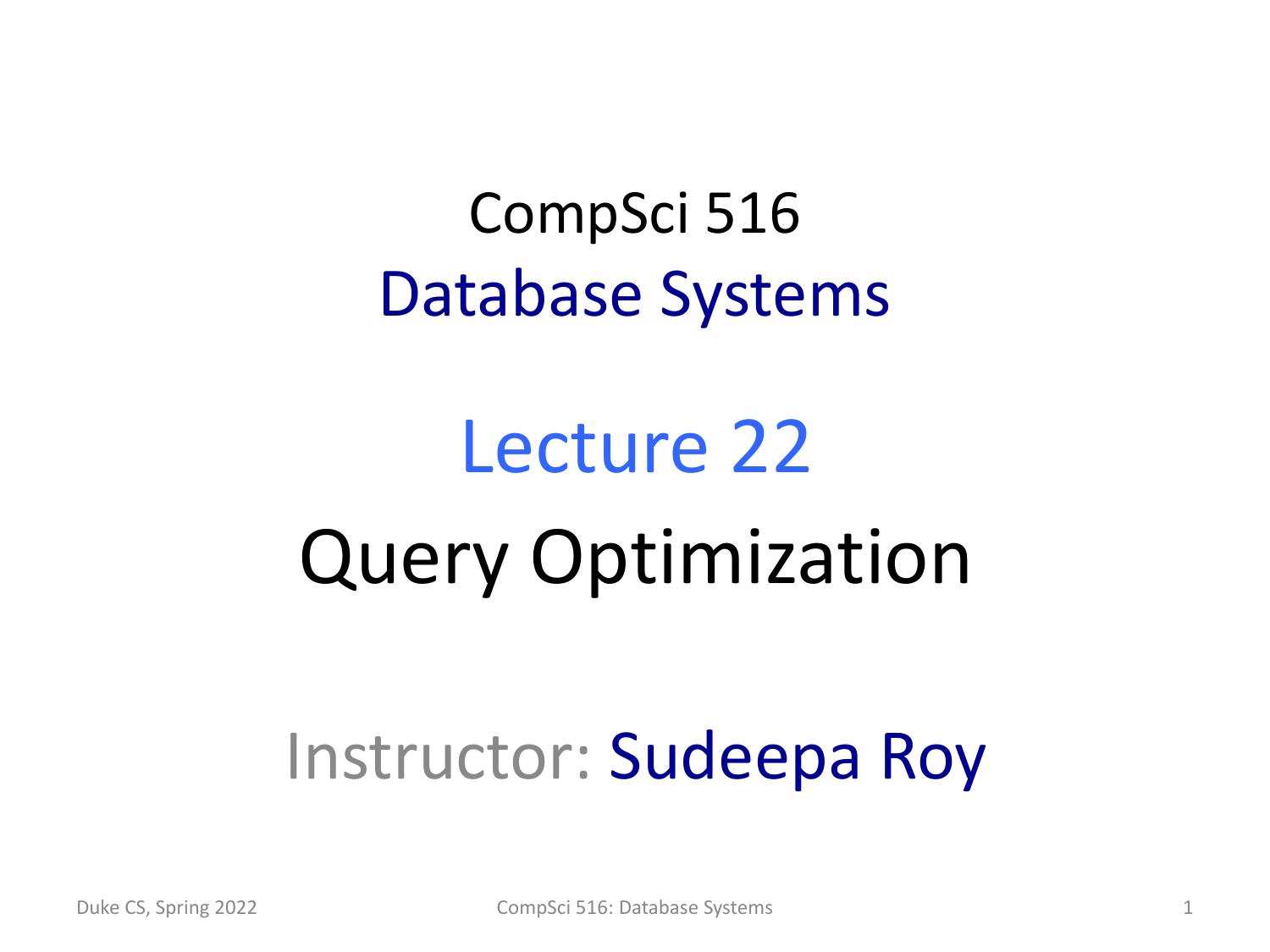#### Where are we now?

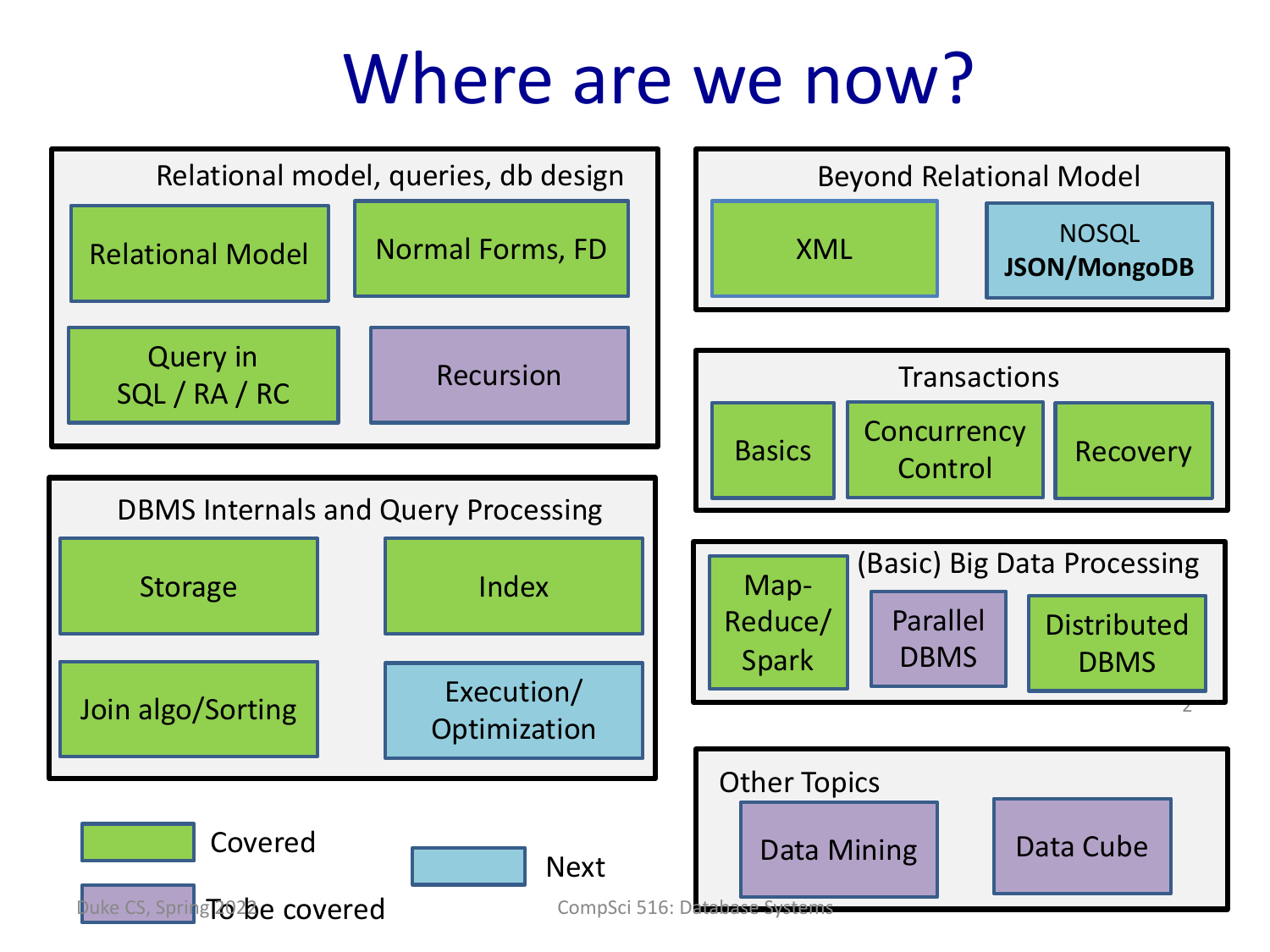## Announcements (Tues, 03/29)

• HW3 due 4/5 (Tues) noon

– Let us know if you need someone to work with

- More frequent check in for all teams by mentors
- Project report deadline 04/13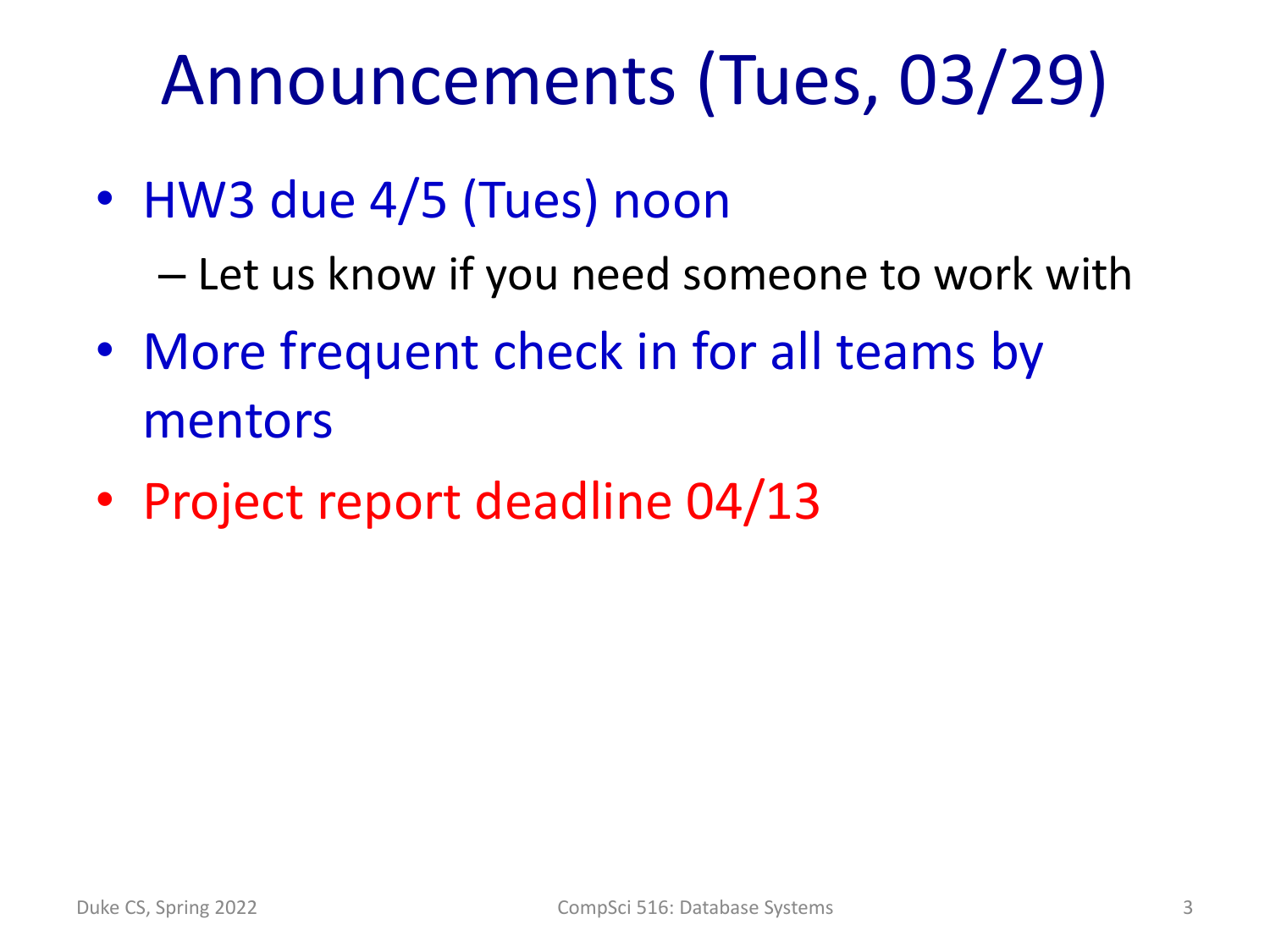## Reading Material

#### $[RG]$

- Query optimization: Chapter 15 (overview only)
- [GUW]
	- Chapter 16.2-16.7
- Original paper by Selinger et al. :
	- P. Selinger, M. Astrahan, D. Chamberlin, R. Lorie, and T. Price. *Access Path Selection in a Relational Database Management System*

Proceedings of ACM SIGMOD, 1979. Pages 22-34

– No need to understand the whole paper, but take a look at the example (link on the course webpage)

#### Acknowledgement:

- The following slides have been created adapting the instructor material of the [RG] book provided by the authors Dr. Ramakrishnan and Dr. Gehrke.
- Some of the following slides have been created by adapting slides by Profs. Shivnath Babu and Magda Balazinska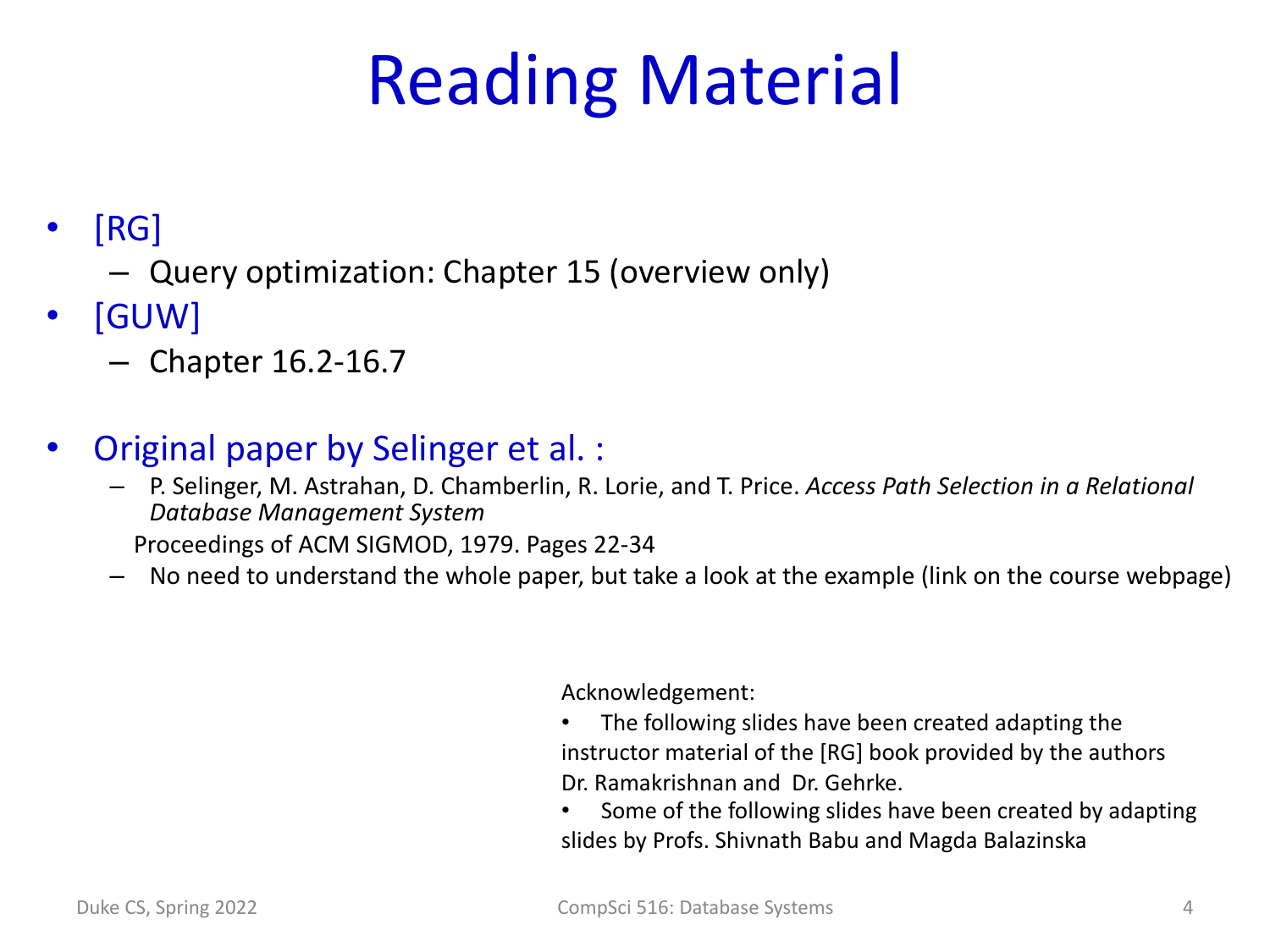#### Query Blocks: Units of Optimization

- **Query Block** 
	- No nesting
	- One SELECT, one FROM
	- At most one WHERE, GROUP BY, HAVING
- **SQL query**
- => parsed into a collection of query blocks
- => the blocks are optimized one block at a time
- Express single-block it as a relational algebra (RA) expression

SELECT S.sname FROM Sailors S WHERE S.age IN (*SELECT MAX (S2.age) FROM Sailors S2 GROUP BY S2.rating*)

*Outer block Nested block*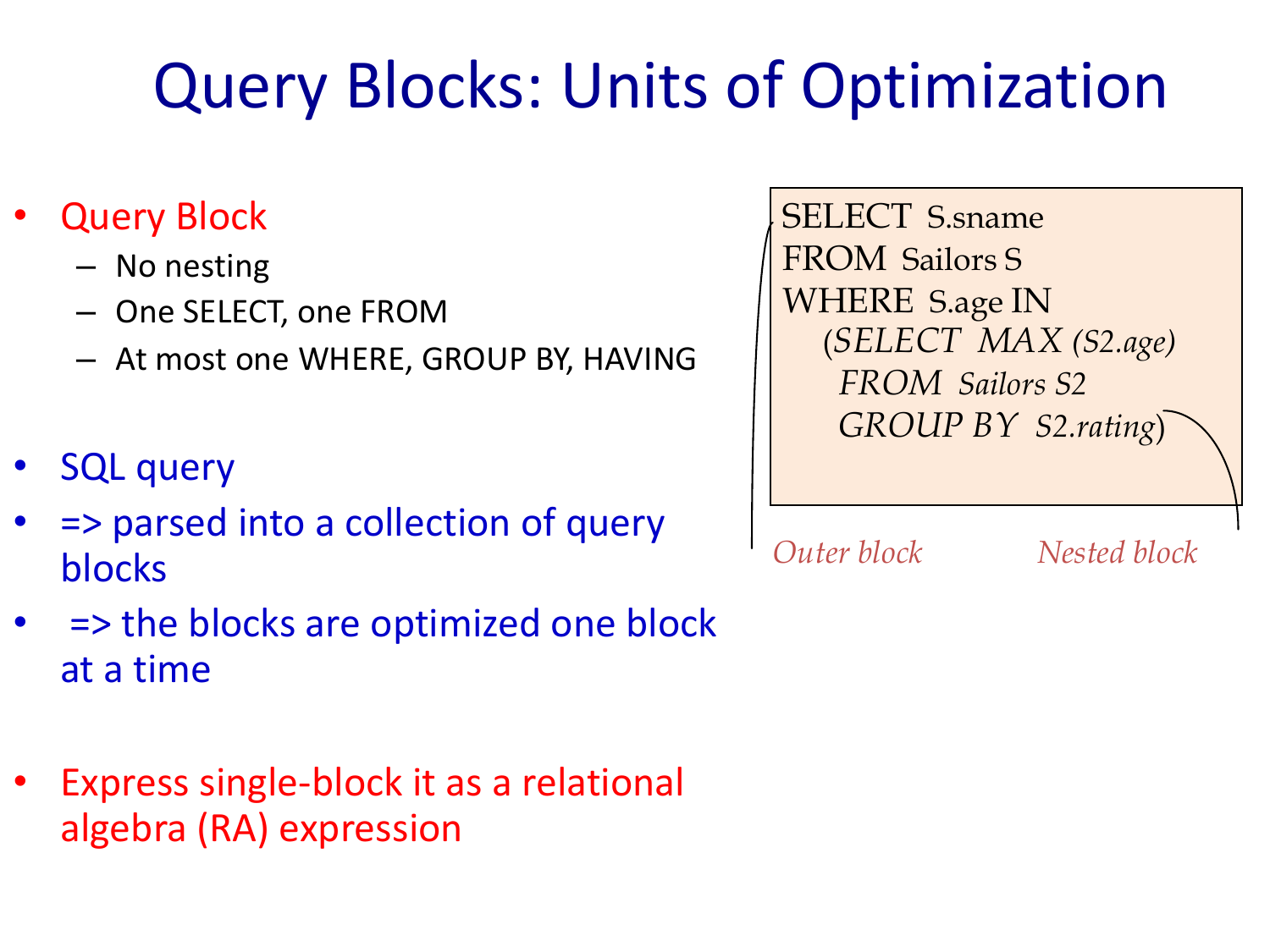### Cost Estimation

- For each plan considered, must estimate cost:
- Must estimate cost of each operation in plan tree.
	- Depends on input cardinalities
	- We've discussed how to estimate the cost of operations (sequential scan, index scan, joins, etc.)
- Must also estimate size of result for each operation in tree
	- gives input cardinality of next operators
- Also consider
	- whether the output is sorted
	- intermediate results written to disk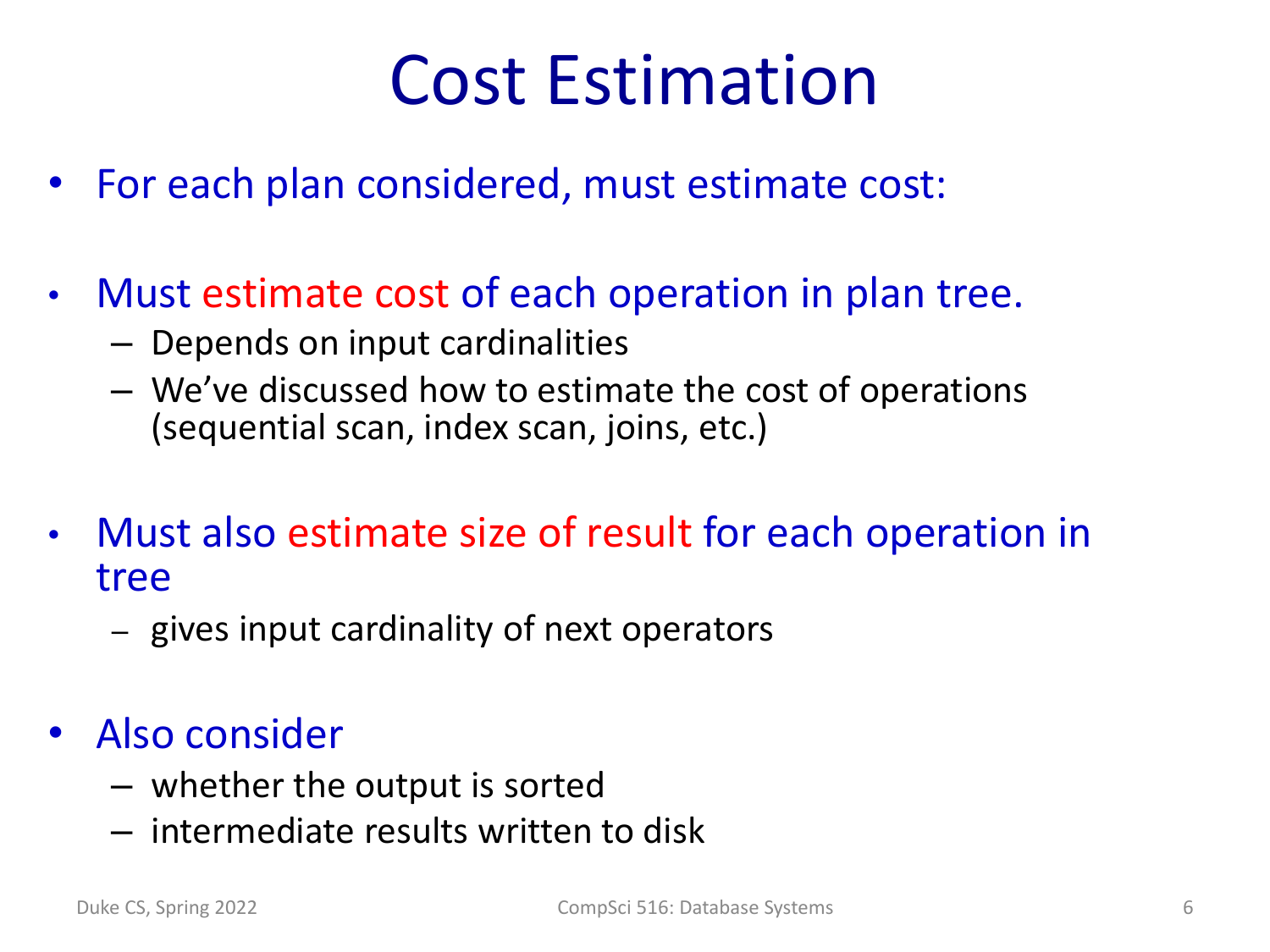### Relational Algebra Equivalences

• Allow us to choose different join orders and to `push' selections and projections ahead of joins.

\n- \n 
$$
\mathbf{E} = \sigma_{c1}(\ldots \sigma_{cn}(R))
$$
 (Cascade) \n  $\sigma_{c1}(\sigma_{c2}(R)) \equiv \sigma_{c2}(\sigma_{c1}(R))$  (Commute) \n
\n- \n  $\mathbf{F} = \sigma_{c2}(\sigma_{c1}(R))$  (Commute) \n
\n- \n  $\mathbf{F} = \sigma_{c1}(\ldots(\pi_{an}(R)))$  (Cascade) \n
\n- \n  $\mathbf{F} = \sigma_{c2}(\sigma_{c1}(R))$  (Cascade) \n
\n

 $\mathbf{\hat{v}}$  Joins:  $R \bowtie (S \bowtie I) \equiv (R \bowtie S) \bowtie I$  (*Associative)*  $(R \bowtie S) \equiv (S \bowtie R)$  (Commute)

There are many more intuitive equivalences, see 15.3.4 for details if interested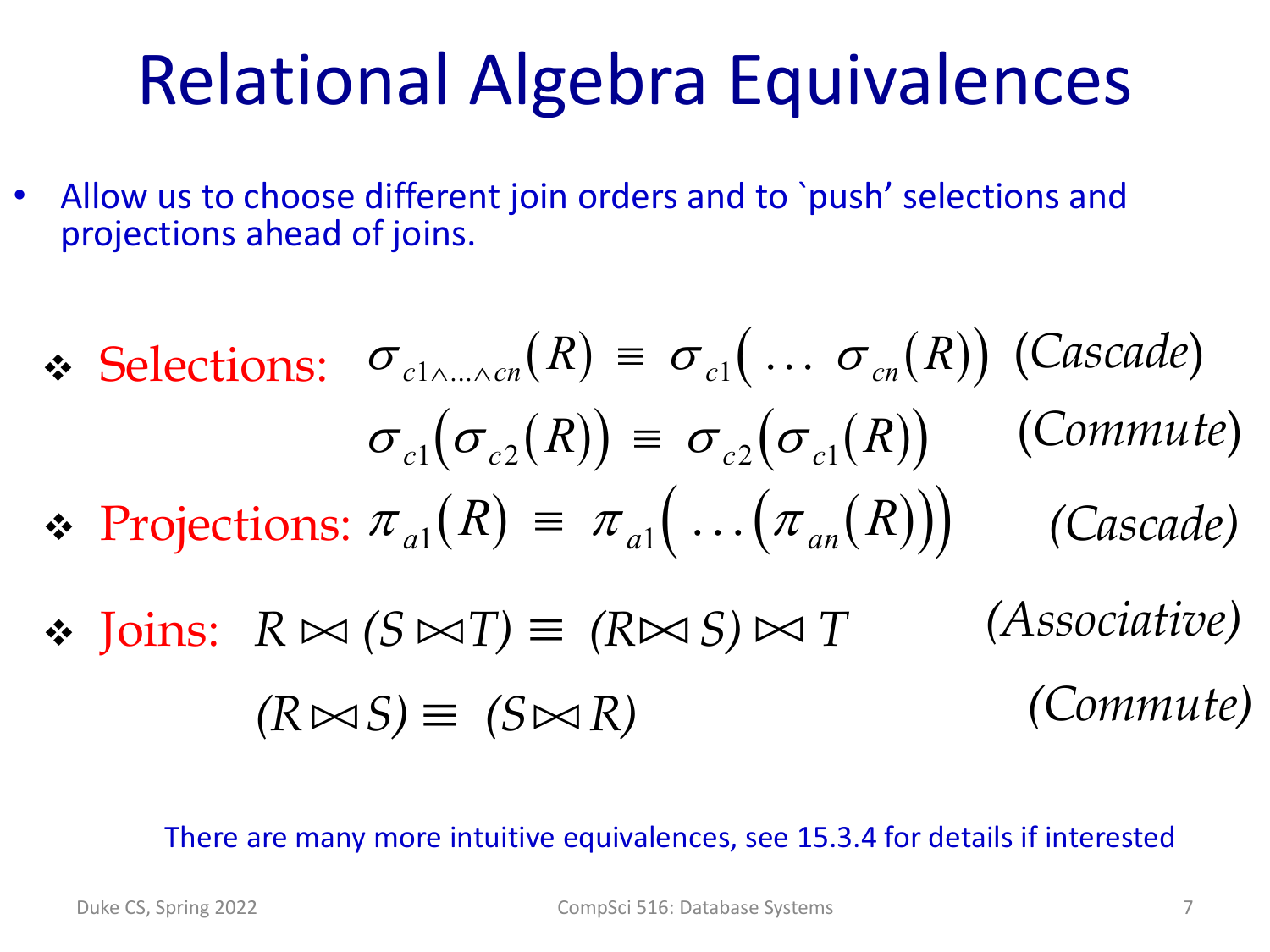### Notation

- T(R) : Number of tuples in R
- B(R) : Number of blocks (pages) in R
- V(R, A) : Number of distinct values of attribute A in R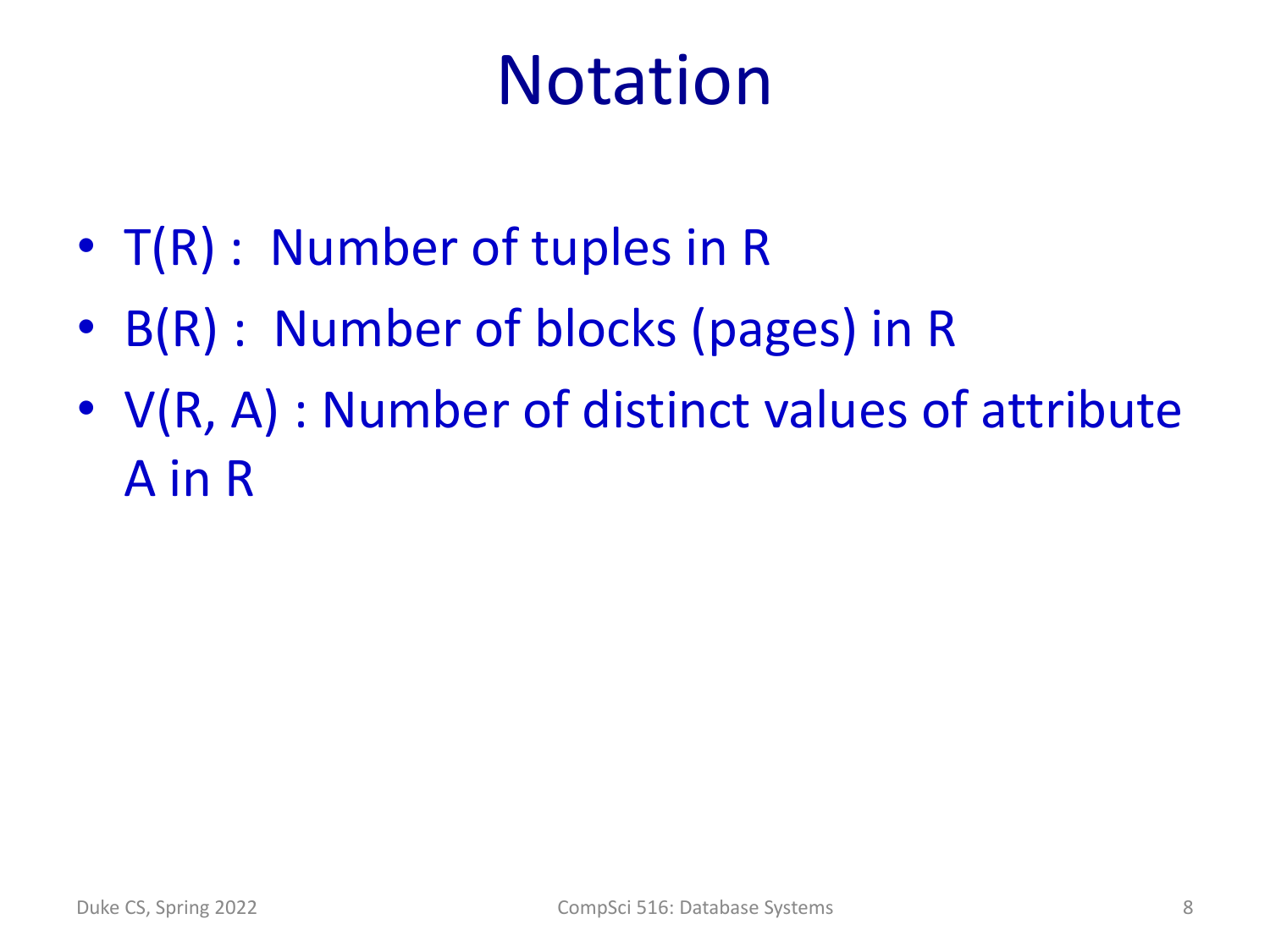# Query Optimization Problem

Pick the best plan from the space of physical plans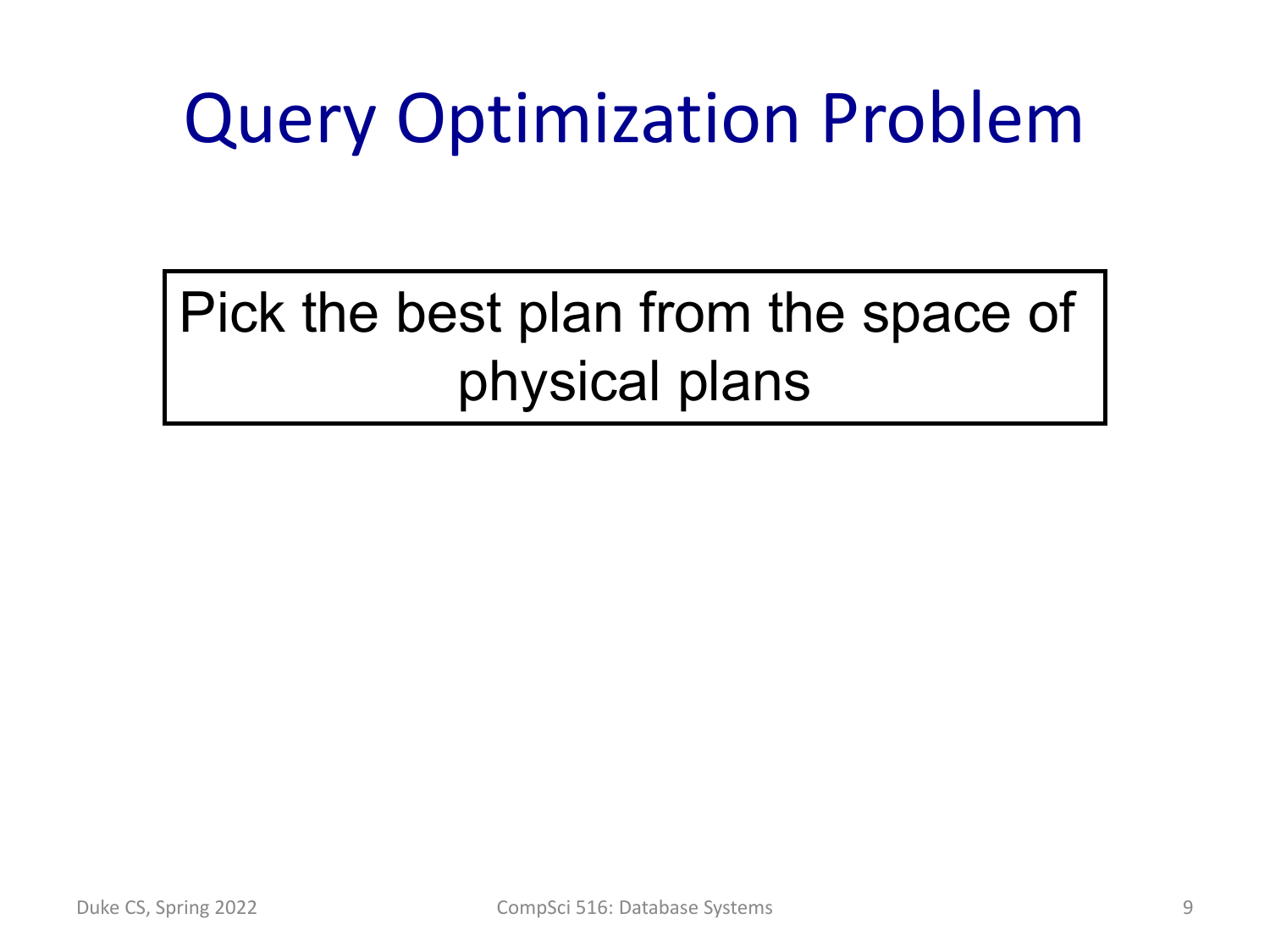## Cost-based Query Optimization

Pick the plan with least cost

Challenge:

- Do not want to execute more than one plans
- Need to estimate the cost without executing the plan!

"heuristic-based" optimizer (e.g. push selections down) have limited power and not used much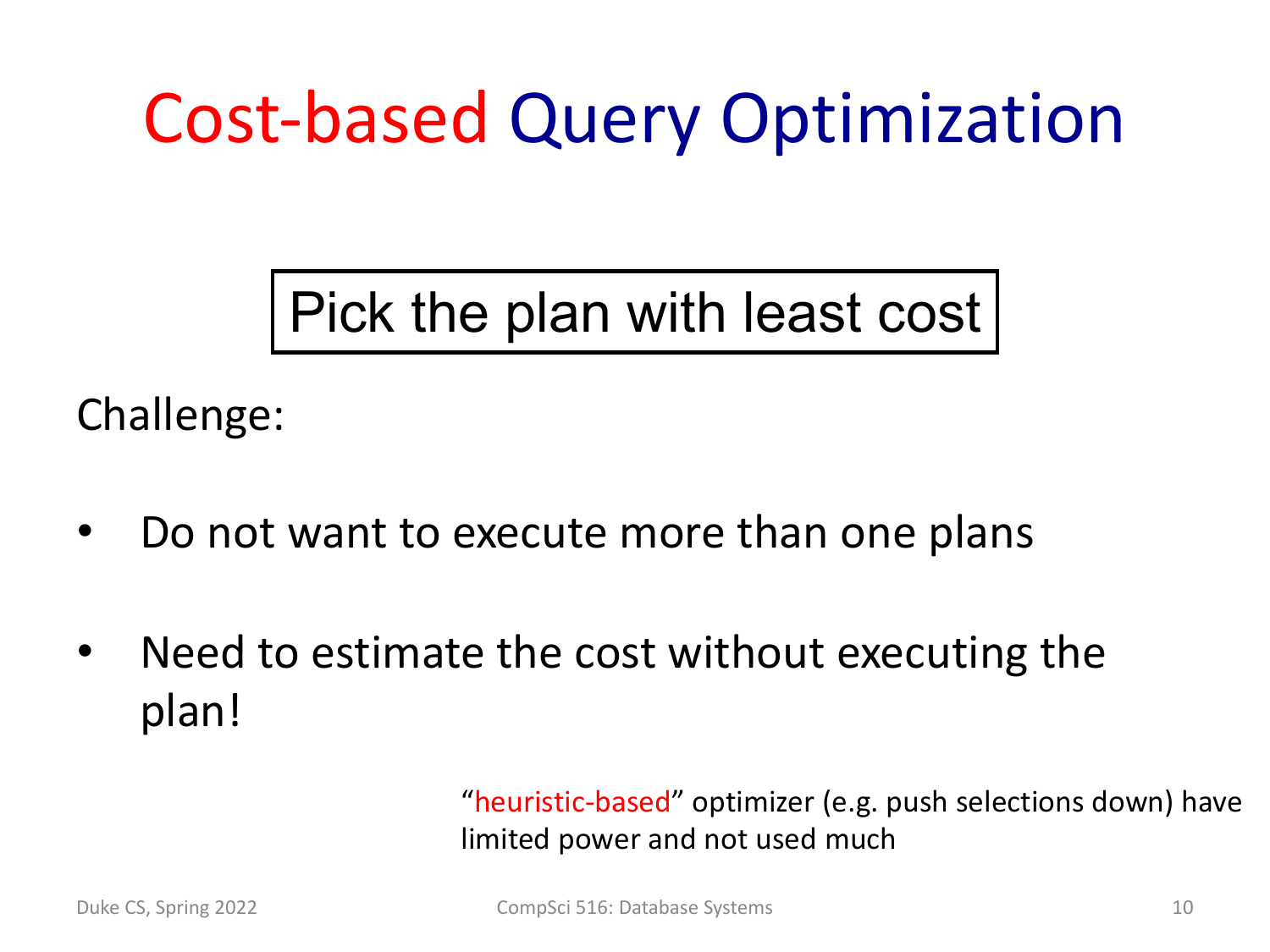## Cost-based Query Optimization

Pick the plan with least cost

Tasks:

1. Estimate the cost of individual operators

done

- 2. Estimate the size of output of individual operators today
- 3. Combine costs of different operators in a plan

today

4. Efficiently search the space of plans <sub>today</sub>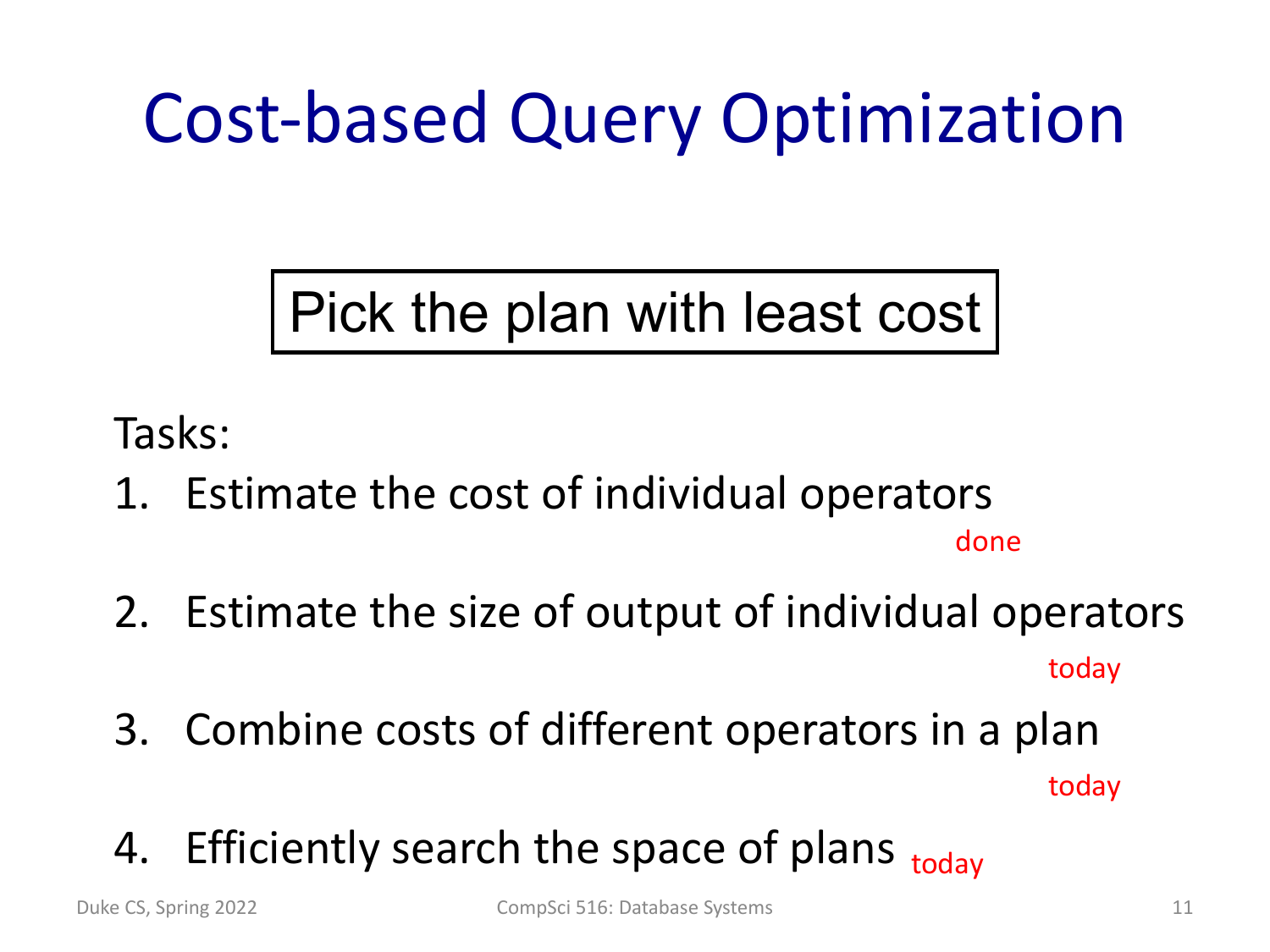Task 1 and 2 Estimating cost and size of different operators

- Size = #tuples, NOT #pages
- Cost = #page I/O
	- need to consider whether the intermediate relation fits in memory, is written back to/read from disk (or on-the-fly goes to the next operator), etc.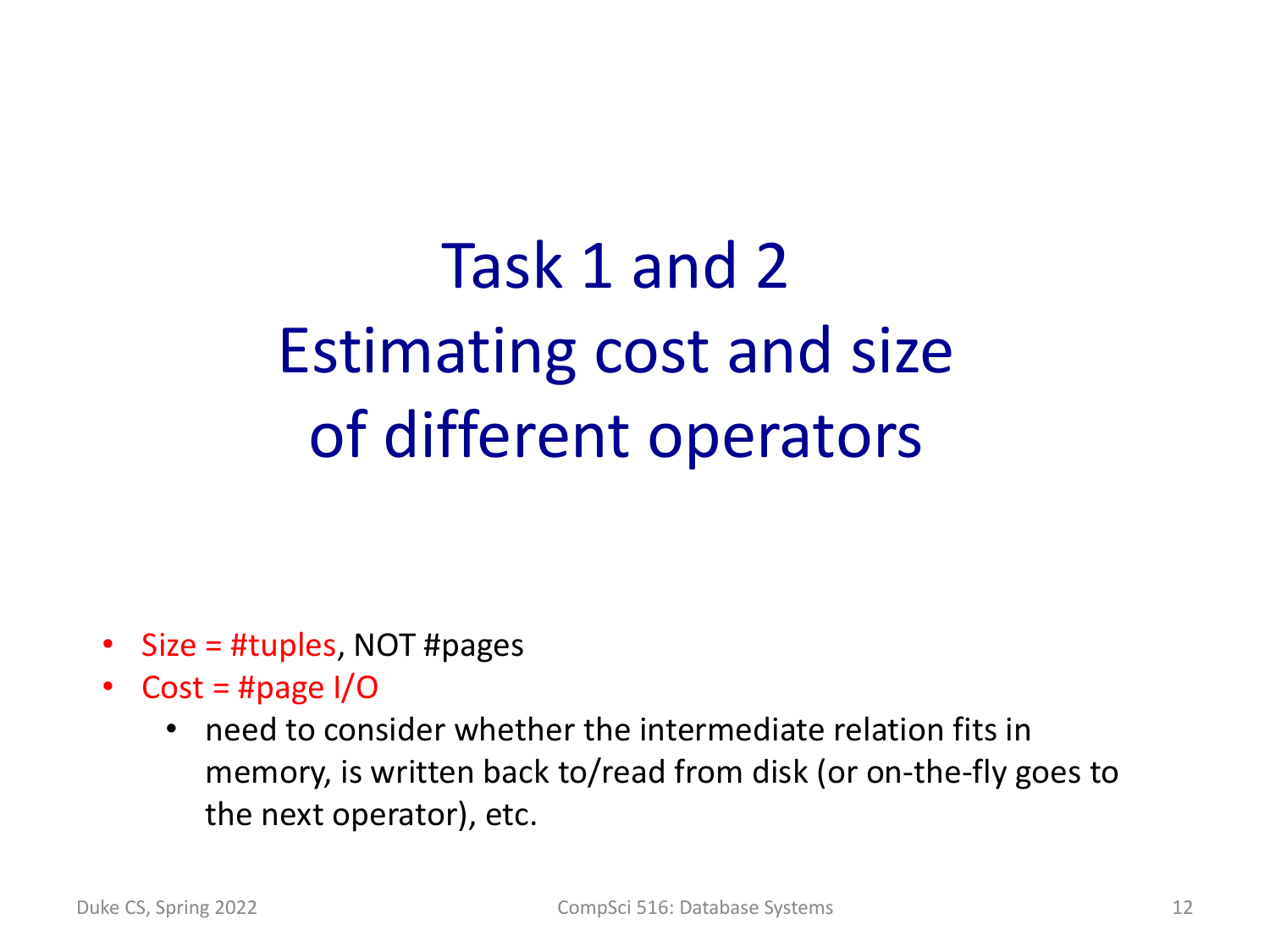#### Desired Properties of Estimating Sizes of Intermediate Relations

Ideally,

- should give accurate estimates (as much as possible)
- should be easy to compute
- should be logically consistent
	- size estimate should be independent of how the relation is computed (e.g. which join algorithm/join order is used)
- But, no "universally agreed upon" ways to meet these goals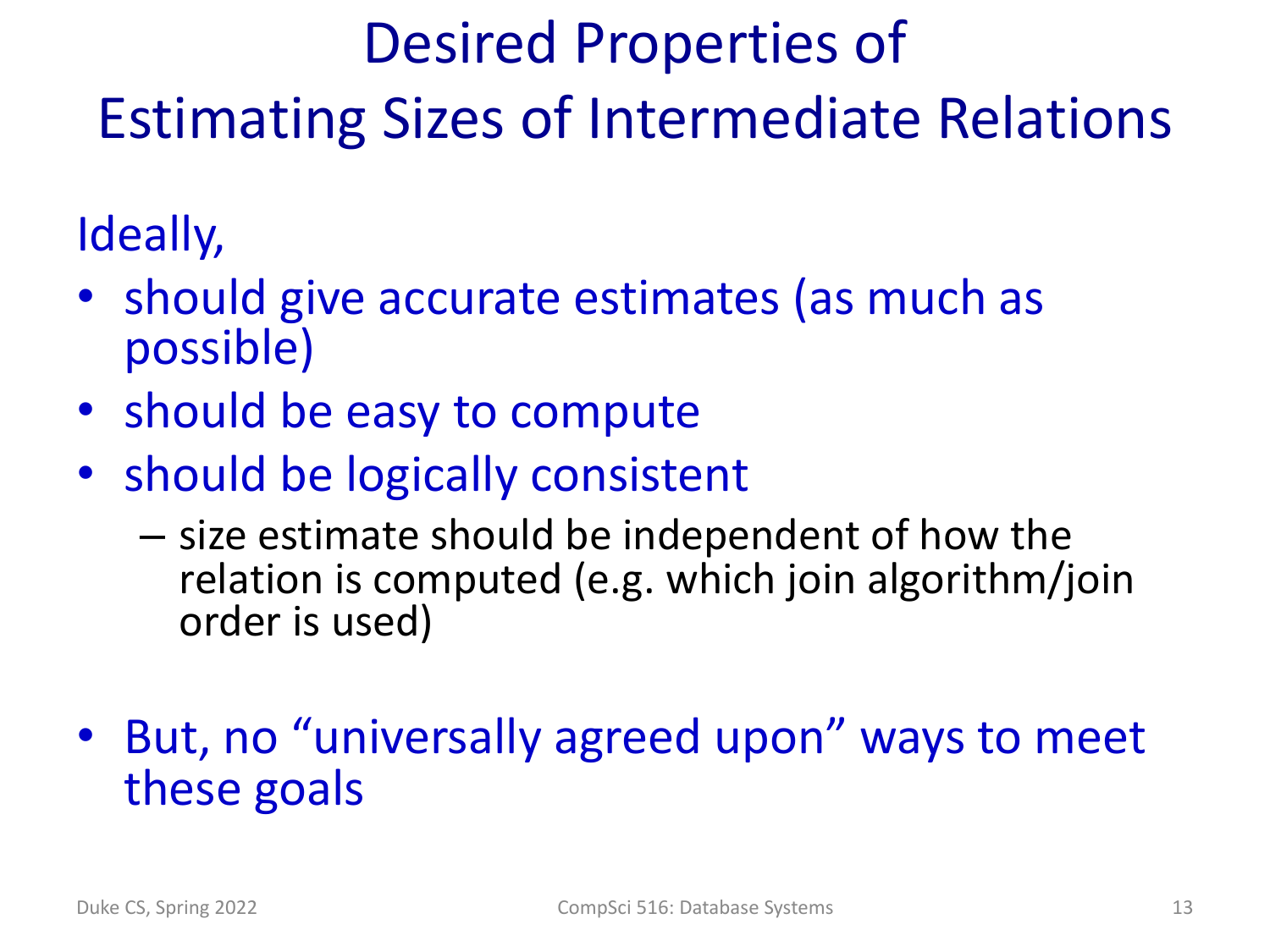#### Cost of Table Scan



T (R) : Number of tuples in R B (R) : Number of blocks in R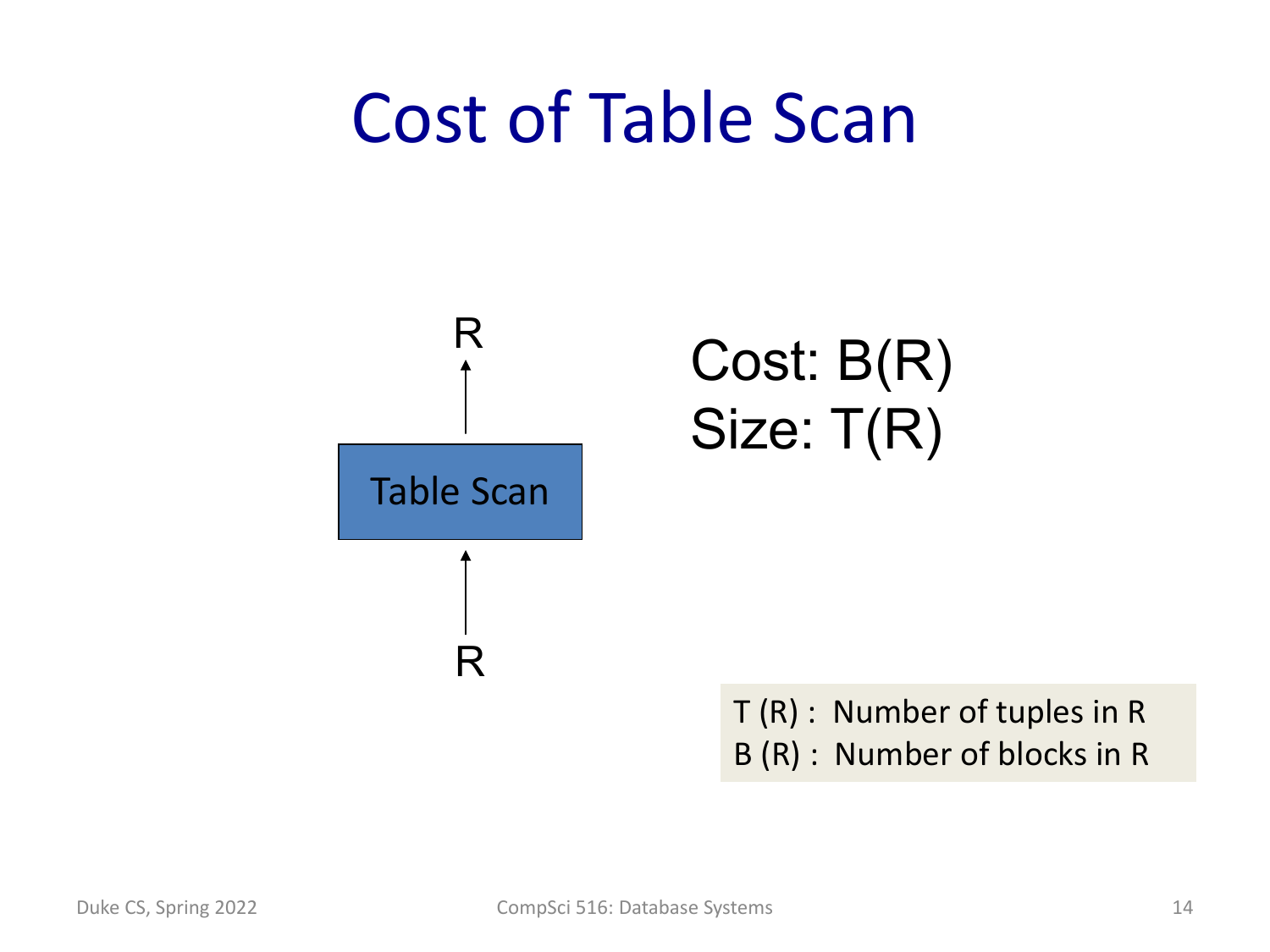

T (R) : Number of tuples in R B (R) : Number of blocks in R<br>Note:

- 1. size is independent of the implementation of the scan/index
- 2. Index scan is bad if unclustered

Duke CS, Spring 2022 **CompSci 516:** Database Systems 15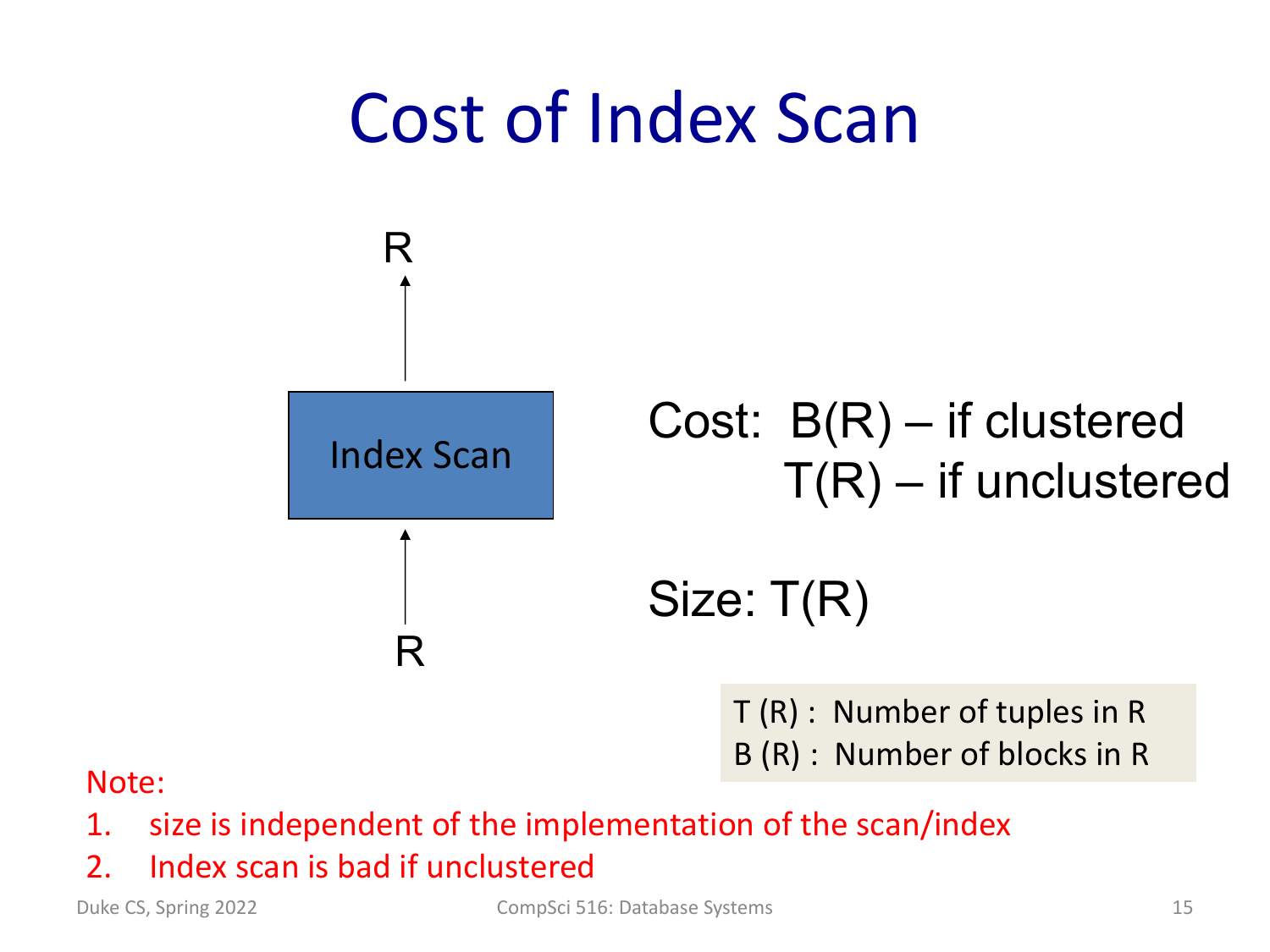#### Cost of Index Scan with Selection



Reduction factor **Exercise EQS** (R) : Number of blocks in R  $f = (Max(R.A) - 50) / (Max(R.A) - Min(R.A))$ assumes uniform distribution

Duke CS, Spring 2022 **CompSci 516:** Database Systems 16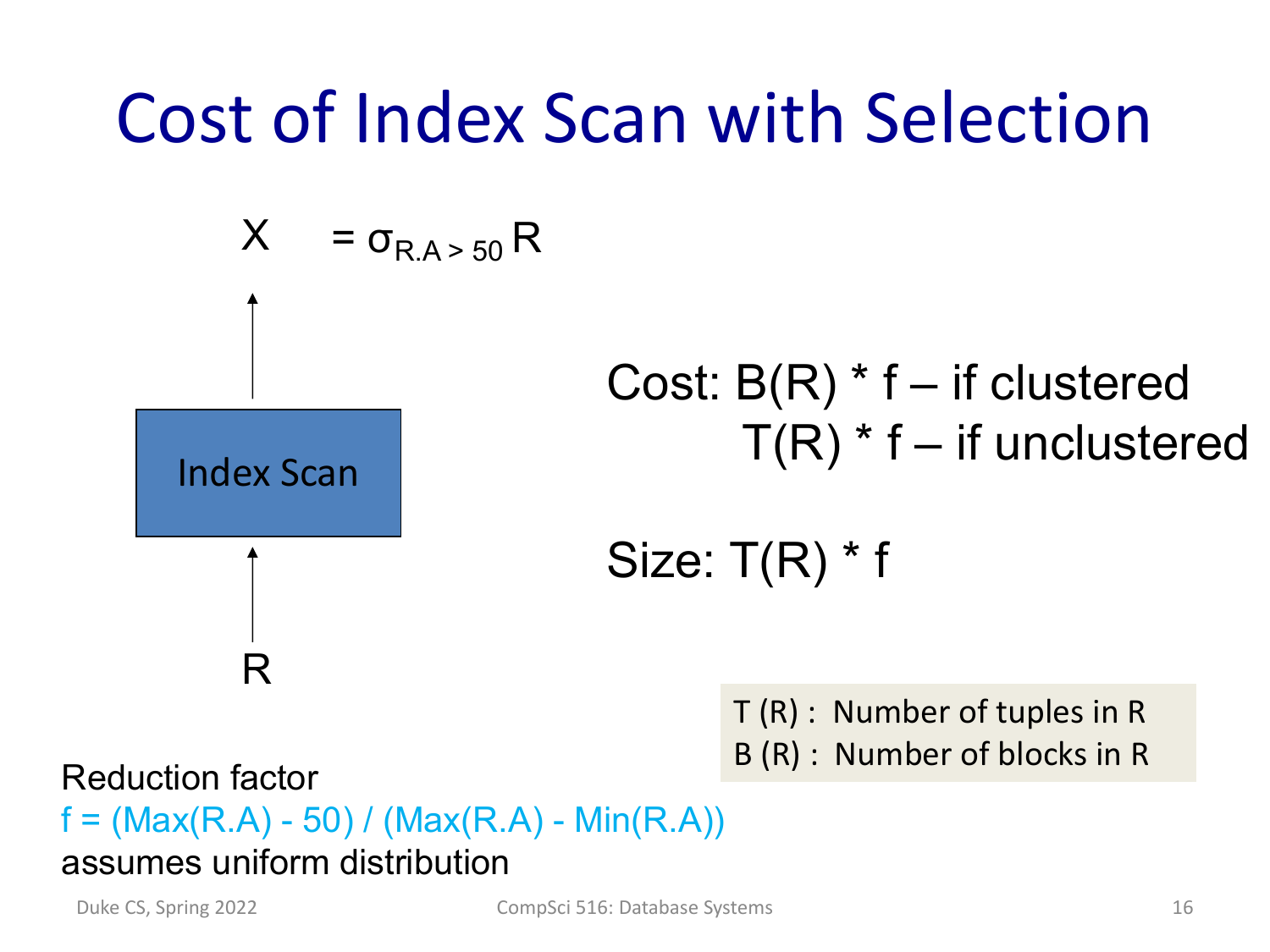

 $f2 = 1 / V(R, B)$  value selection

V(R, A) : Number of distinct values of attribute A in R

 $f = f1 * f2$  (assumes independence and uniform distribution)

Duke CS, Spring 2022 CompSci 516: Database Systems 17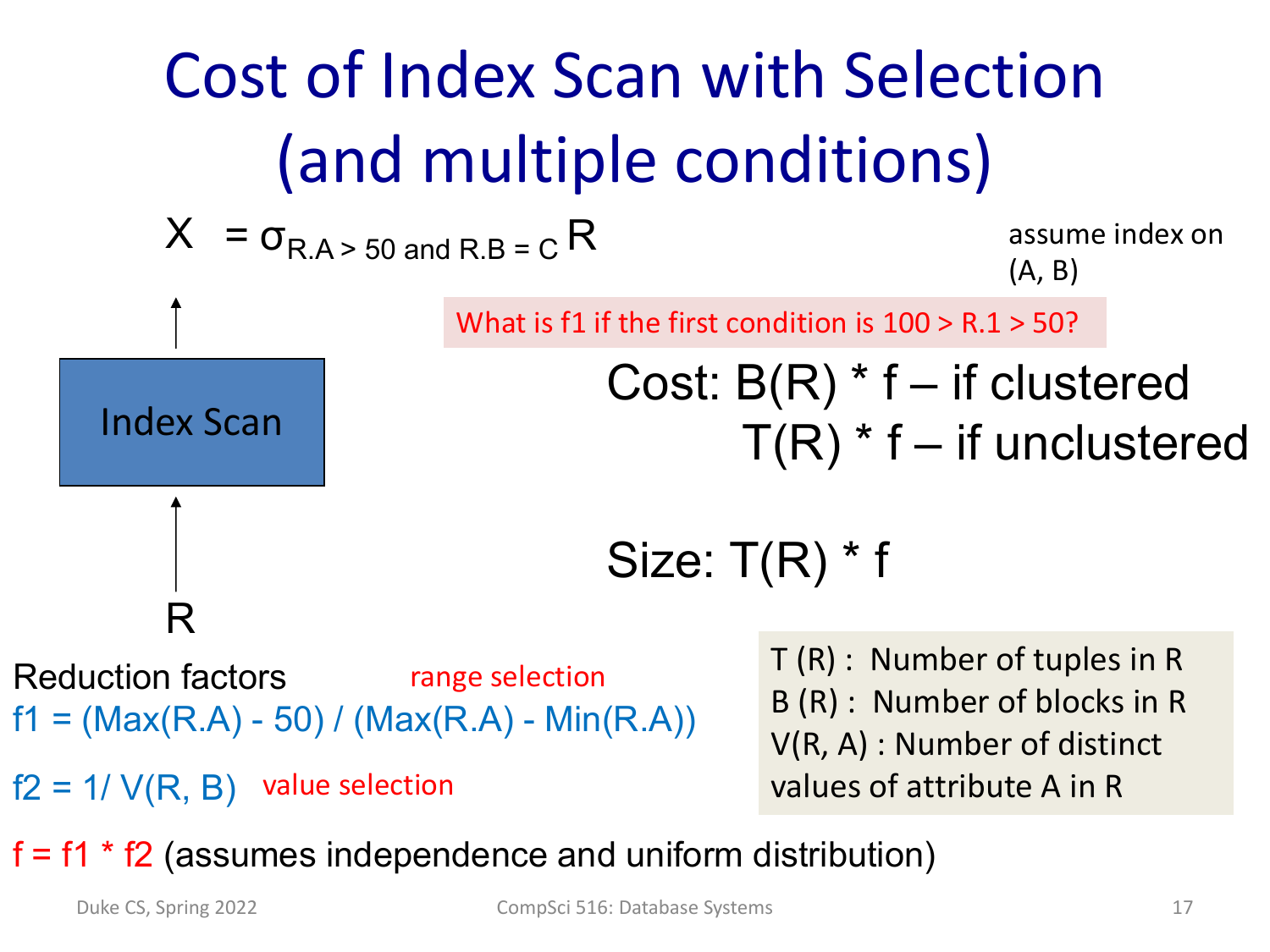### Cost of Projection

$$
X = \pi_A R
$$



R

#### Cost: depends on the method of scanning R

B(R) for table scan or clustered index scan

#### Size: T(R)

But tuples are smaller If you have more information on the size of the smaller tuples, can estimate #I/O better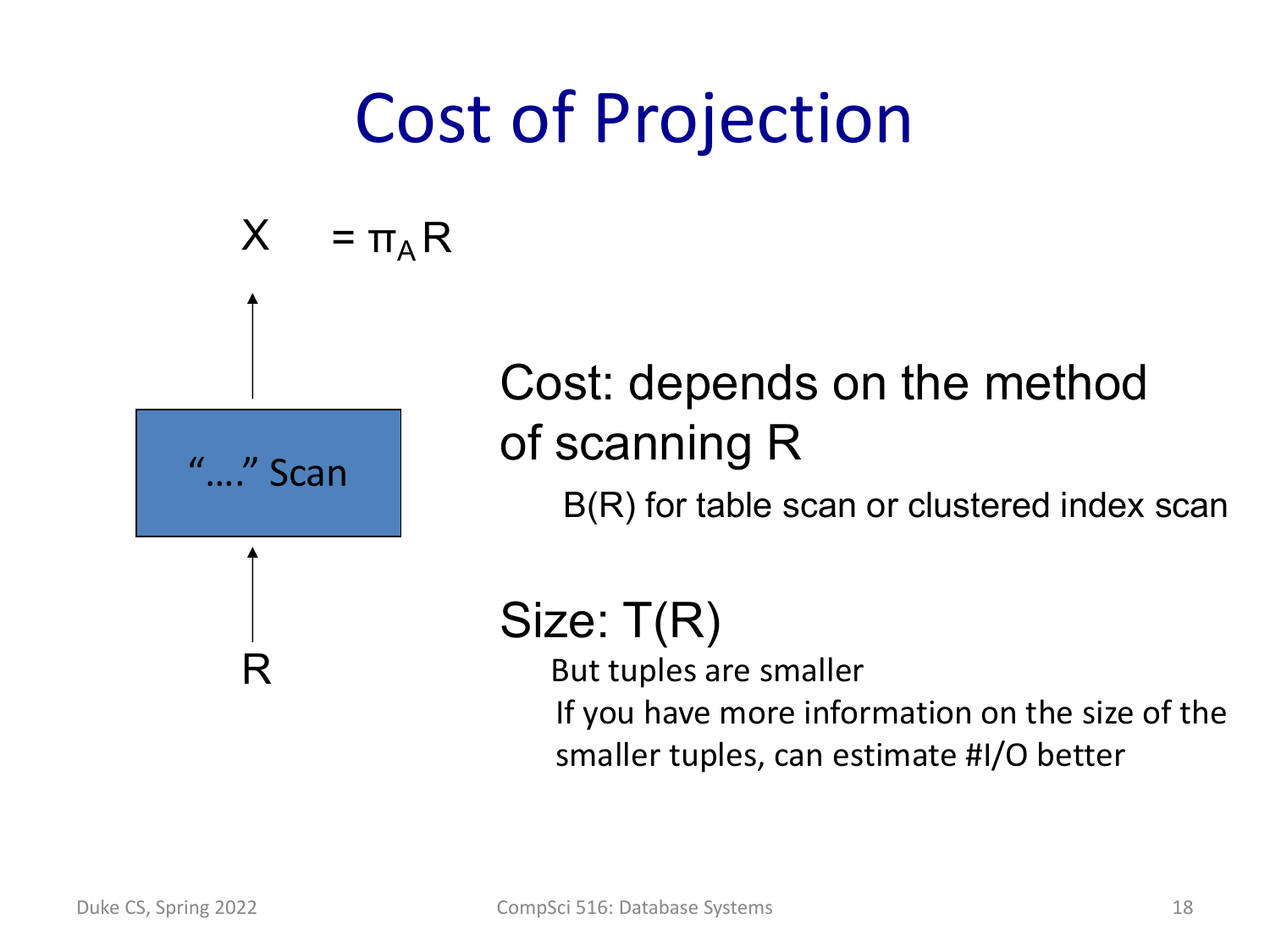

T (R) : Number of tuples in R B (R) : Number of blocks in R V(R, A) : Number of distinct

values of attribute A in R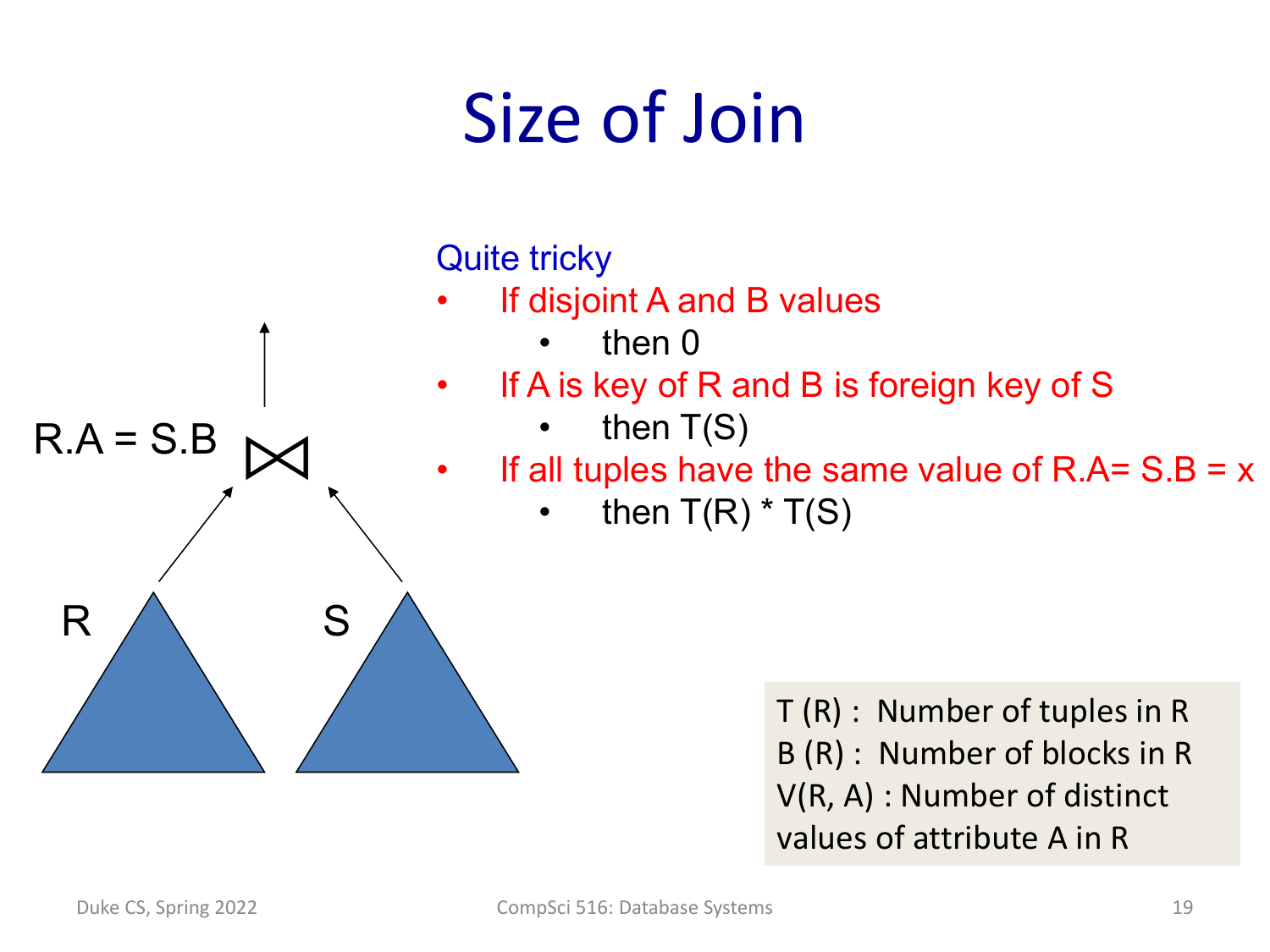T (R) : Number of tuples in R B (R) : Number of blocks in R V(R, A) : Number of distinct values of attribute A in R

S



## Size of Join

#### Two standard assumptions

- 1. Containment of value sets:
	- if  $V(R, A) \leq V(S, B)$ , then all A-values of R are included in B-values of S
	- e.g. satisfied when A is foreign key, B is key

#### 2. Preservation of value sets:

- For all "non-joining" attributes, the set of distinct values is preserved in join
	- $V(R \bowtie S, C) = V(R, C)$ , where  $C \neq A$  is an attribute in R

 $V(R \bowtie S, D) = V(S, D)$ , where  $D \neq B$  is an attribute in S

Helps estimate distinct set size in R  $\bowtie$  S  $\bowtie$  T

R

 $R.A = S.B$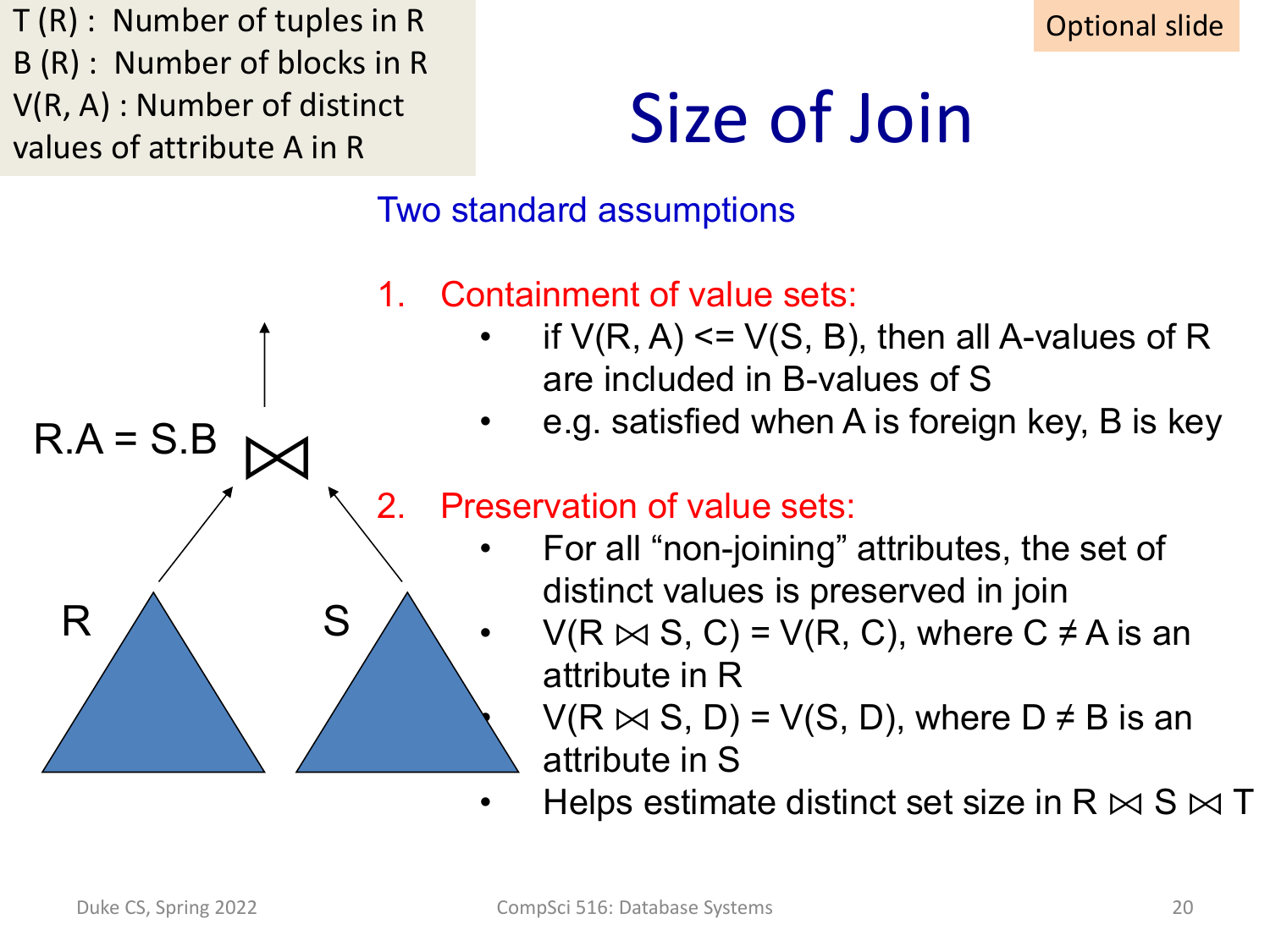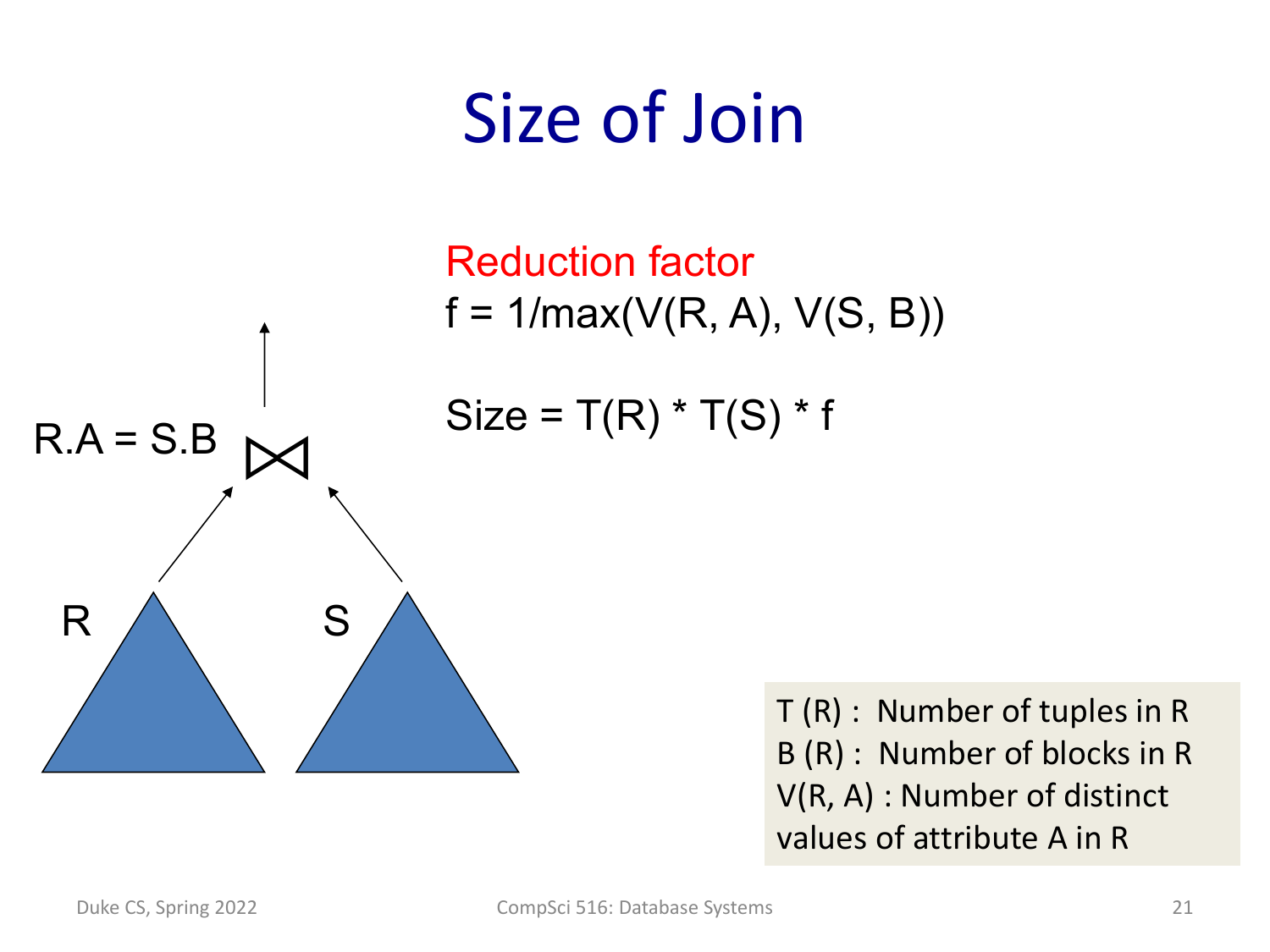# Size of Join

Assumes index on both A and B if one index:  $1/V(...,...)$ if no index: say 1/10



Reduction factor  $f = 1 / max(V(R, A), V(S, B))$ 

 $Size = T(R) * T(S) * f$ 

- Suppose  $V(R, A) \leq V(S, B)$
- The probability of a A-value joining with a B-value is  $1/V(S.B)$  = reduction factor
- $S \nearrow \cdot$  Under the two assumptions stated earlier + uniformity

T (R) : Number of tuples in R B (R) : Number of blocks in R V(R, A) : Number of distinct values of attribute A in R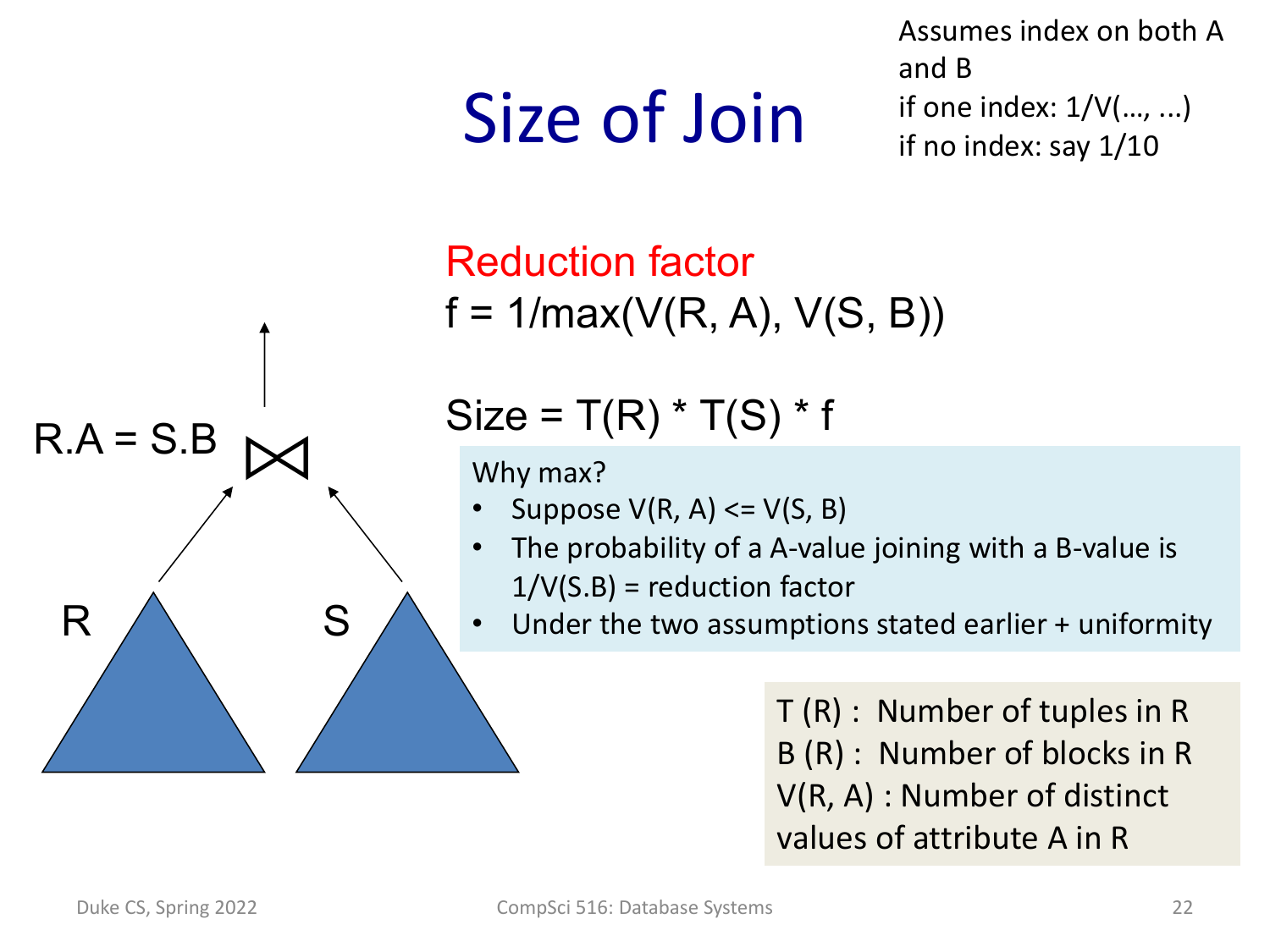# Task 3: Combine cost of different operators in a plan

#### With Examples "Given" the physical plan

- Size = #tuples, NOT #pages
- Cost = #page  $I/O$
- but, need to consider whether the intermediate relation fits in memory, is written back to disk (or on-the-fly goes to the next operator) etc.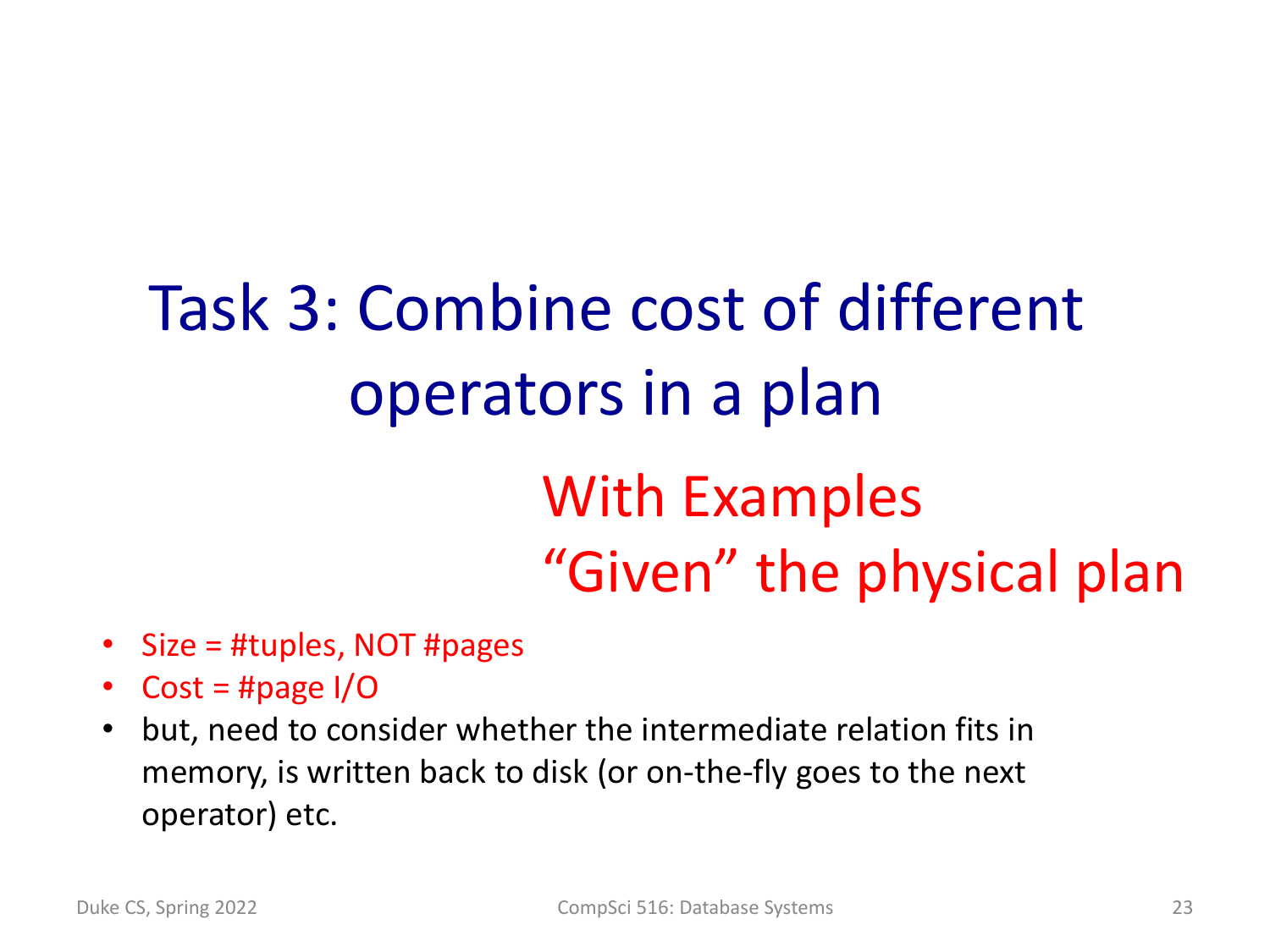### Example Query

Student (sid, name, age, address) Book(bid, title, author) Checkout(sid, bid, date)

Query: SELECT S.name FROM Student S, Book B, Checkout C WHERE  $S$ .sid =  $C$ .sid AND  $B$ , bid = C, bid AND B.author = 'Olden Fames' AND S.age  $>12$ AND S.age < 20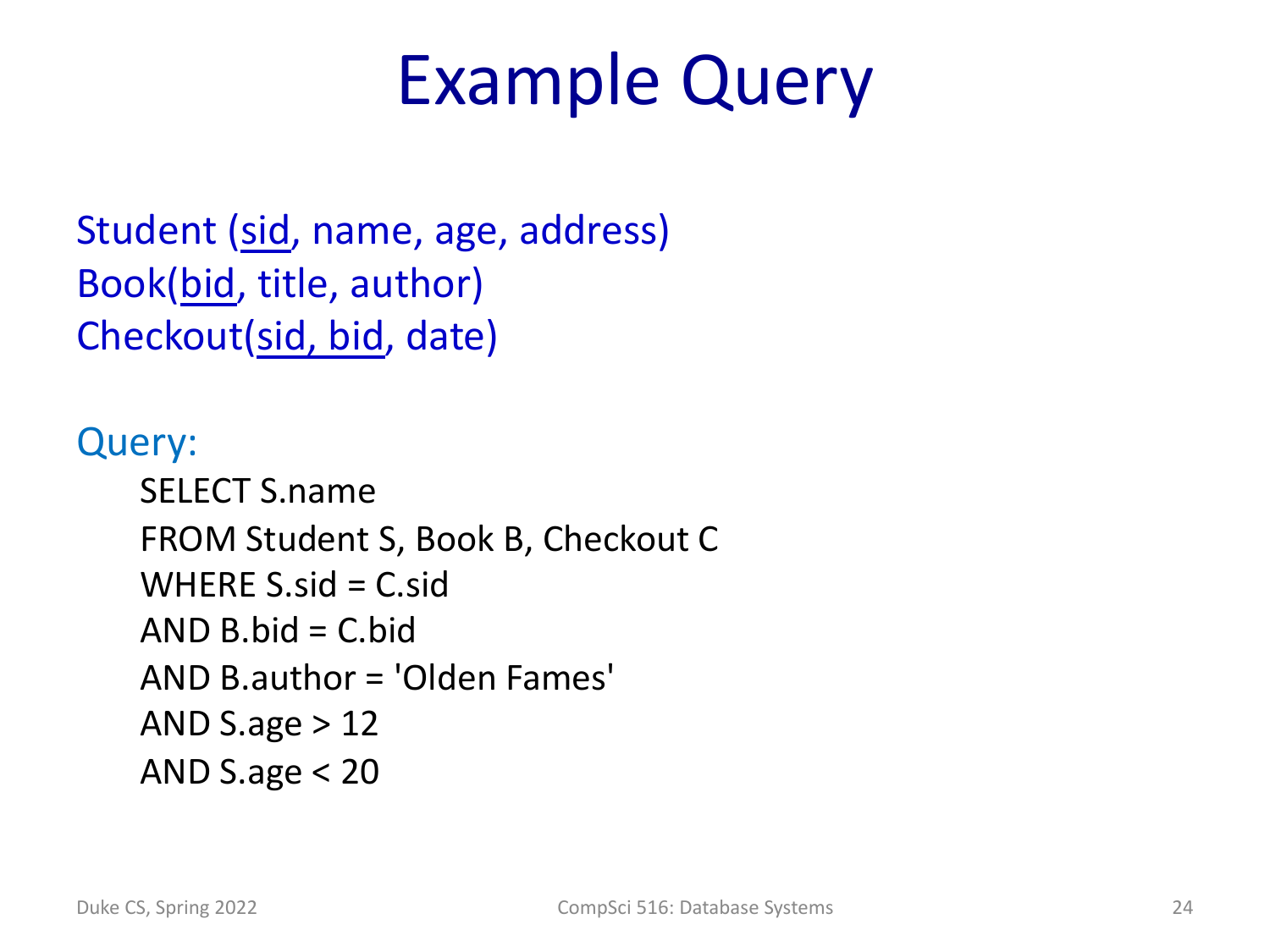S(sid,name,age,addr) B(bid,title,author) C(sid,bid,date)

## Assumptions

- Student: S, Book: B, Checkout: C On disk initially
- Sid, bid foreign key in C referencing S and B resp.
- There are 10,000 Student records stored on 1,000 pages.
- There are 50,000 Book records stored on 5,000 pages.
- There are 300,000 Checkout records stored on 15,000 pages.
- There are 500 different authors.
- Student ages range from 7 to 24.

Warning: a few dense slides next  $\odot$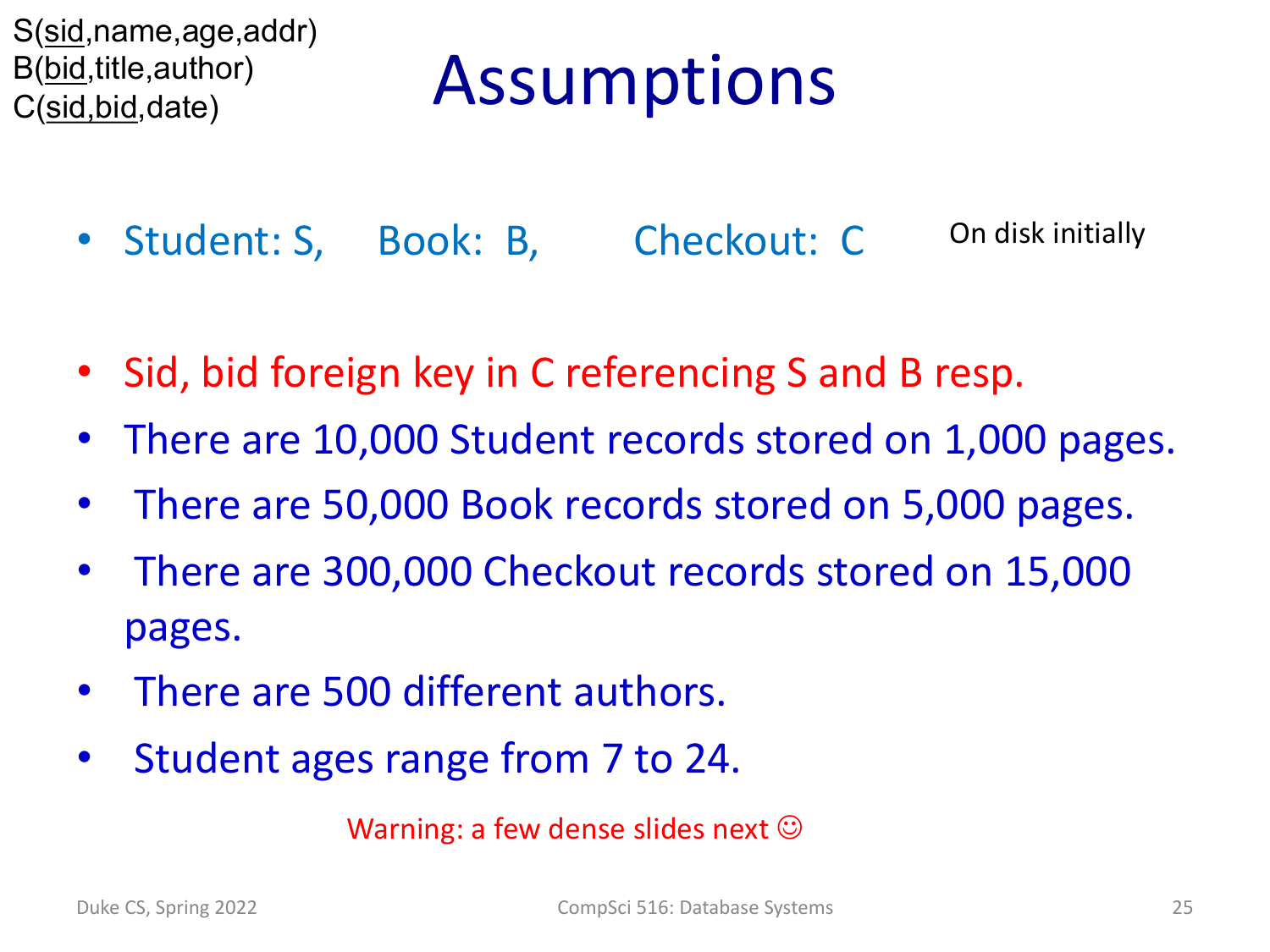

 $T(S)=10,000$ T(B)=50,000 T(C)=300,000 B(S)=1,000 B(B)=5,000 B(C)=15,000

 $V(B,author) = 500$  $7 \leq a$ ge  $\leq 24$ 

# Physical Query Plan – 1

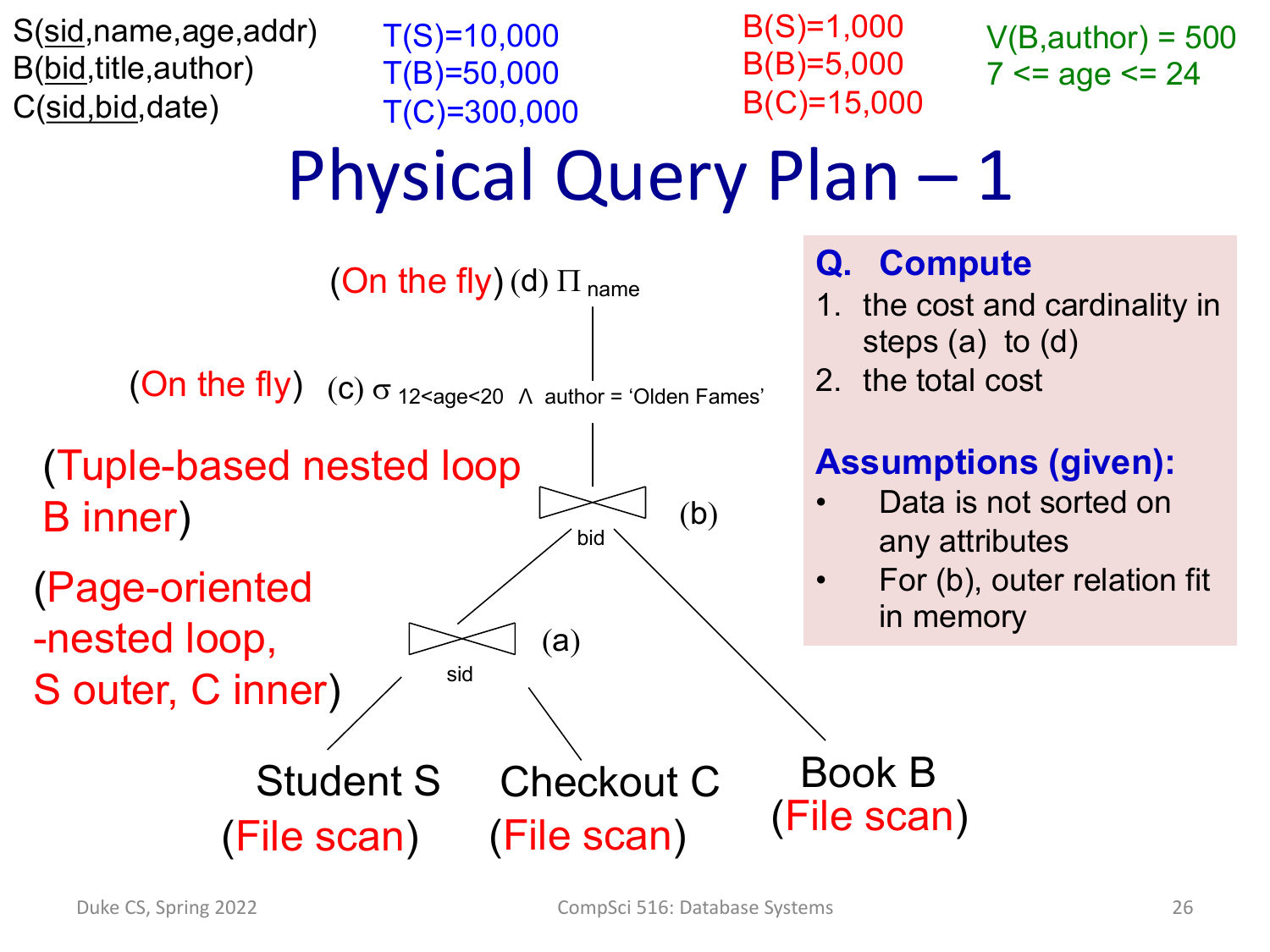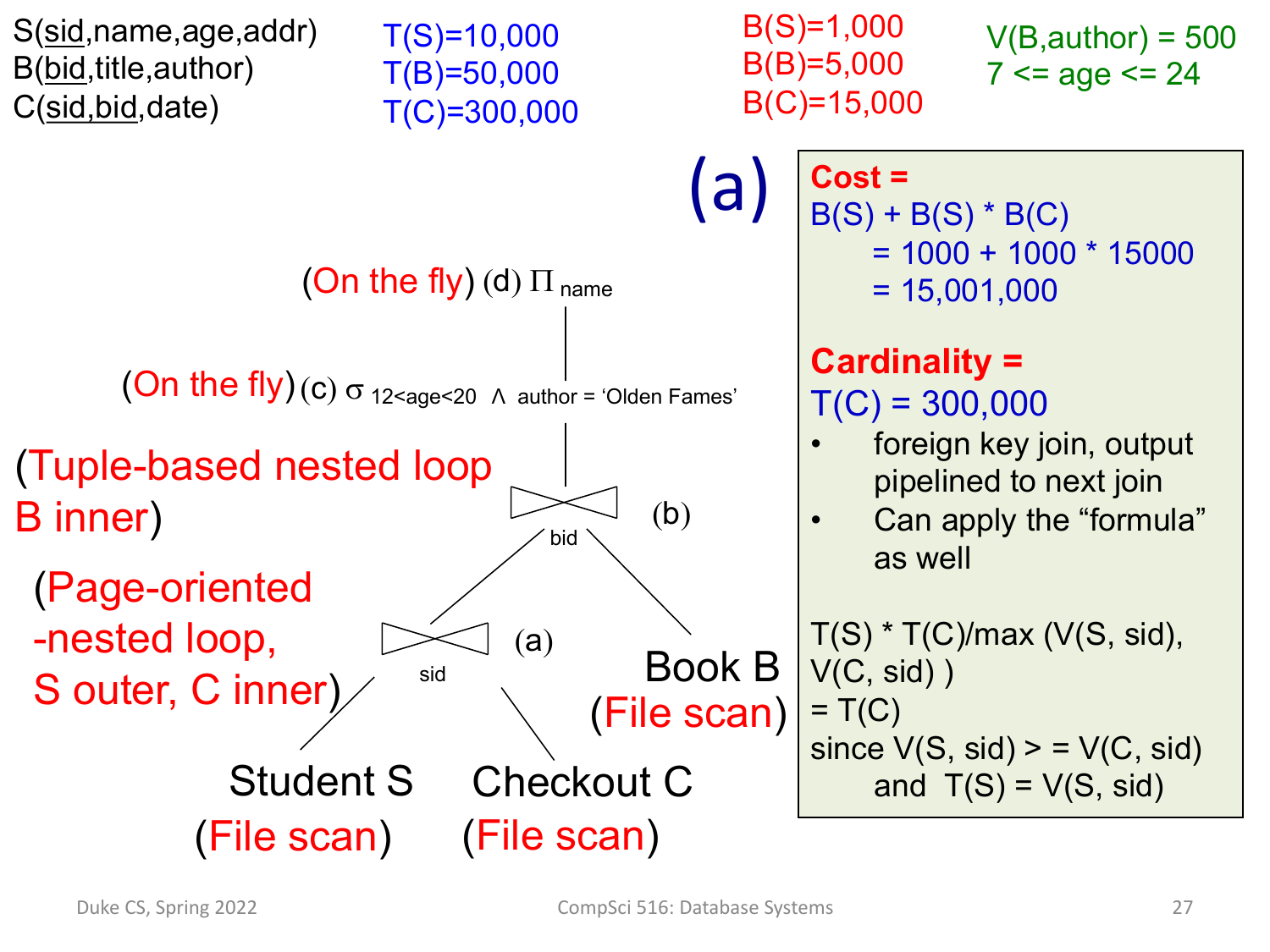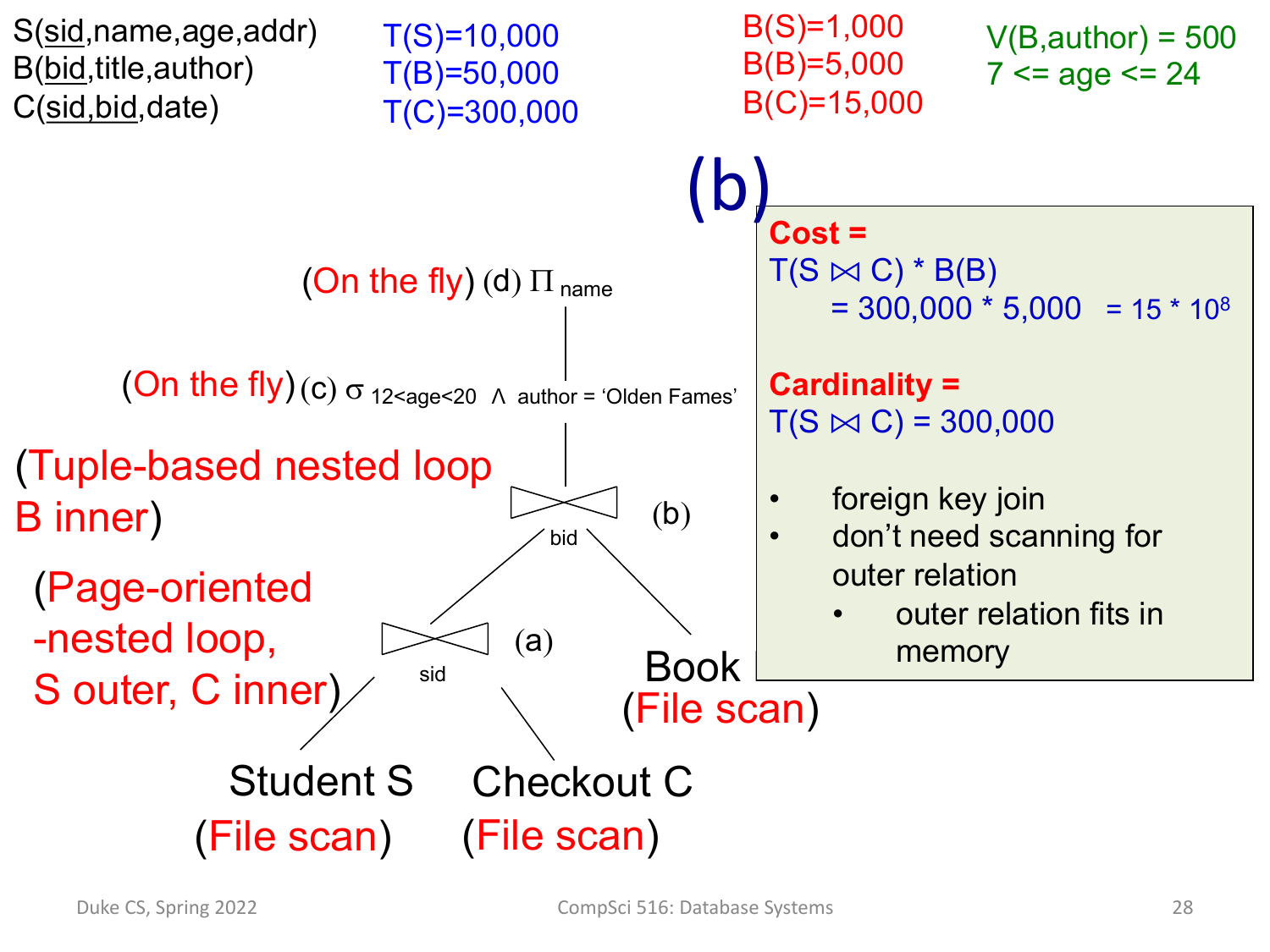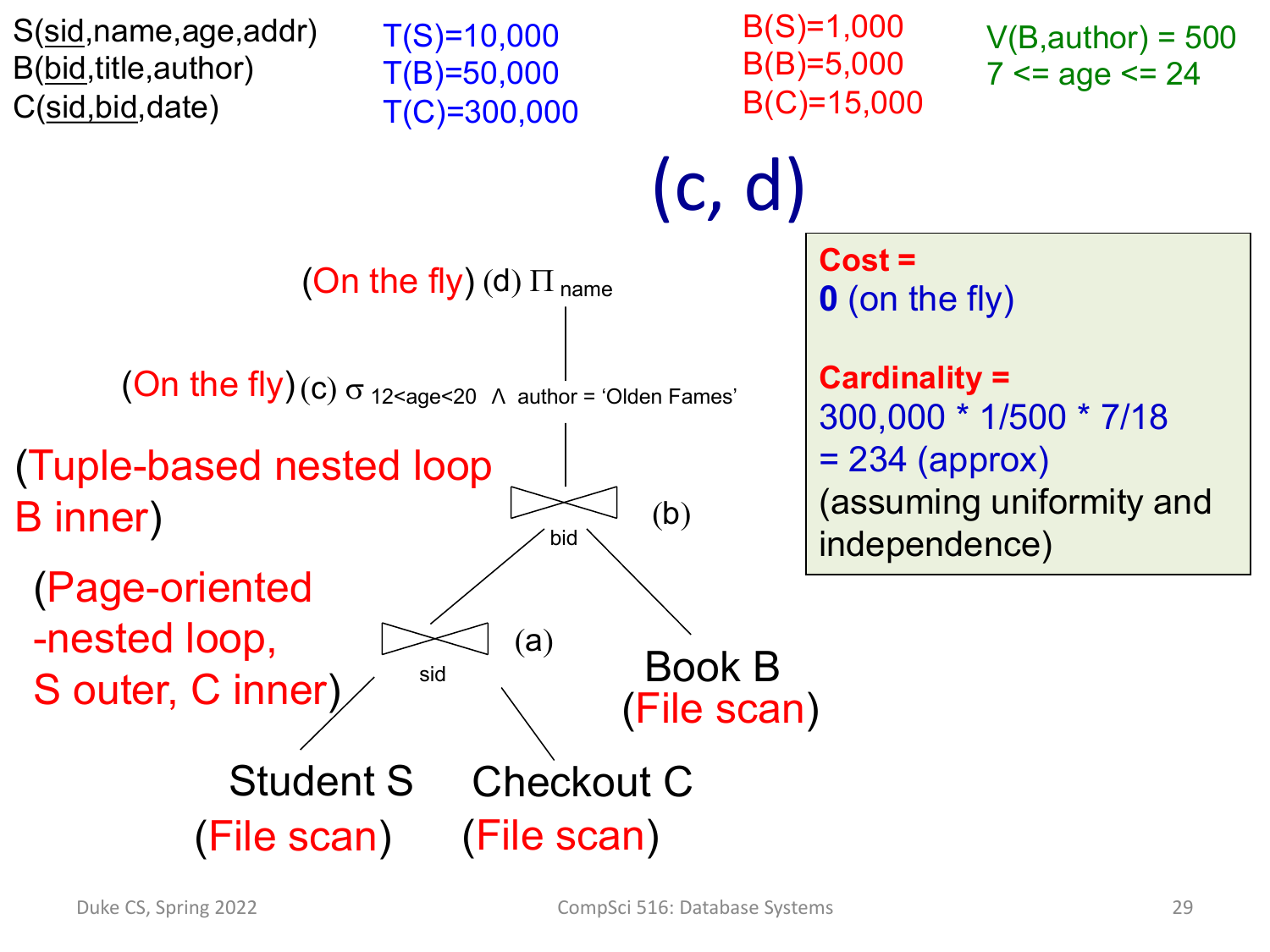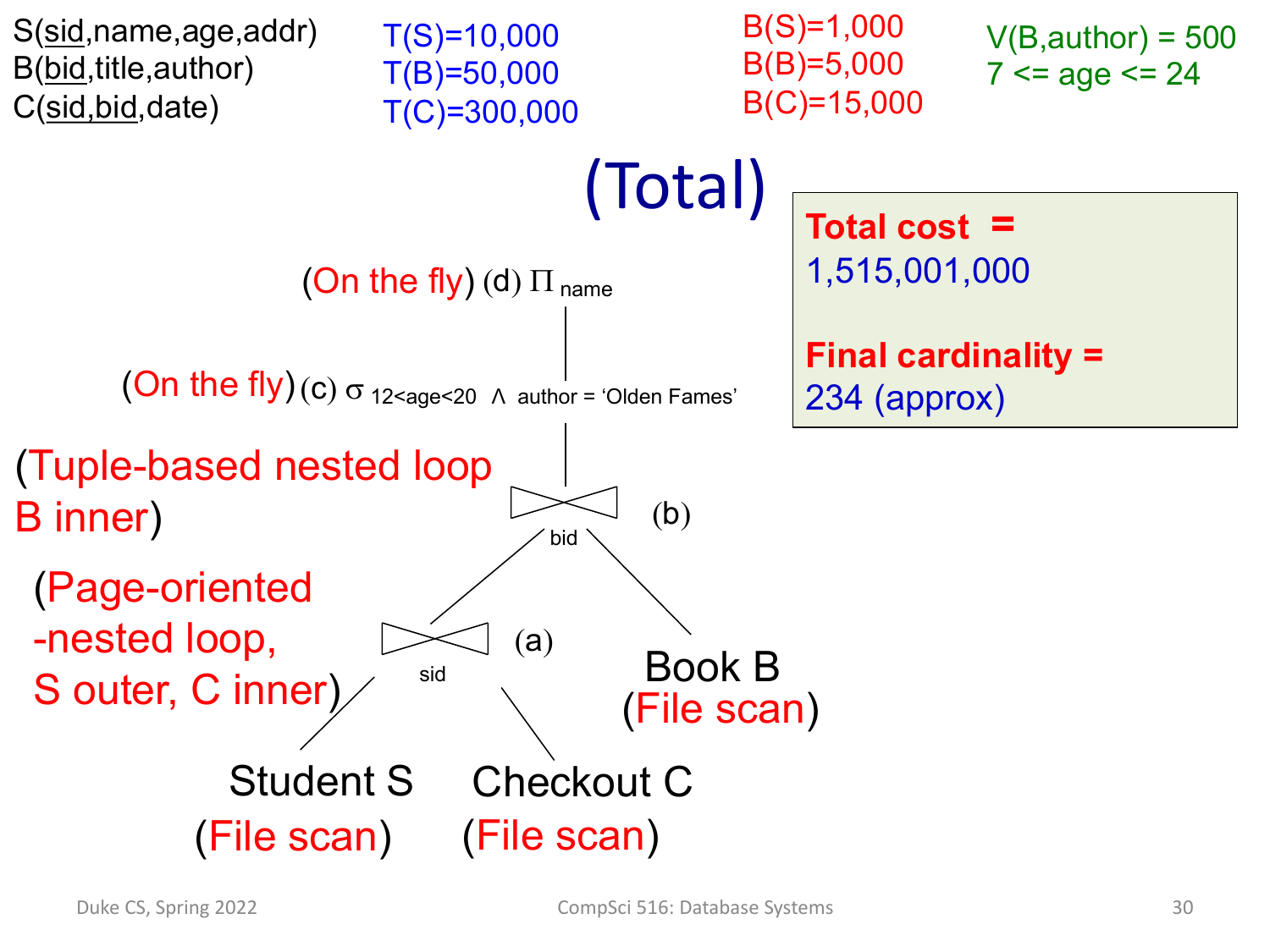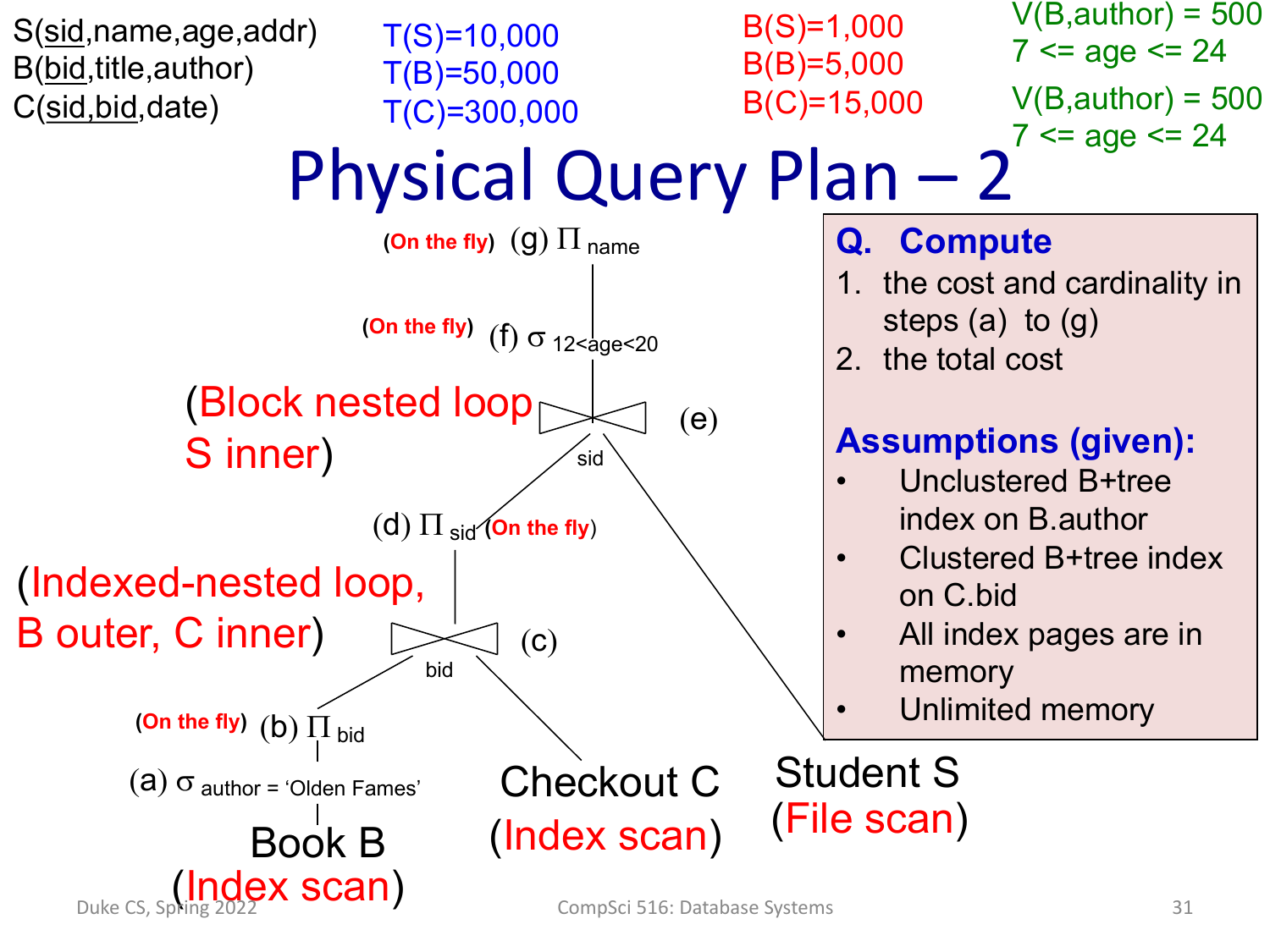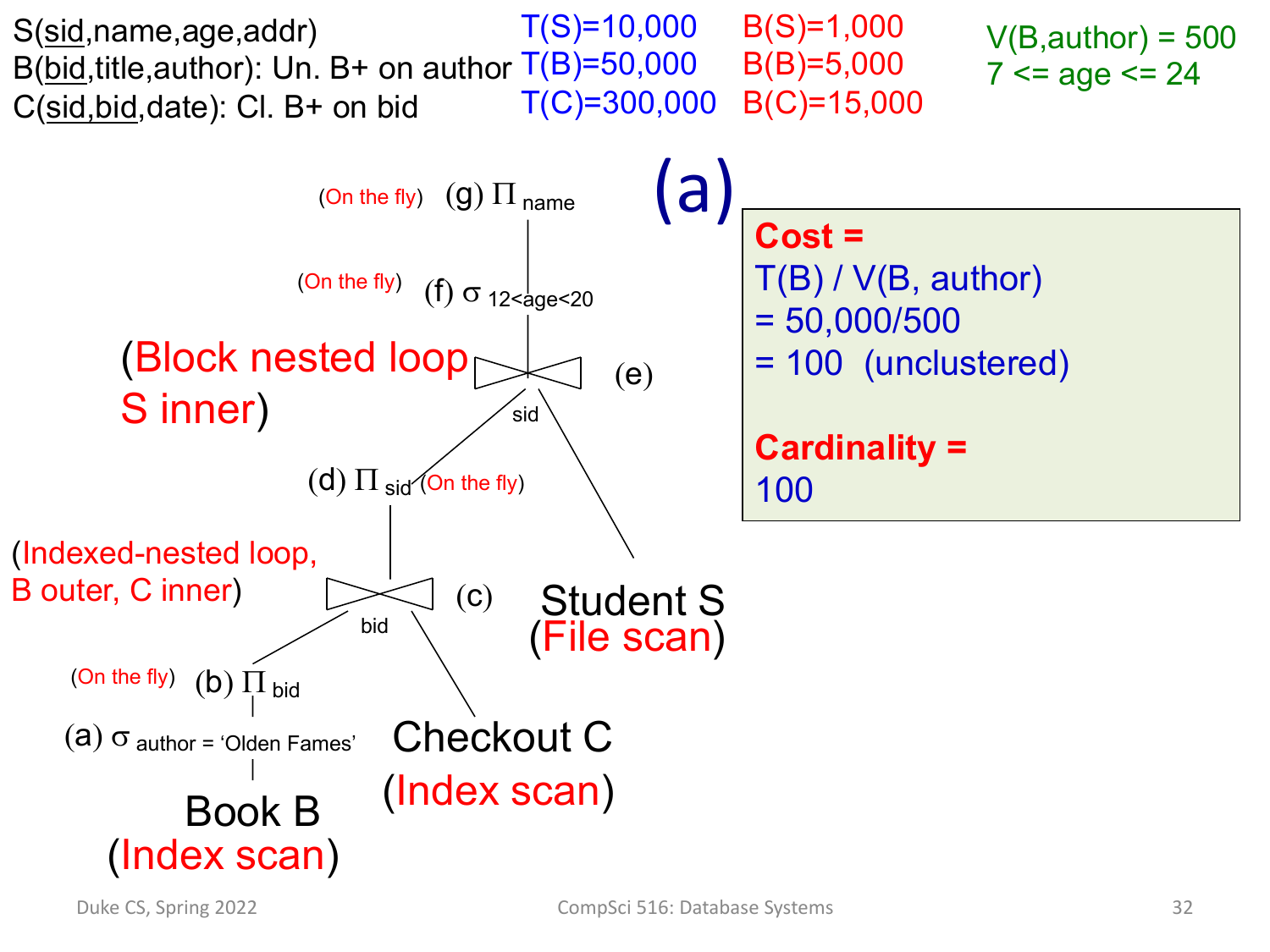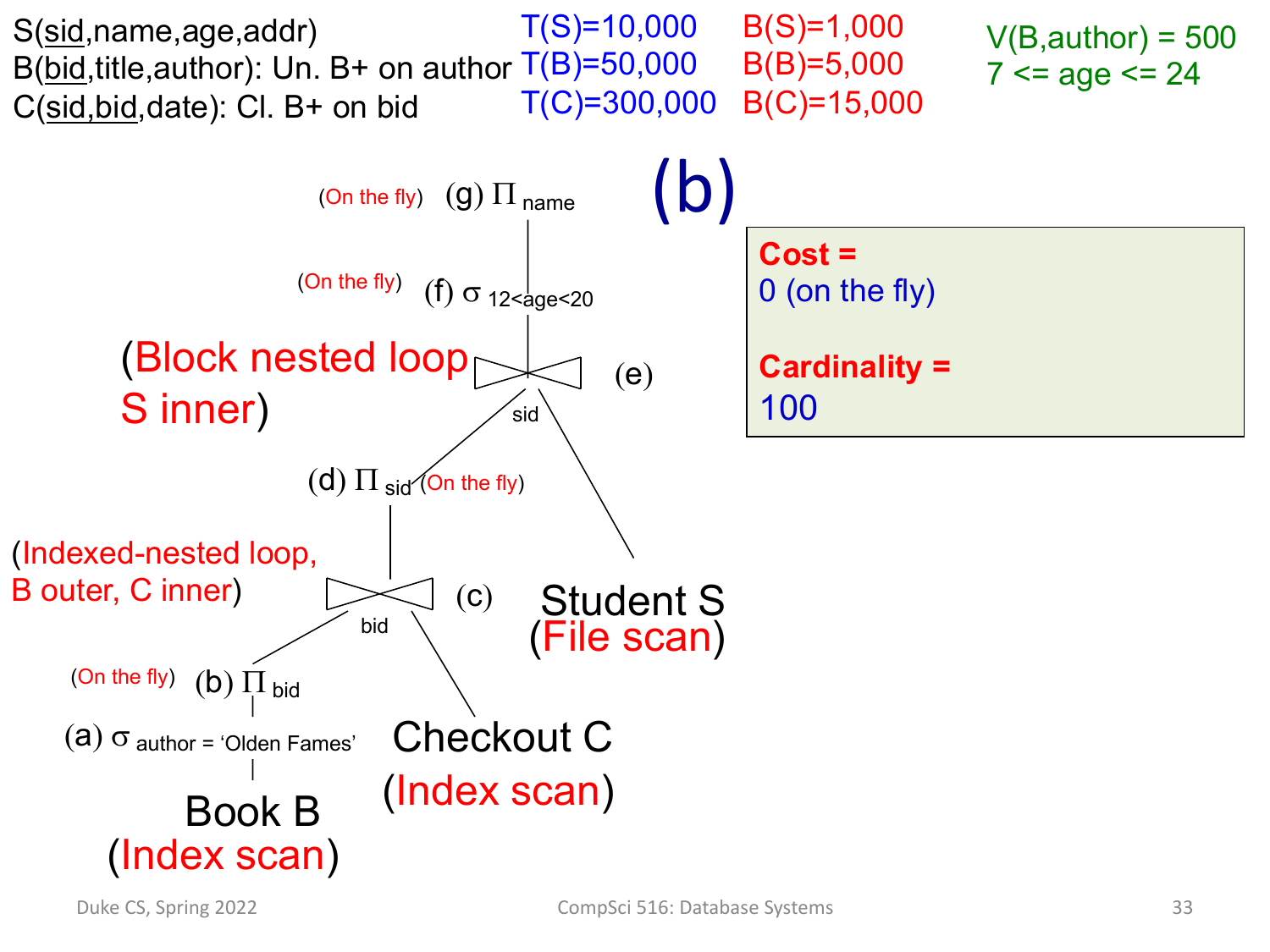Student S Checkout C bid (Index scan) (f)  $\sigma$  12 <age < 20 (c) B(S)=1,000 B(B)=5,000 B(C)=15,000  $T(S)=10,000$ B(bid, title, author): Un. B+ on author  $T(B)=50,000$ T(C)=300,000 S(sid,name,age,addr) C(sid,bid,date): Cl. B+ on bid Book B  $V(B,author) = 500$  $7$  <= age <= 24 sid (Block nested loop S inner) (e) (On the fly)  $(Q)$   $\Pi$  name (Indexed-nested loop, B outer, C inner)  $(a)$   $\sigma$  author = 'Olden Fames'  $(b)$   $\Pi$  bid (d) P sid (On the fly) (On the fly) (On the fly) • one index lookup per outer B tuple 1 book has  $T(C)/T(B) = 6$ checkouts (uniformity)  $# C$  tuples per page =  $T(C)/B(C) = 20$ • 6 tuples fit in at most 2 consecutive pages (clustered) could assume 1 page as well **Cost <=**  100 \* 2= 200 **Cardinality =**   $100 * 6 = 600$ (c) (File scan)

(Index scan)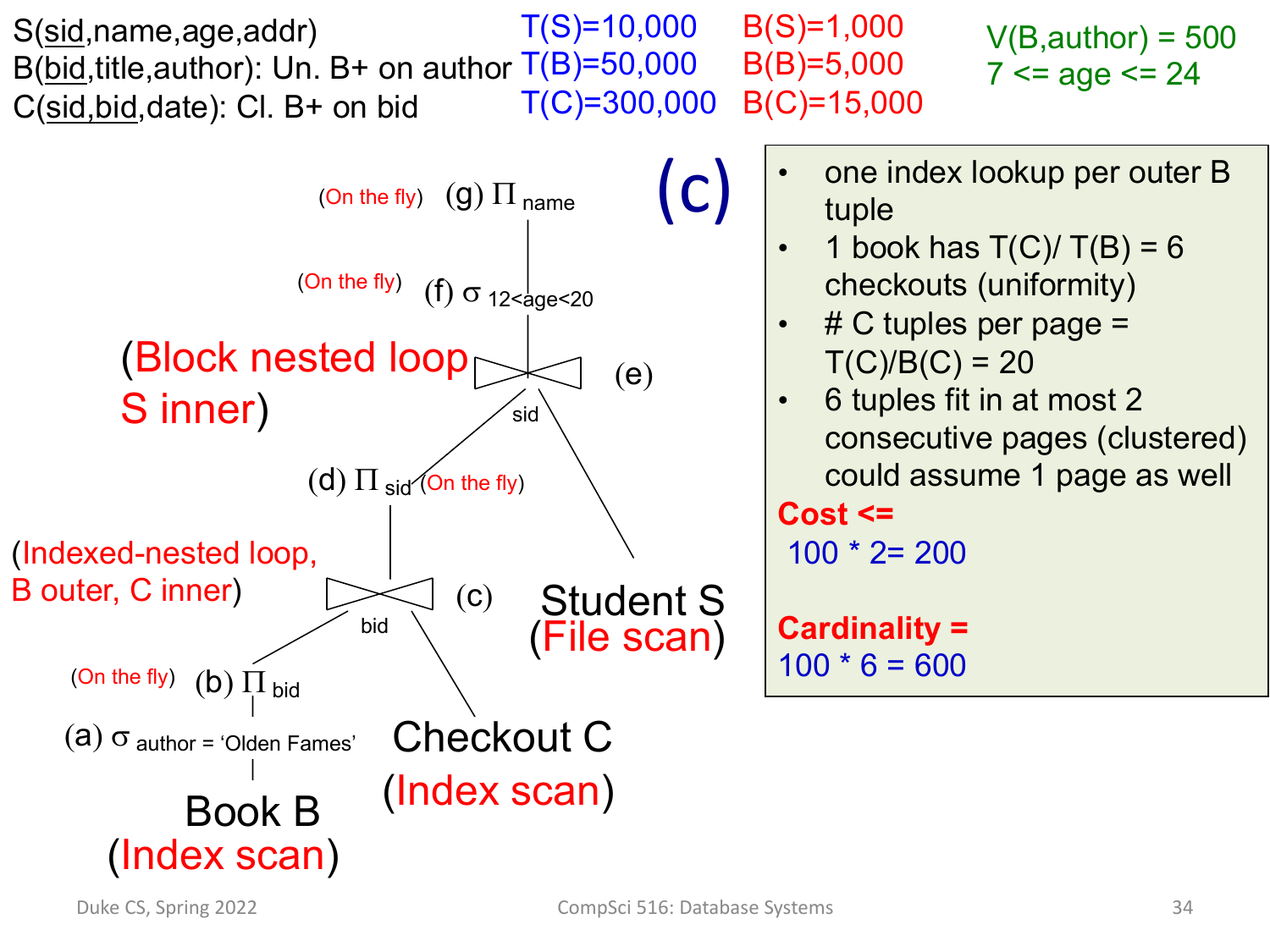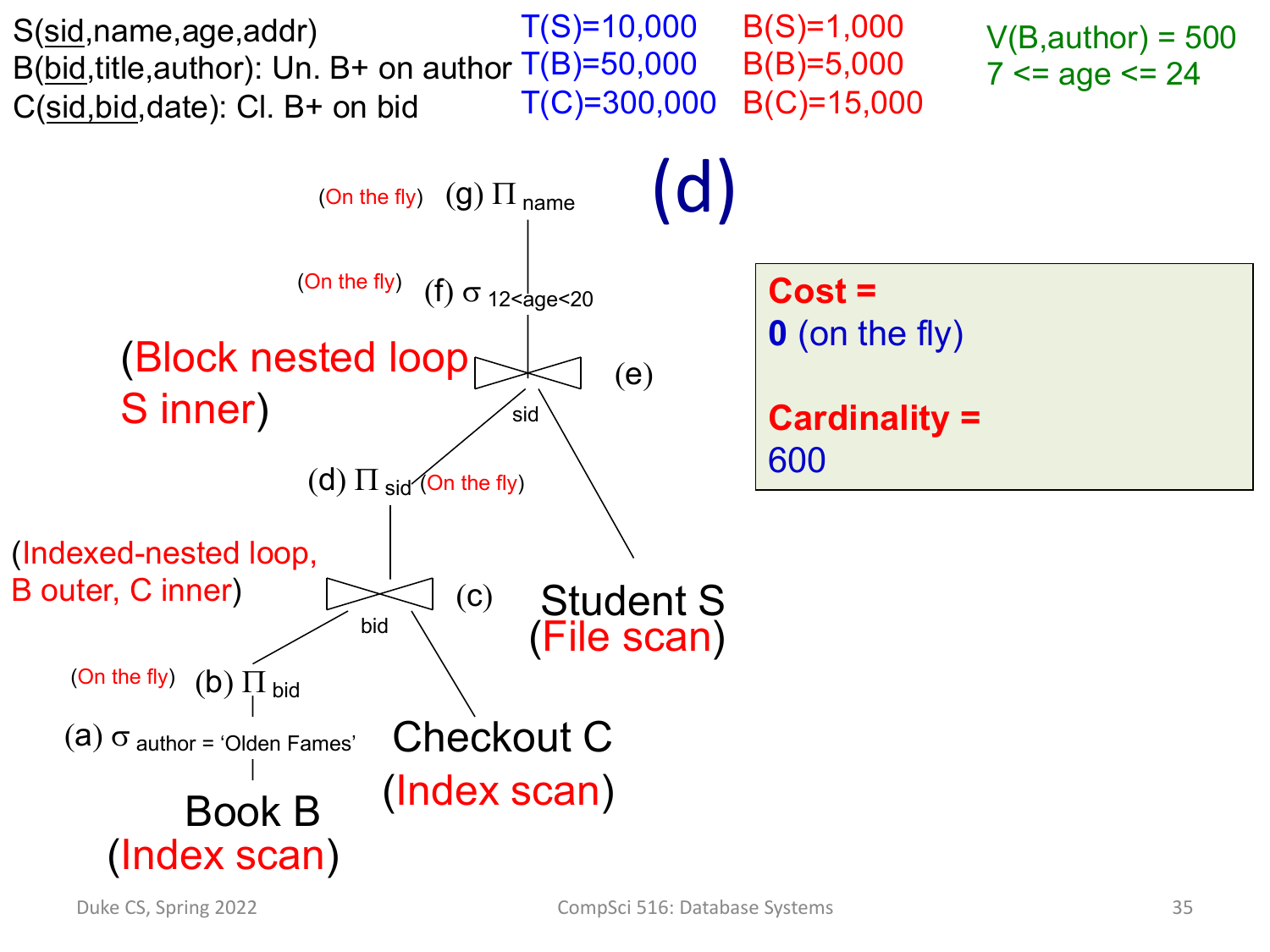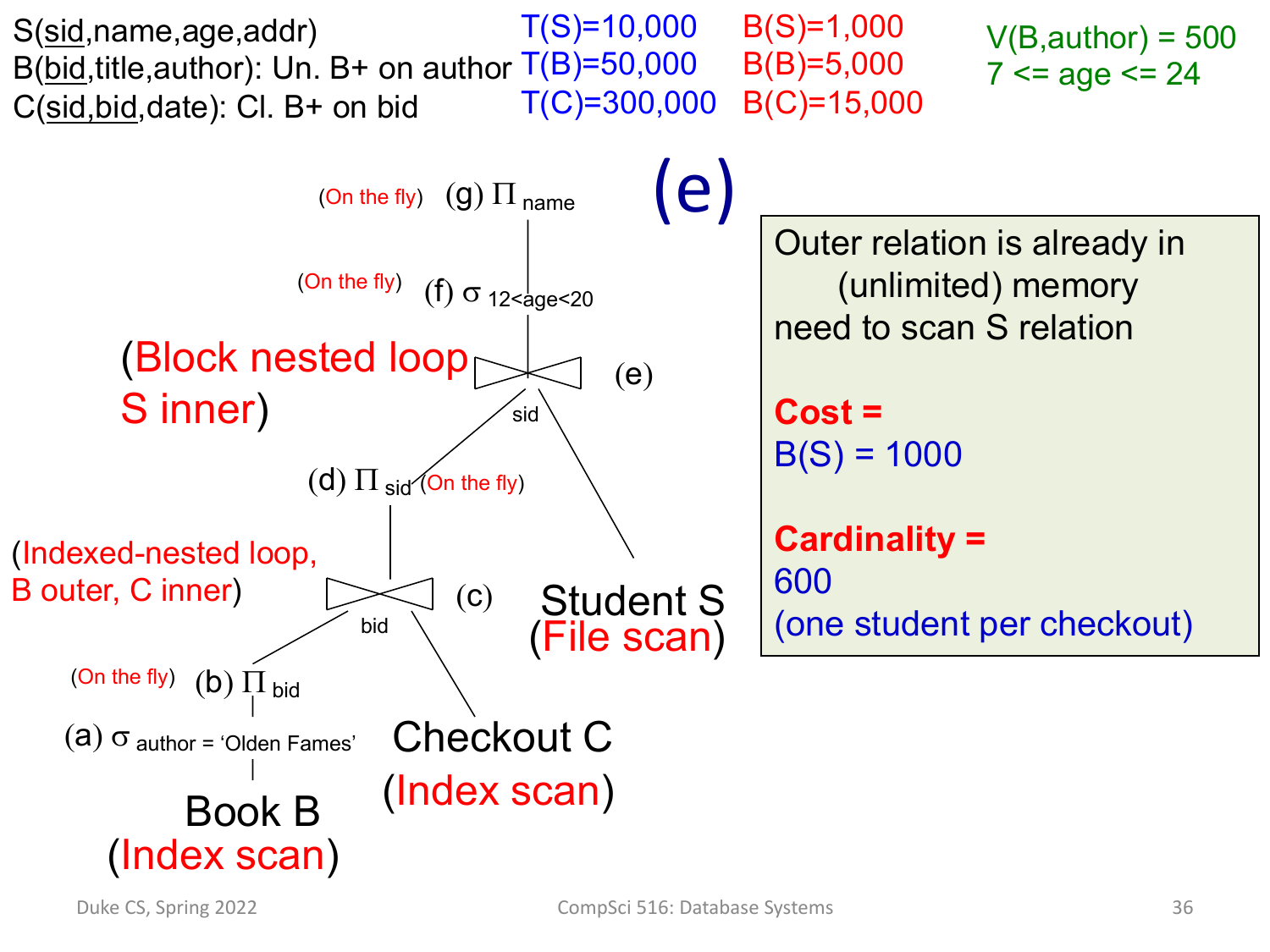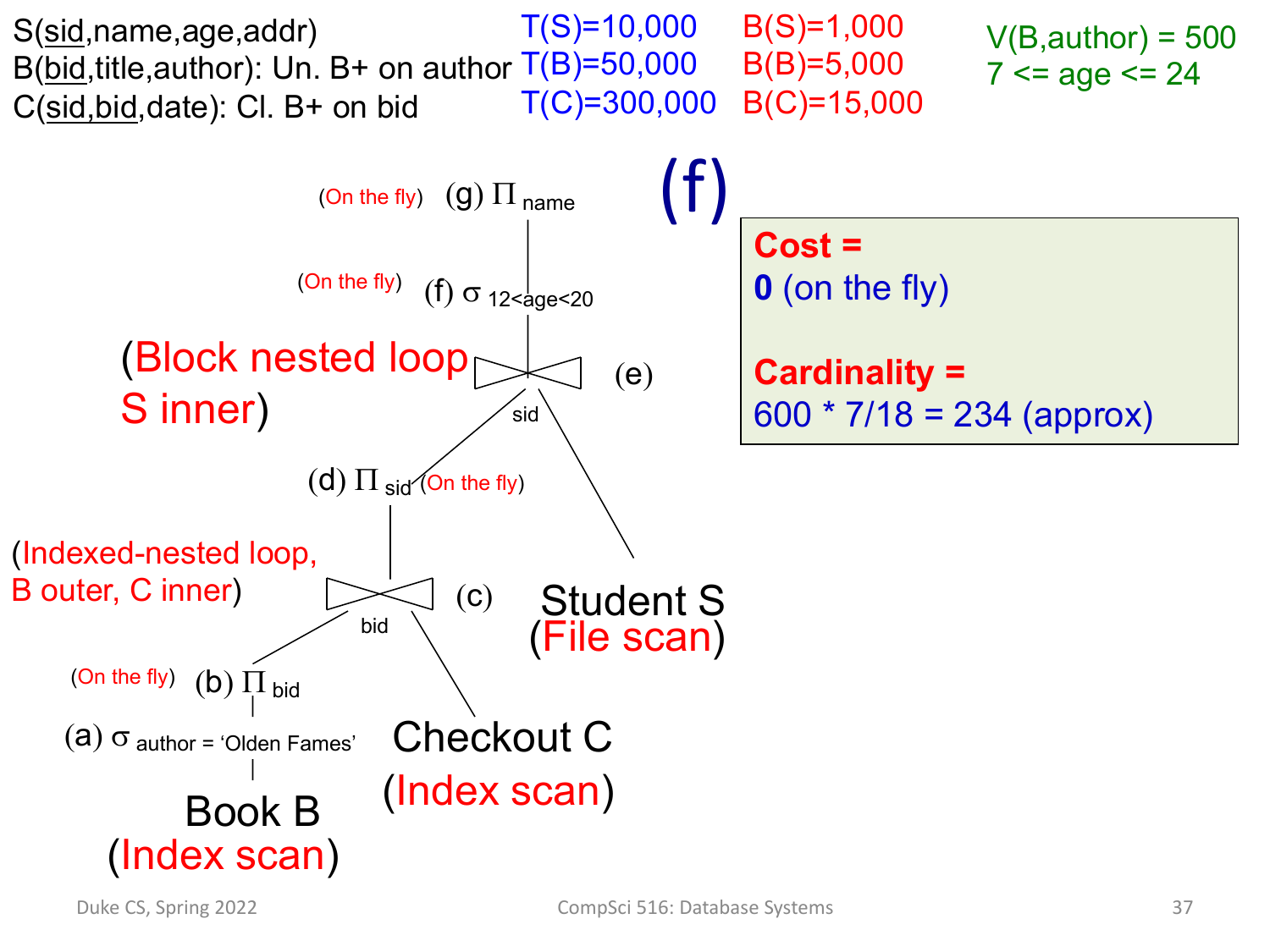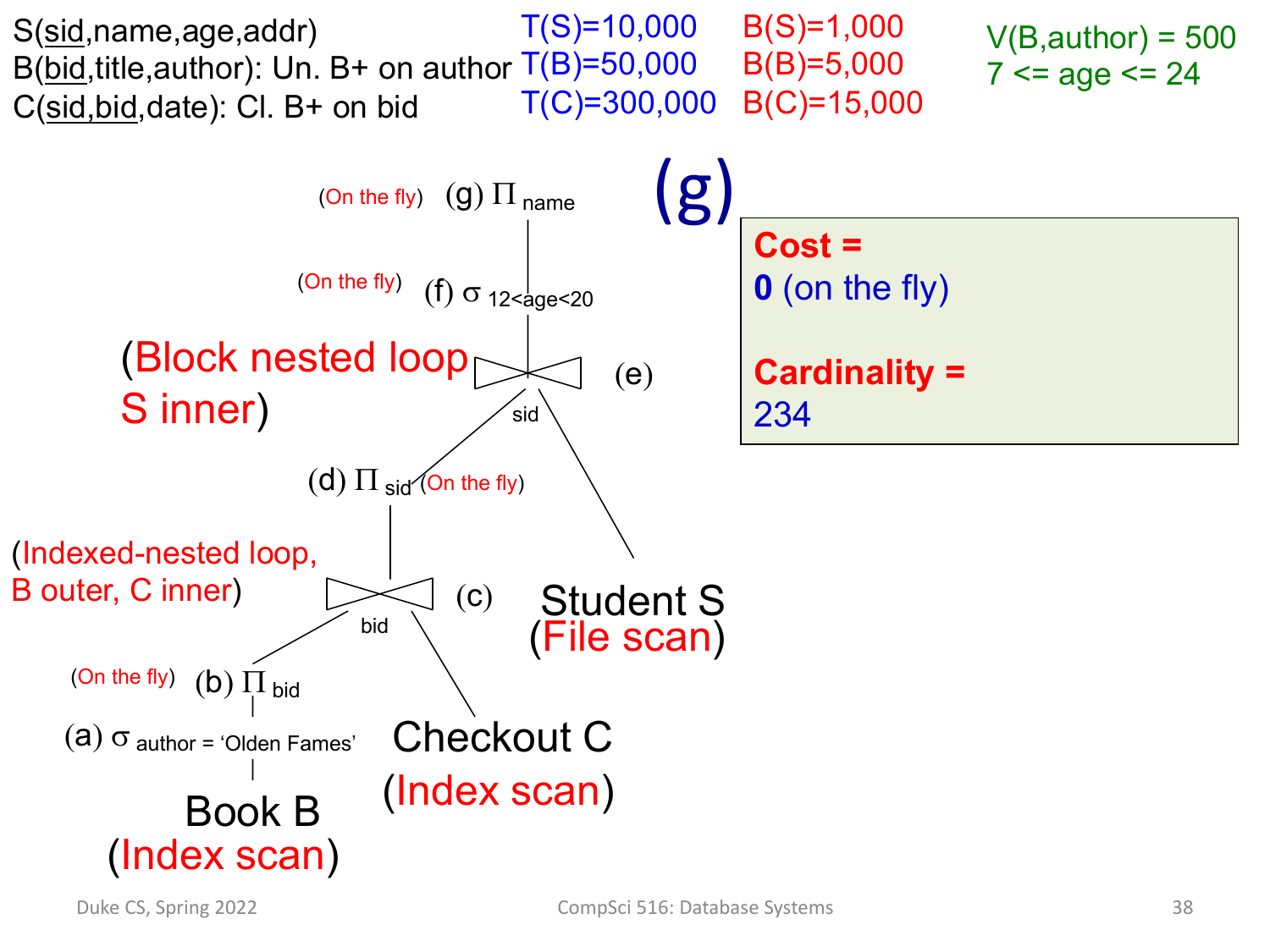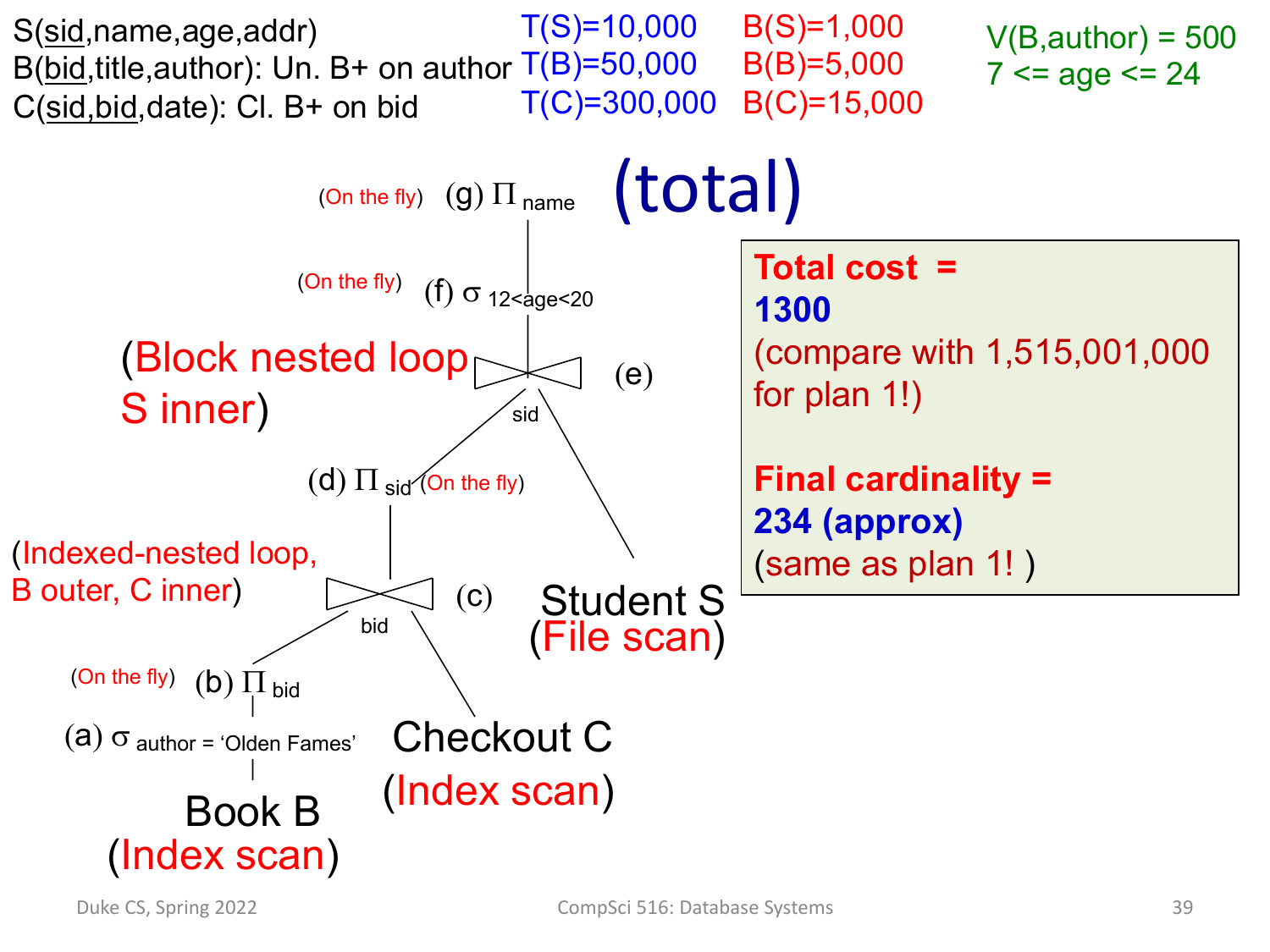### Task 4: Efficiently searching the plan space

Use dynamic-programming based Selinger's algorithm!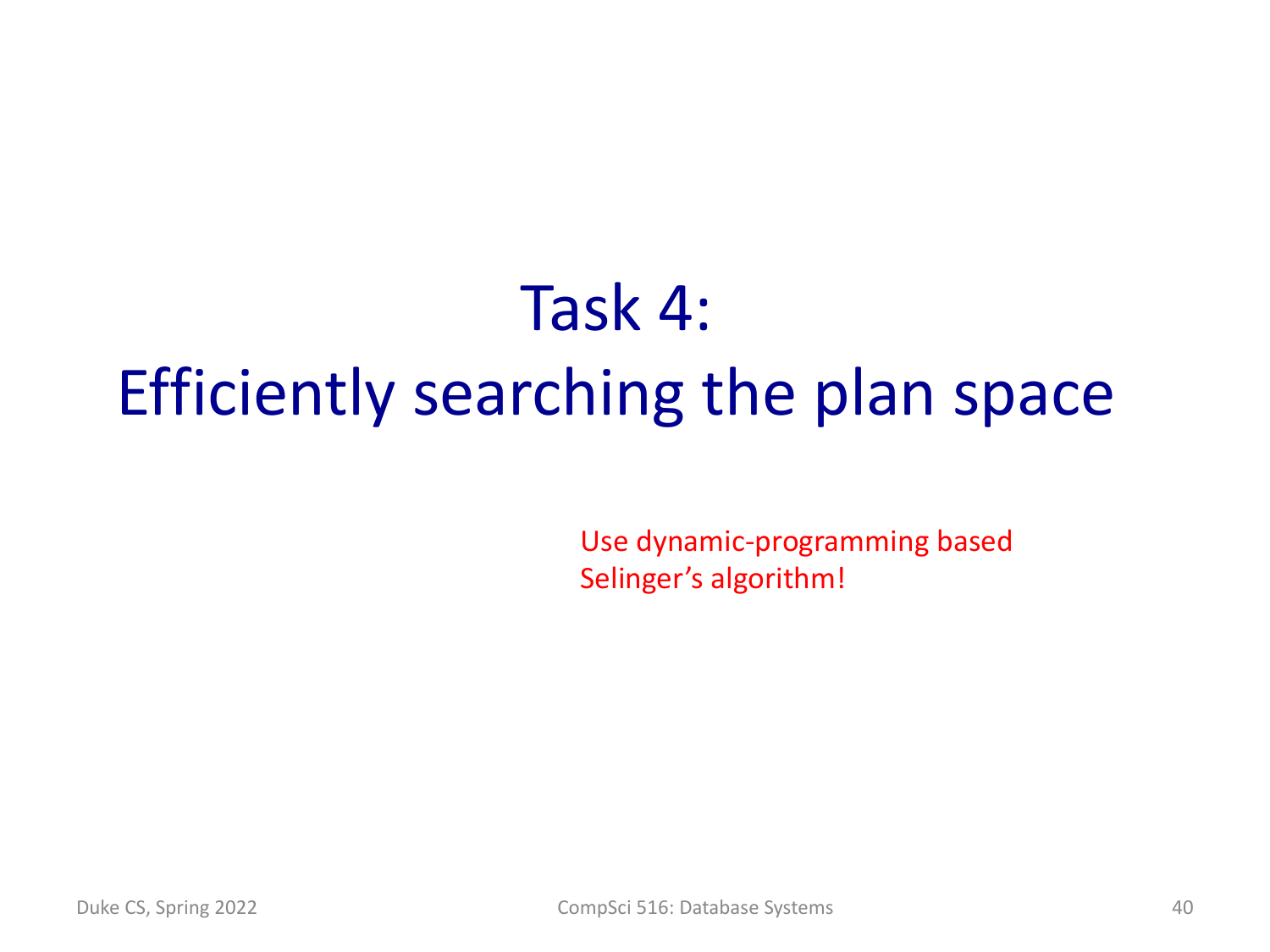#### Heuristics for pruning plan space

- Apply predicates as early as possible
- Avoid plans with cross products
- Consider only left-deep join trees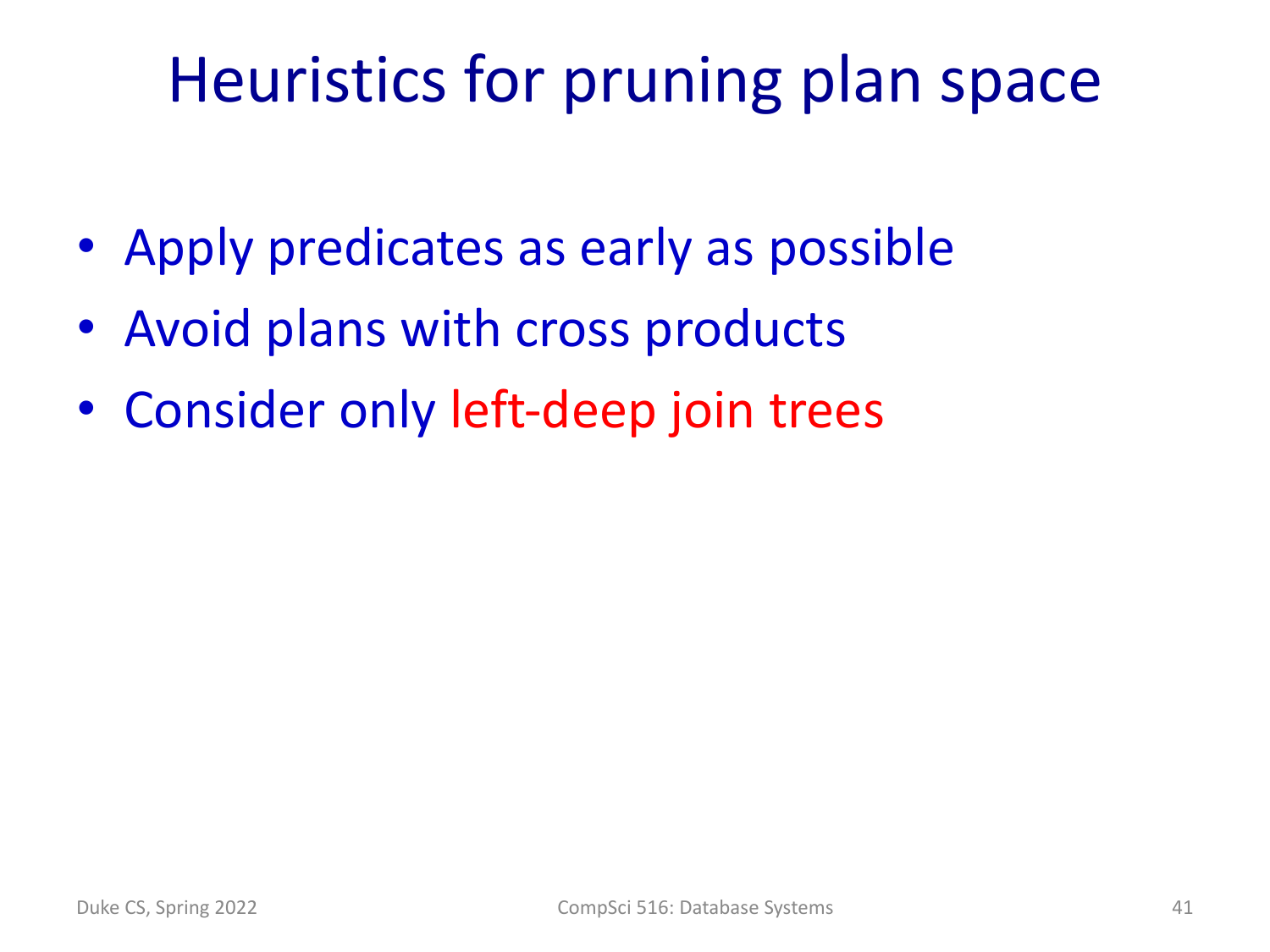#### Join Trees Query:  $R1 \bowtie R2 \bowtie R3 \bowtie R4 \bowtie R5$ *R3 R2 R4 R1 R5 R3 R2 R4 R1 R5* left-deep join tree bushy join tree Why?

(logical plan space)

- Several possible structure of the trees
- Each tree can have n! permutations of relations on leaves

#### (physical plan space)

• Different implementation and scanning of intermediate operators for each logical plan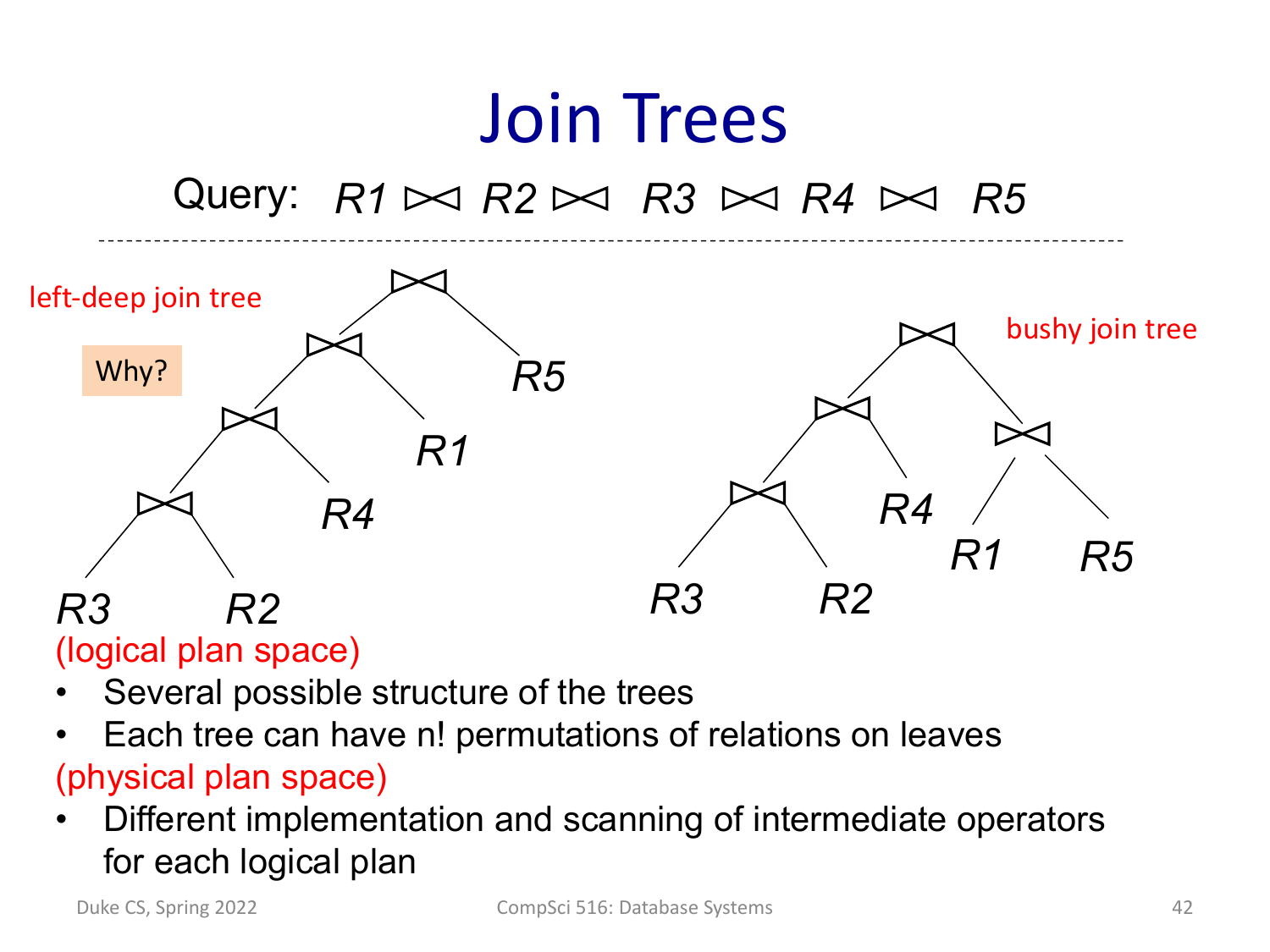- Dynamic Programming based
- Dynamic Programming:
	- General algorithmic paradigm
	- Exploits "principle of optimality"
		- Useful reading: Chapter 16, Introduction to Algorithms, Cormen, Leiserson, Rivest
- Considers the search space of left-deep join trees
	- reduces search space (only one structure)
	- but still n! permutations
	- interacts well with join algos (esp. NLJ)
	- e.g., might not need to write tuples to disk if enough memory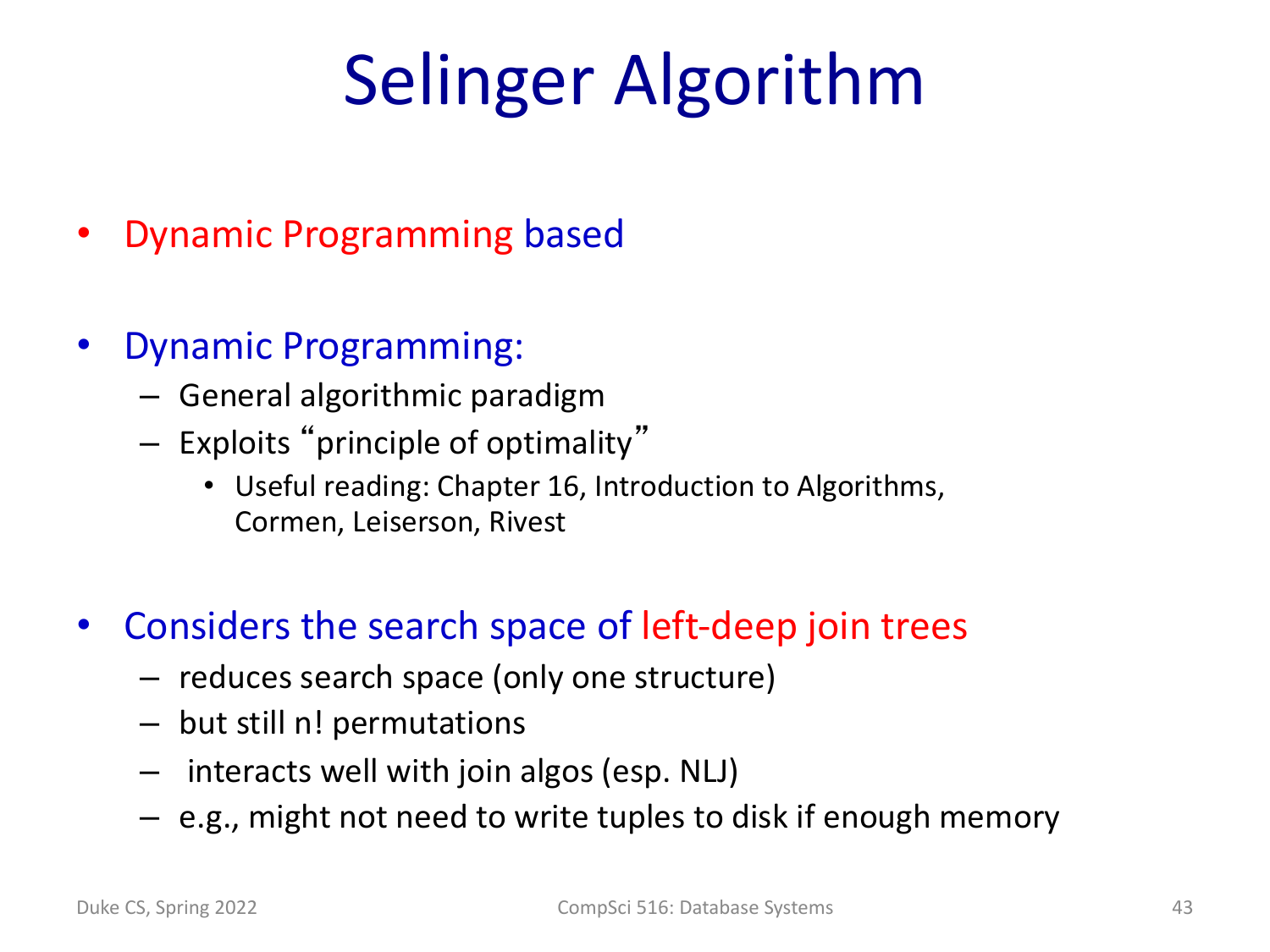#### Optimal for "whole" made up from optimal for "parts"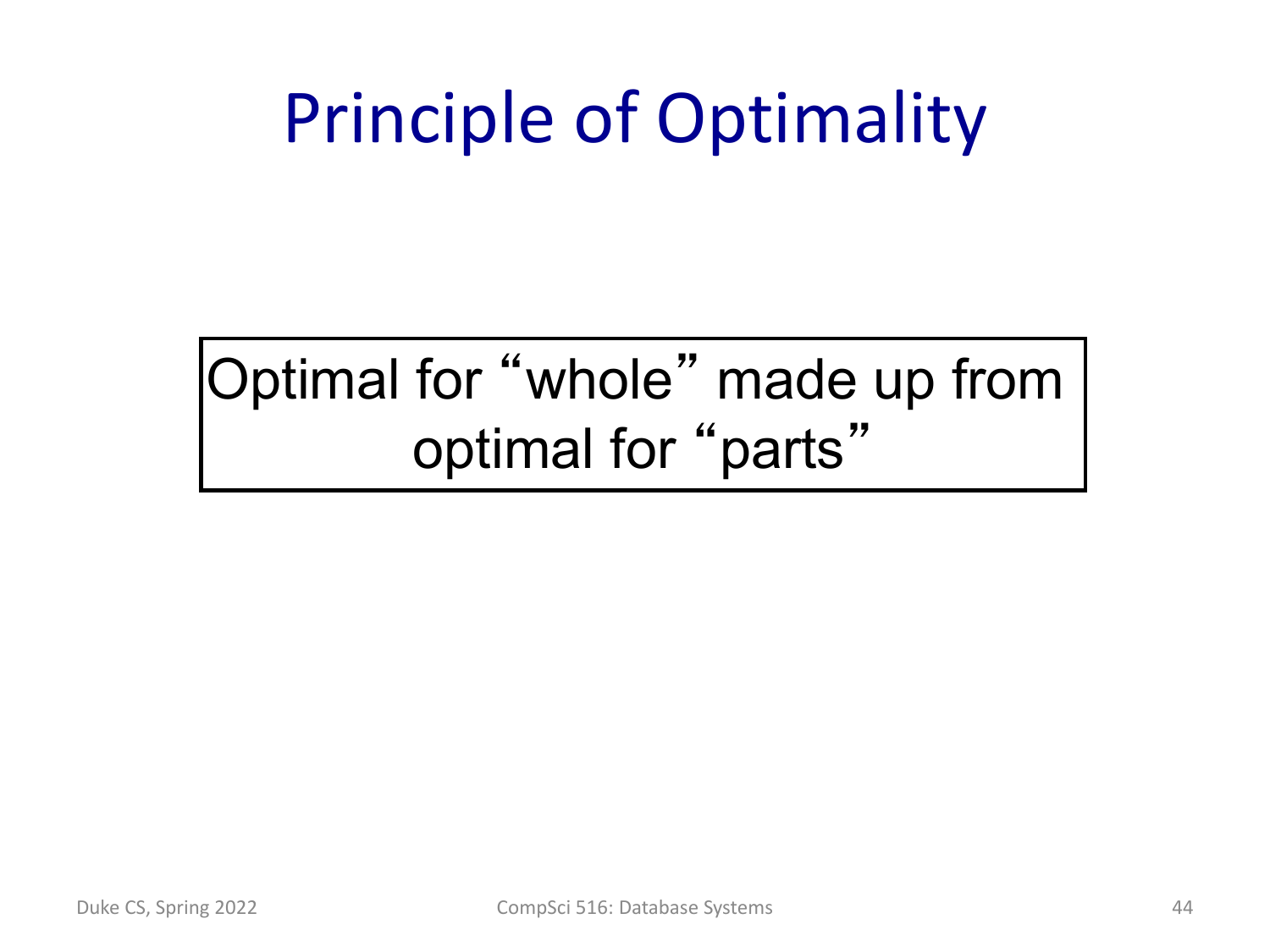#### Query:  $R1 \bowtie R2 \bowtie R3 \bowtie R4 \bowtie R5$

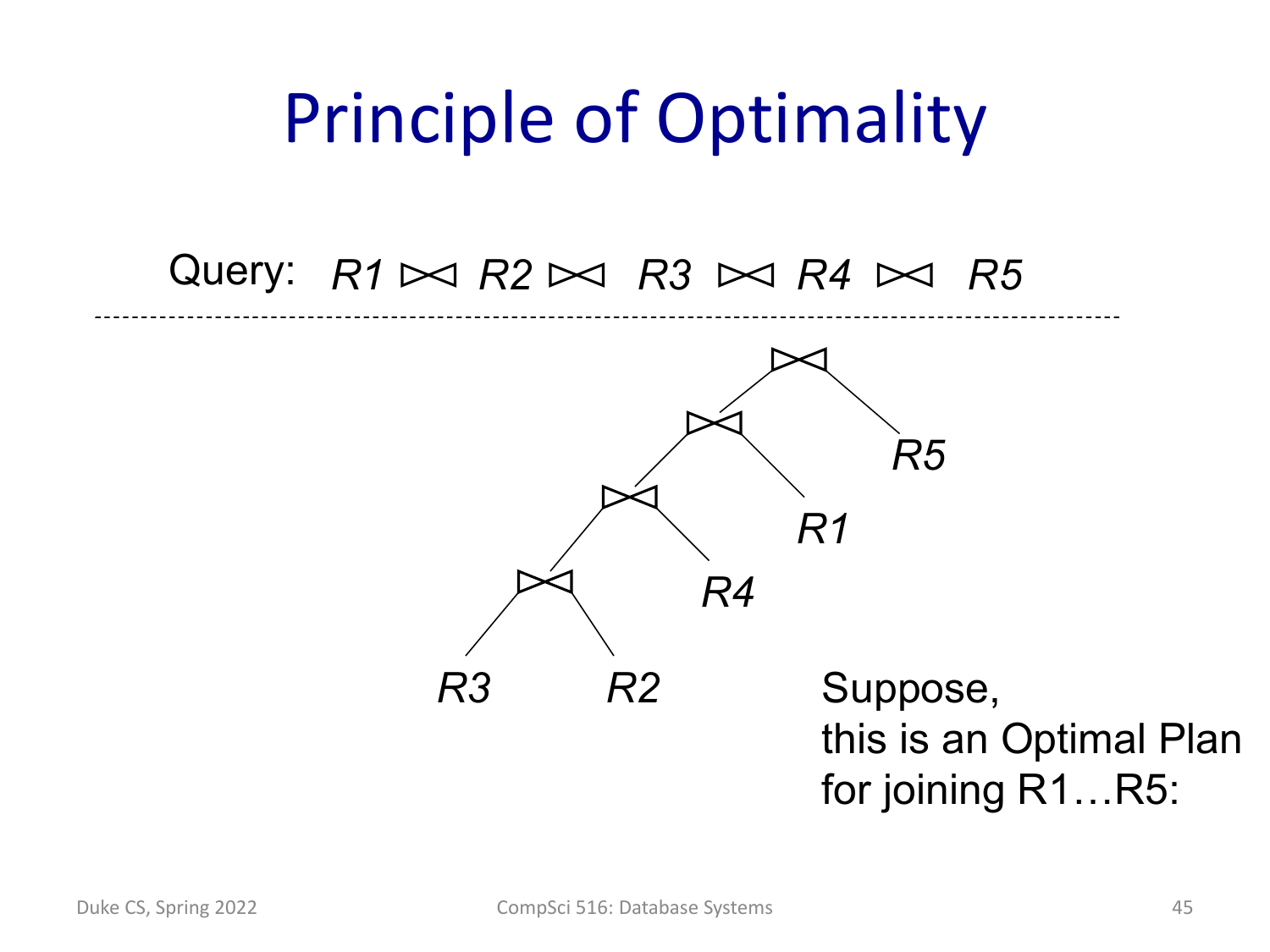#### Query:  $R1 \bowtie R2 \bowtie R3 \bowtie R4 \bowtie R5$

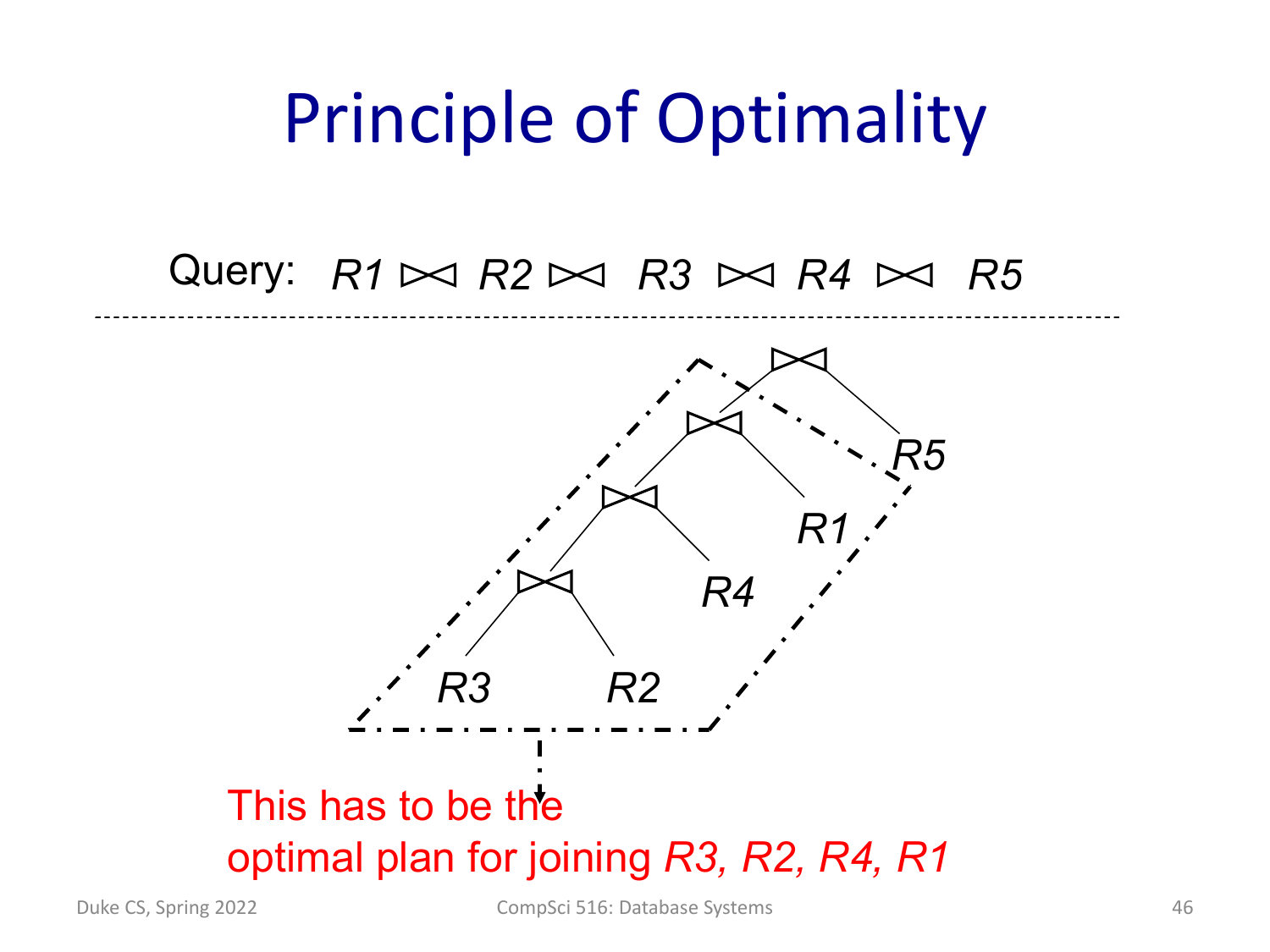#### Query:  $R1 \bowtie R2 \bowtie R3 \bowtie R4 \bowtie R5$

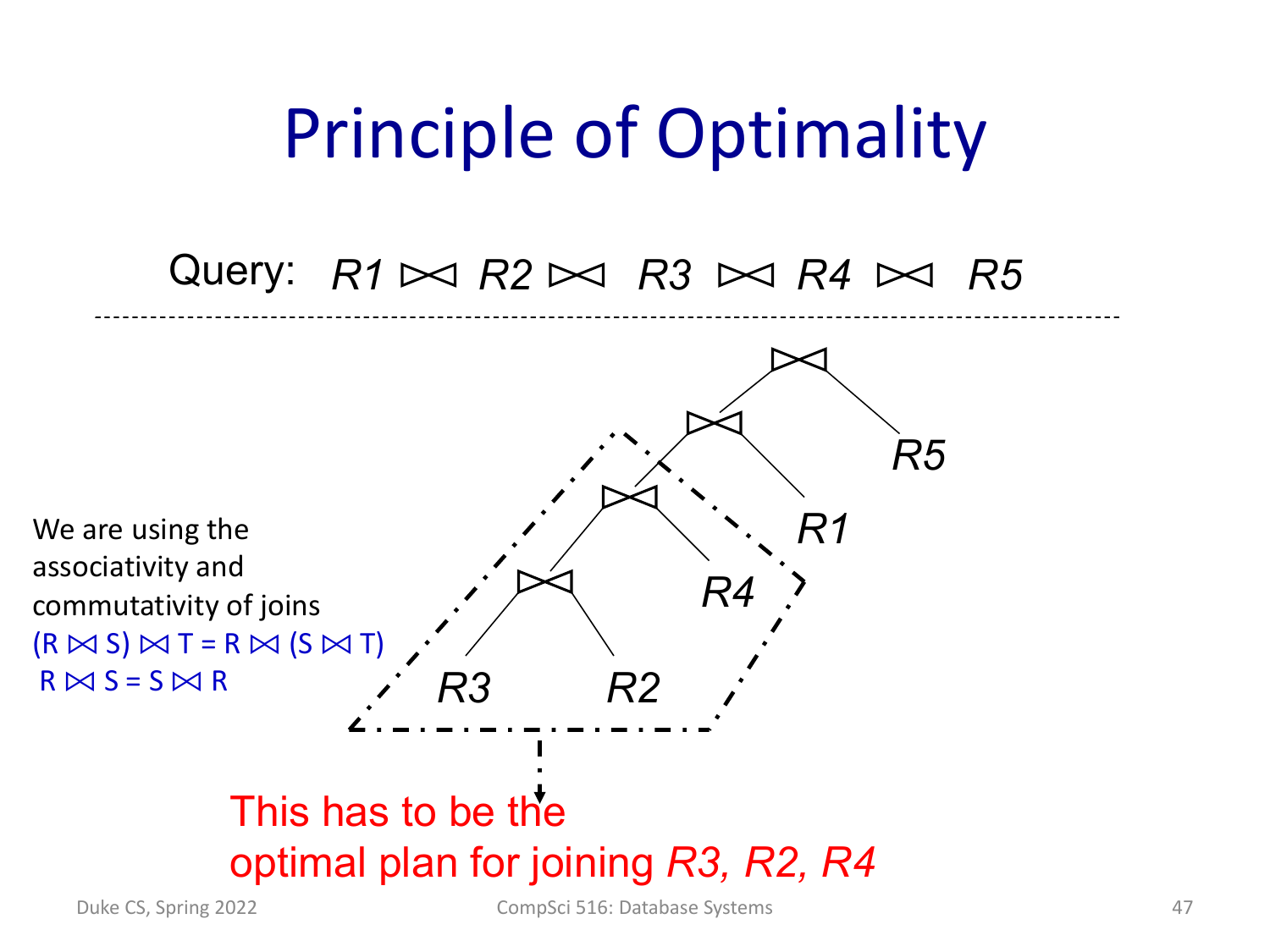### Exploiting Principle of Optimality

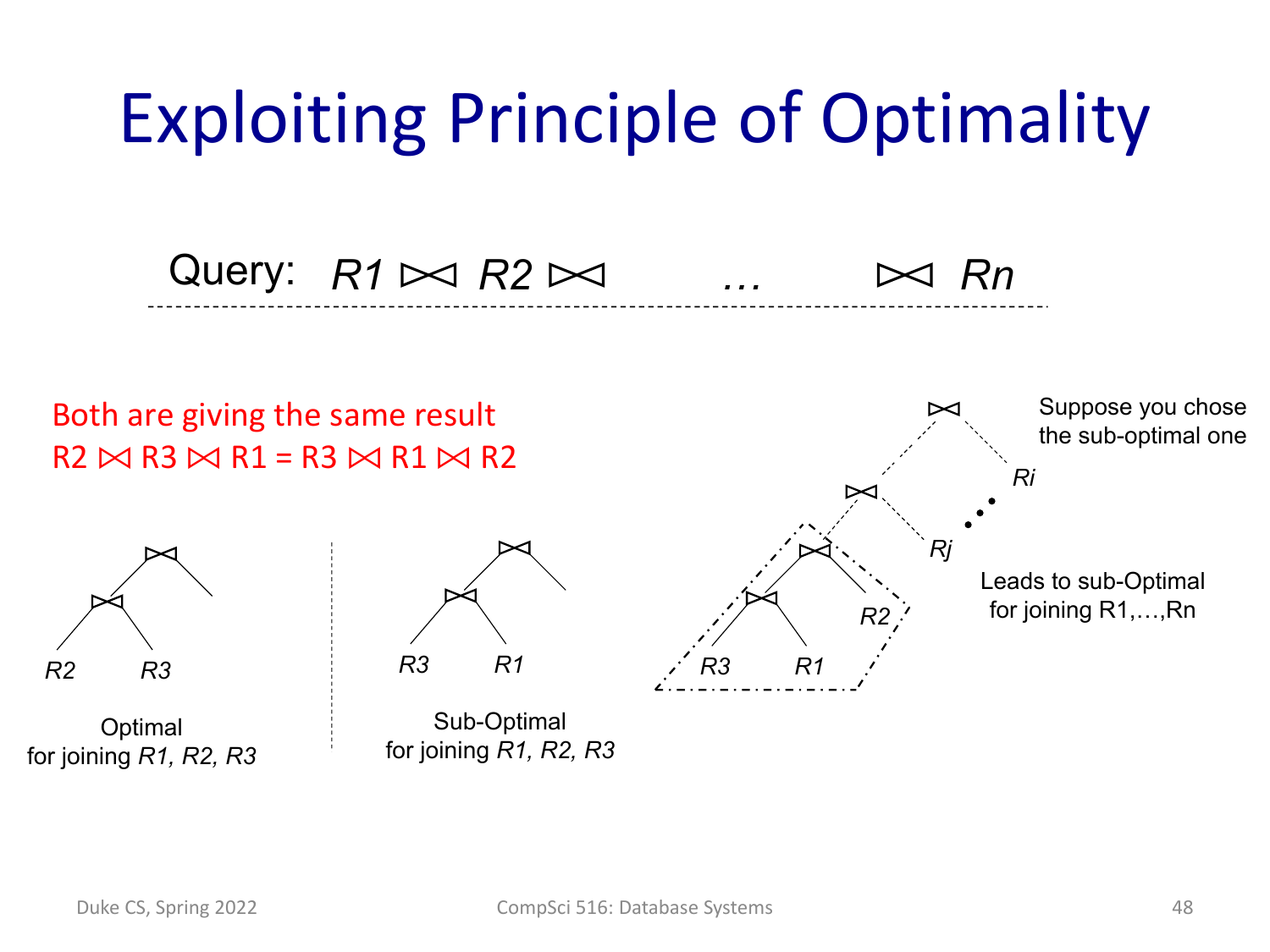#### Notation

# OPT ( { *R1, R2, R3* } ): Cost of optimal plan to join *R1,R2,R3*

#### T ( { *R1, R2, R3* } ):

Number of tuples in  $R1 \Join R2 \Join R3$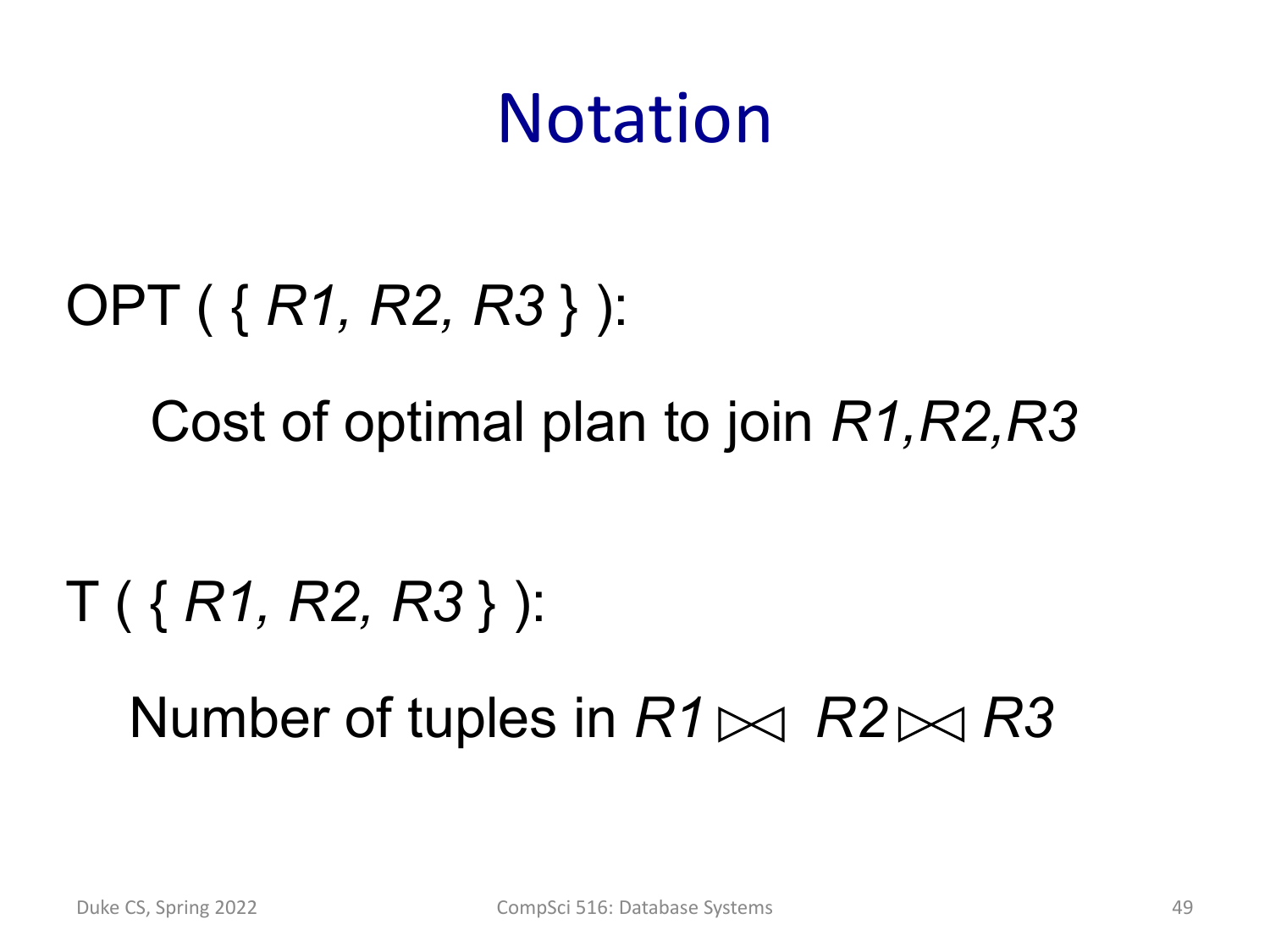### Simple Cost Model

#### Cost  $(R \Join S) = T(R) + T(S)$

All other operators have 0 cost

#### Note: The simple cost model used for illustration only, it is not used in practice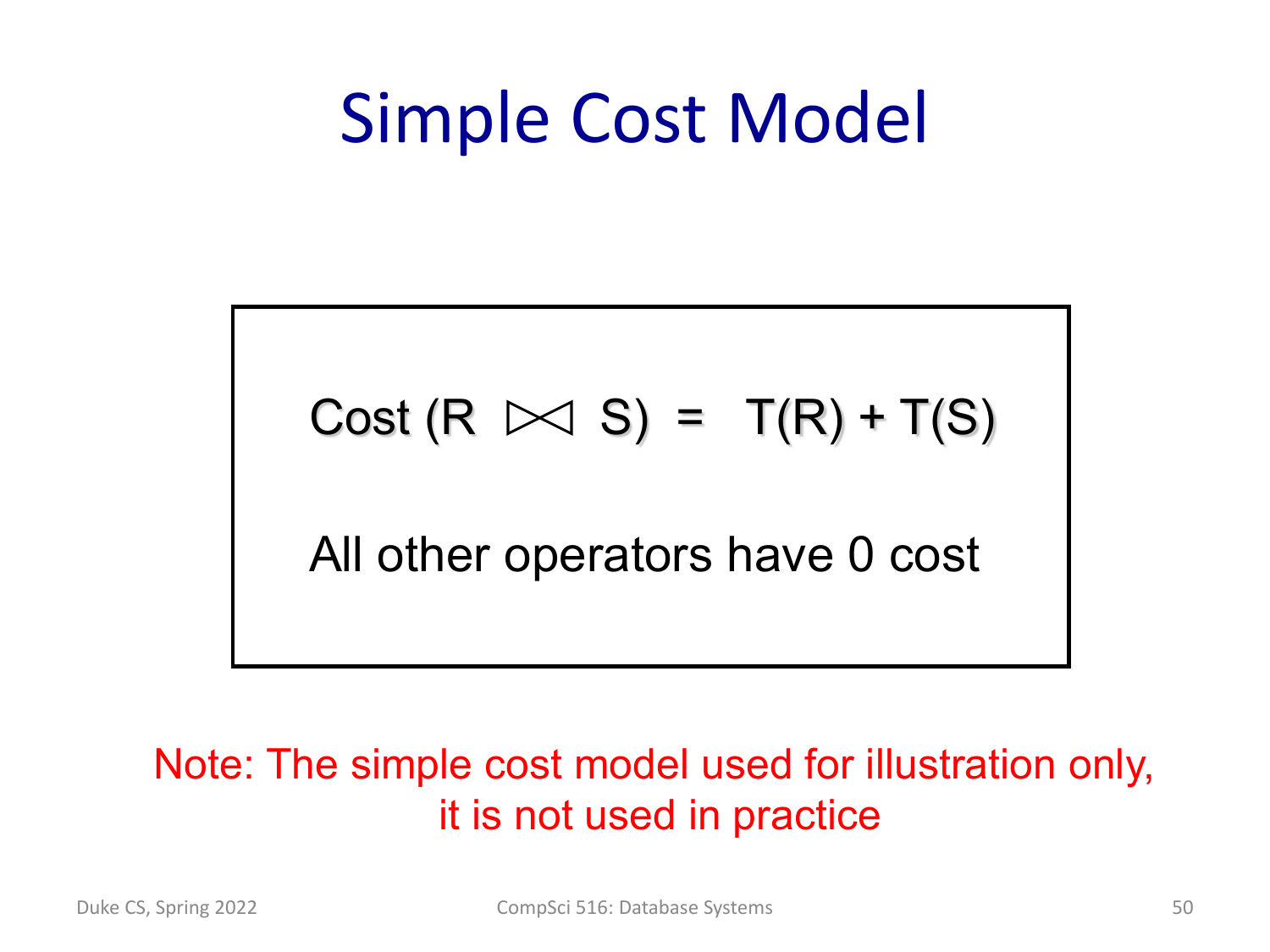#### Cost Model Example

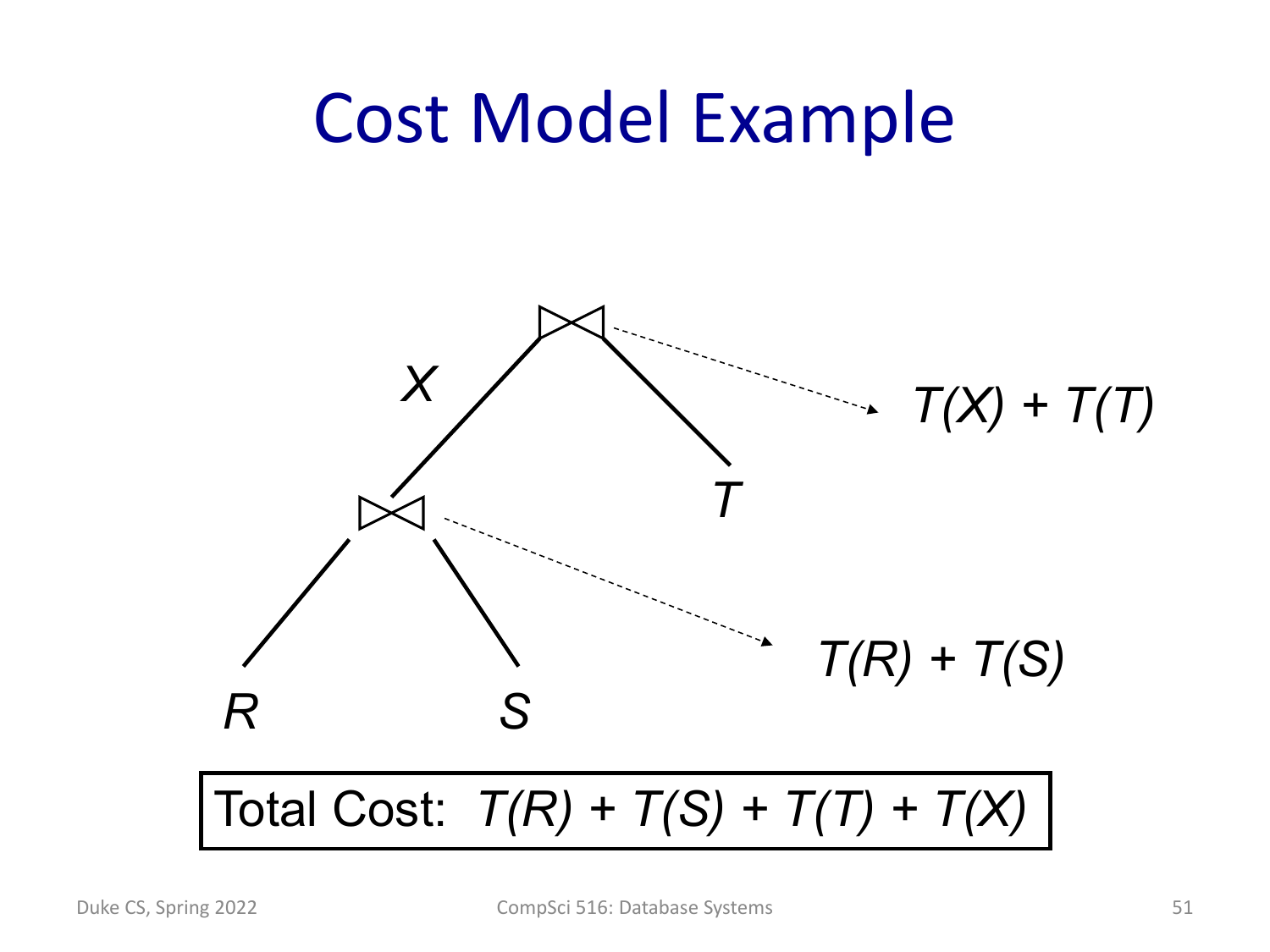#### OPT ( { R1, R2, R3 } ):



*Note: Valid only for the simple cost model*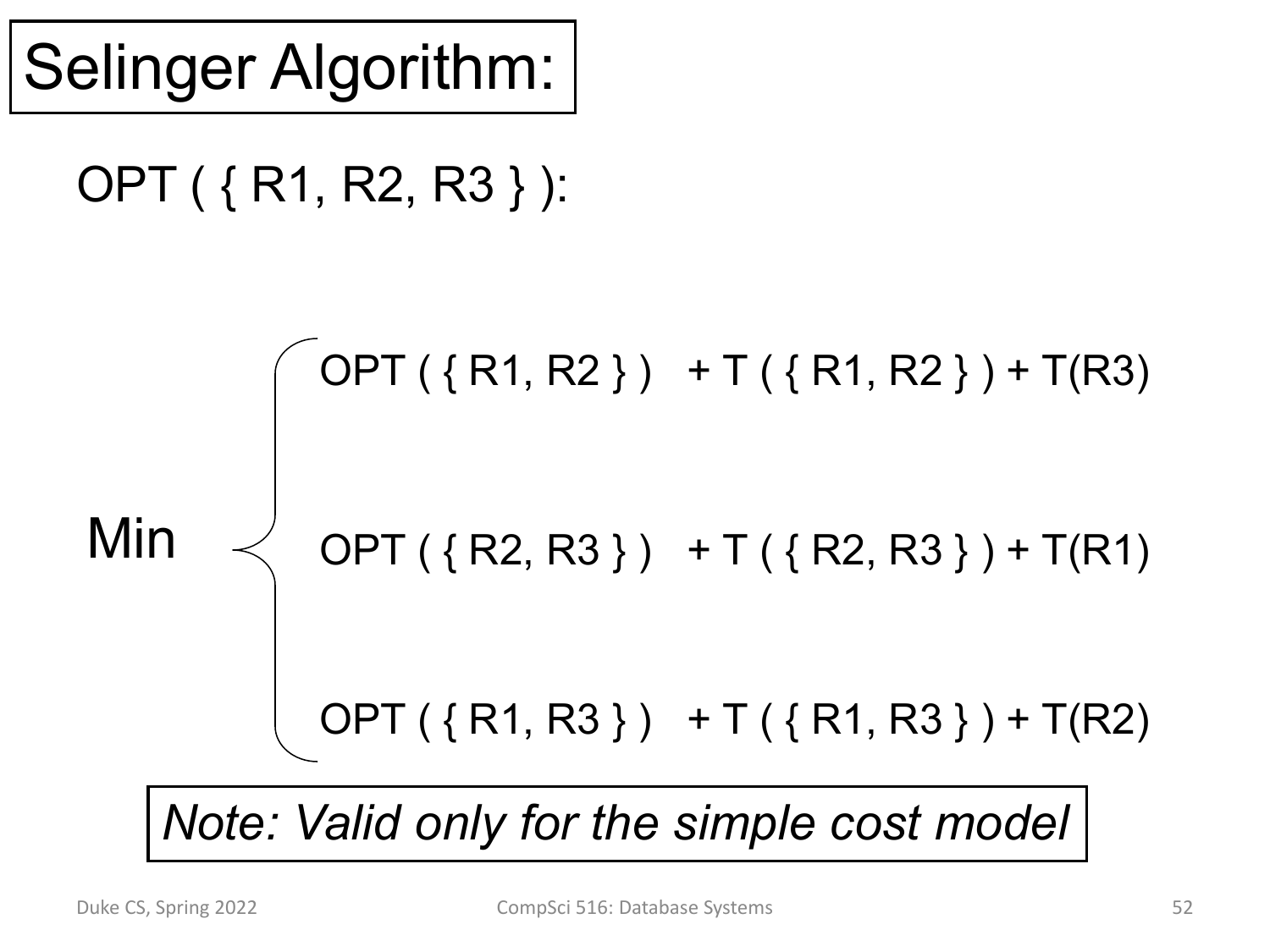Query:  $R1 \bowtie R2 \bowtie R3 \bowtie R4$ *{ R1 } { R2 } { R3 } { R4 } { R1, R2 } { R1, R3 } { R1, R4 } { R2, R3 } { R2, R4 } { R3, R4 } { R1, R2, R3 } { R1, R2, R4 } { R1, R3, R4 } { R2, R3, R4 } { R1, R2, R3, R4 }* Progress of algorithm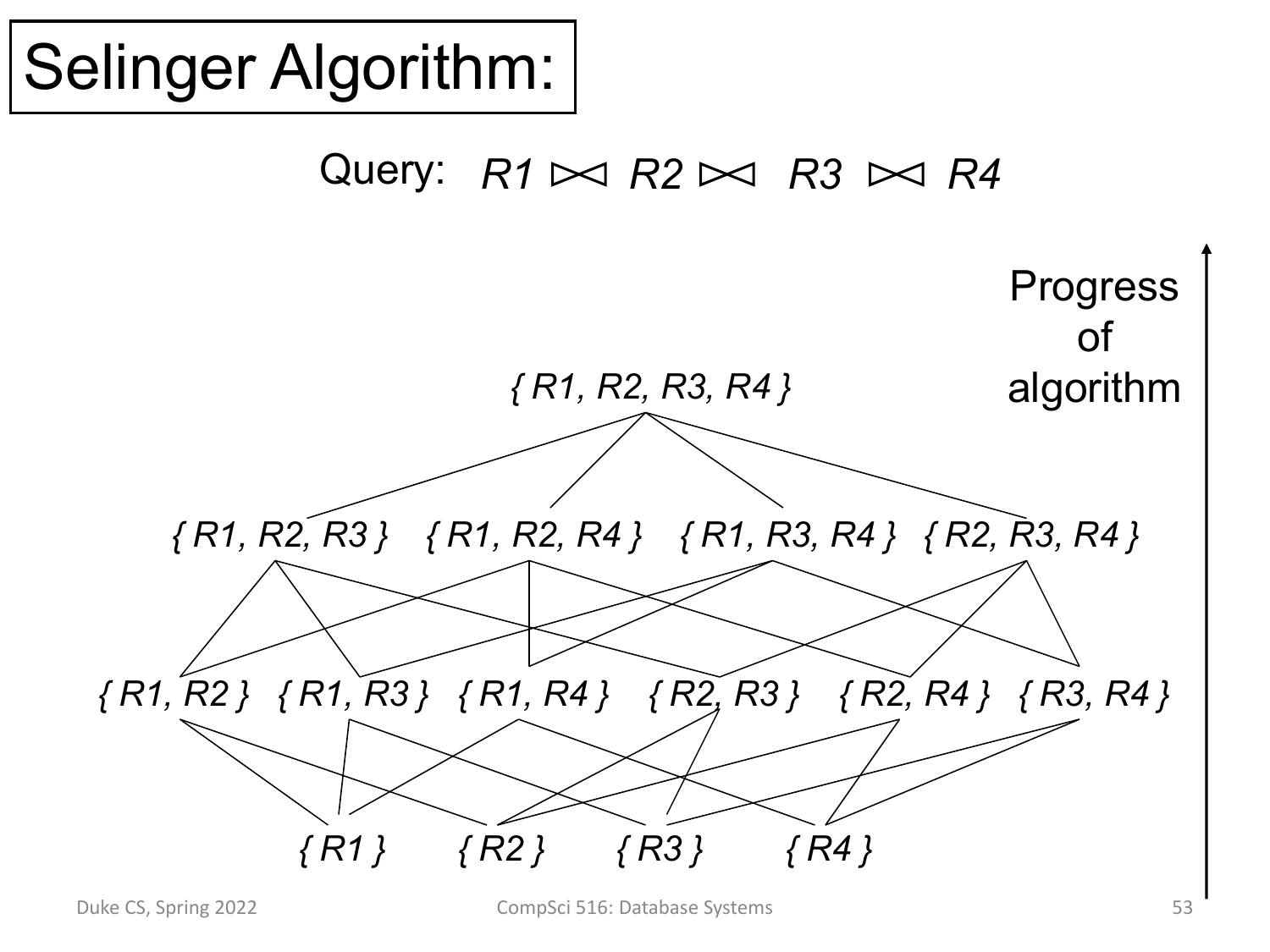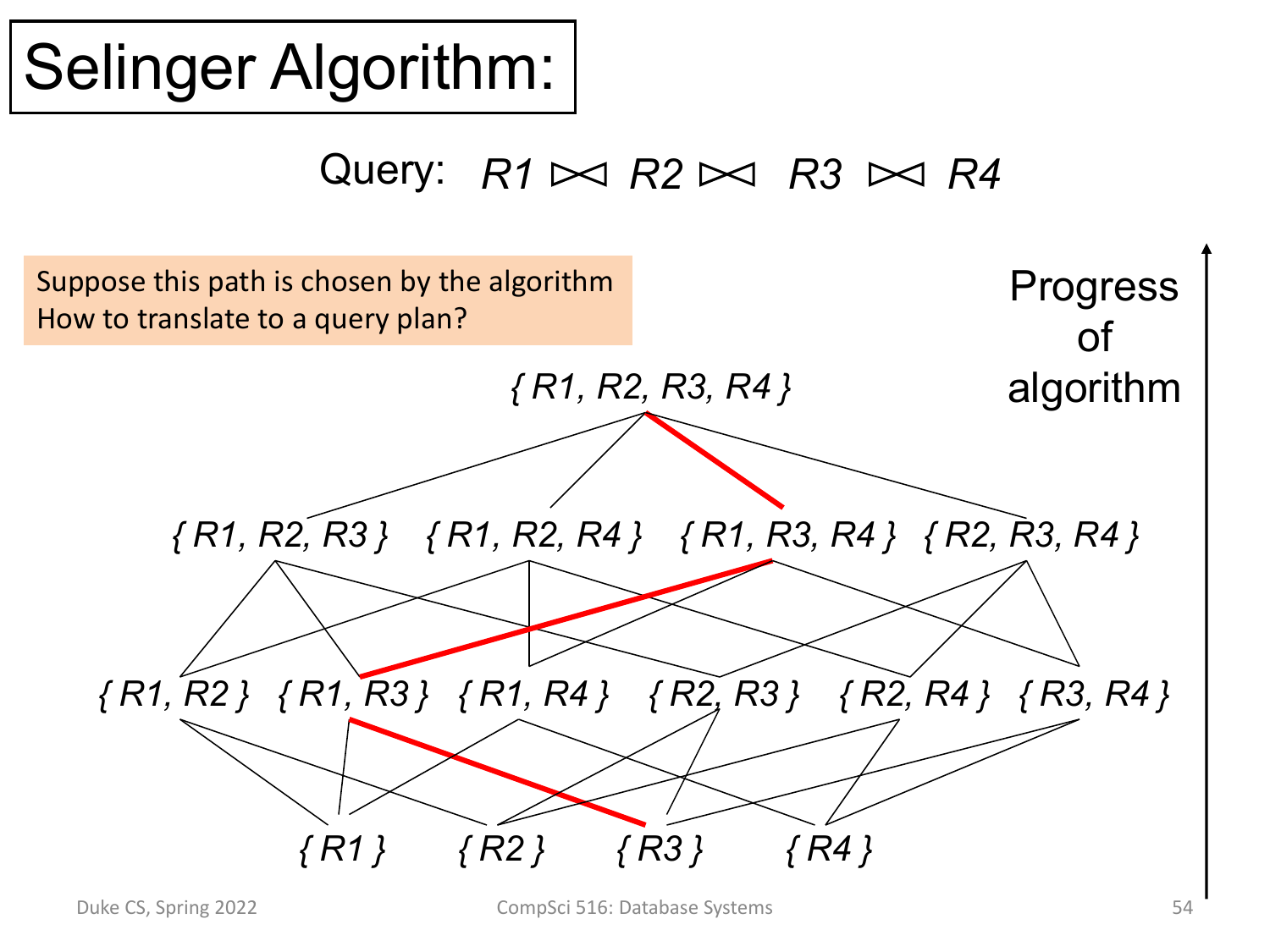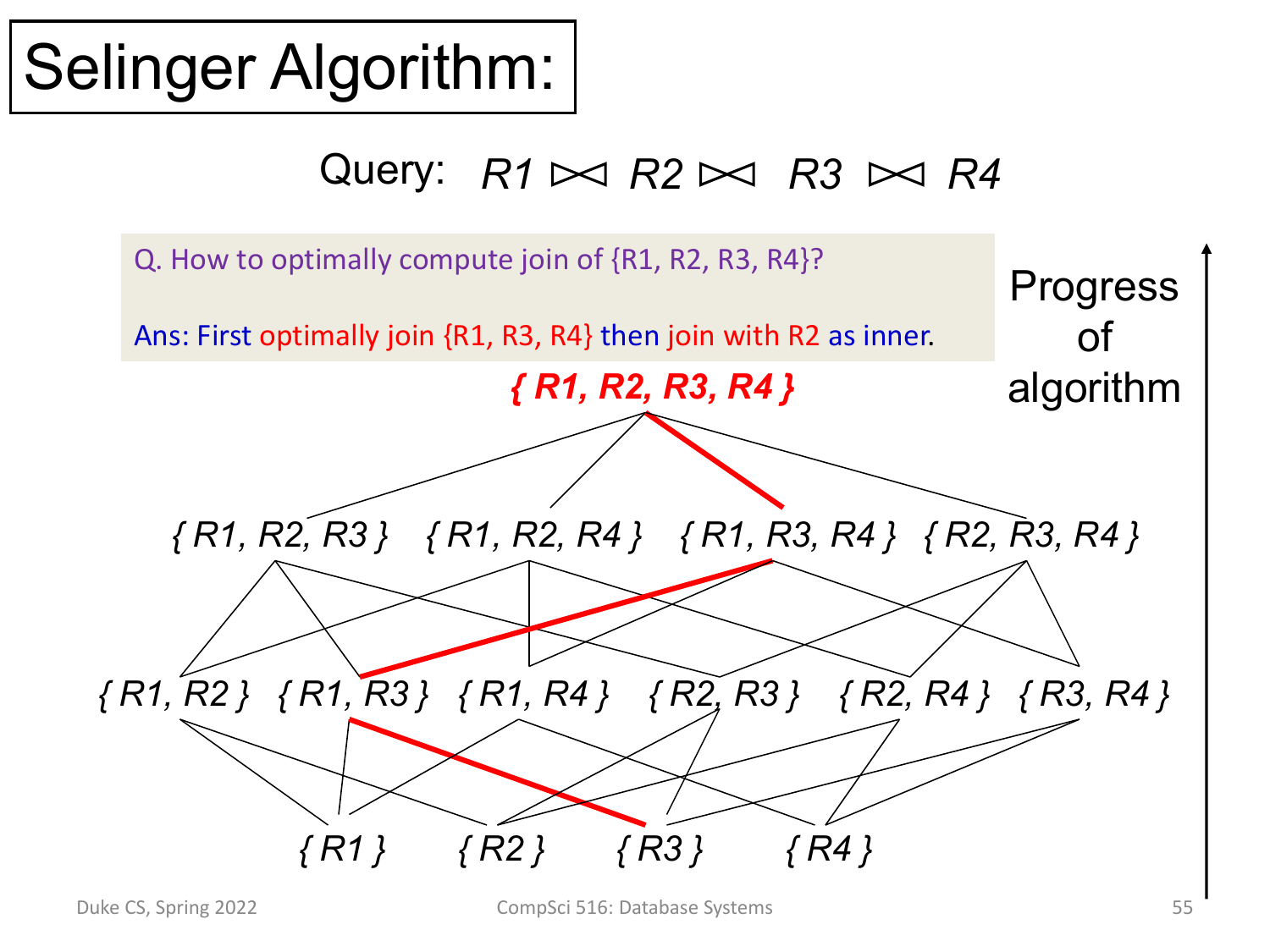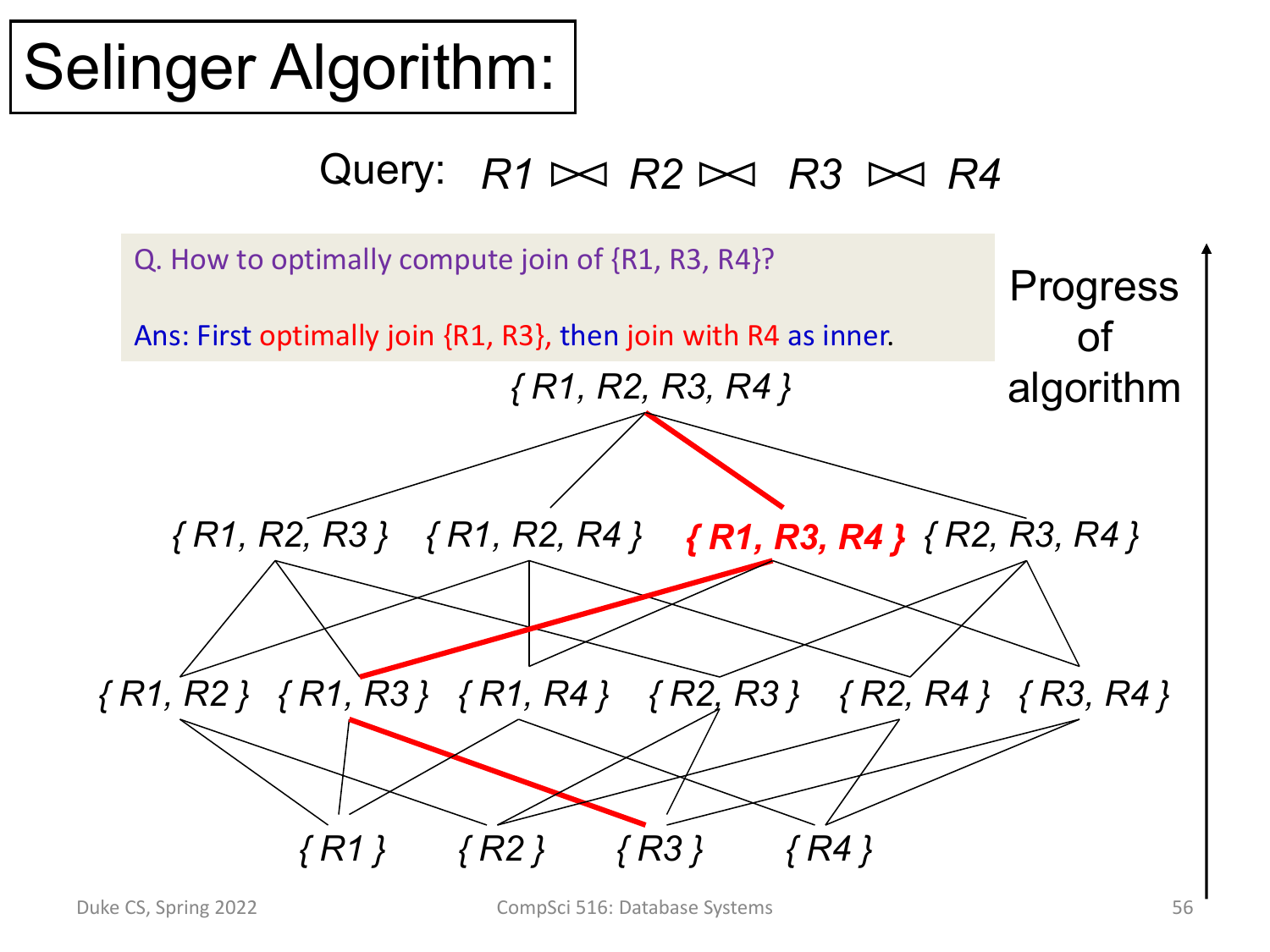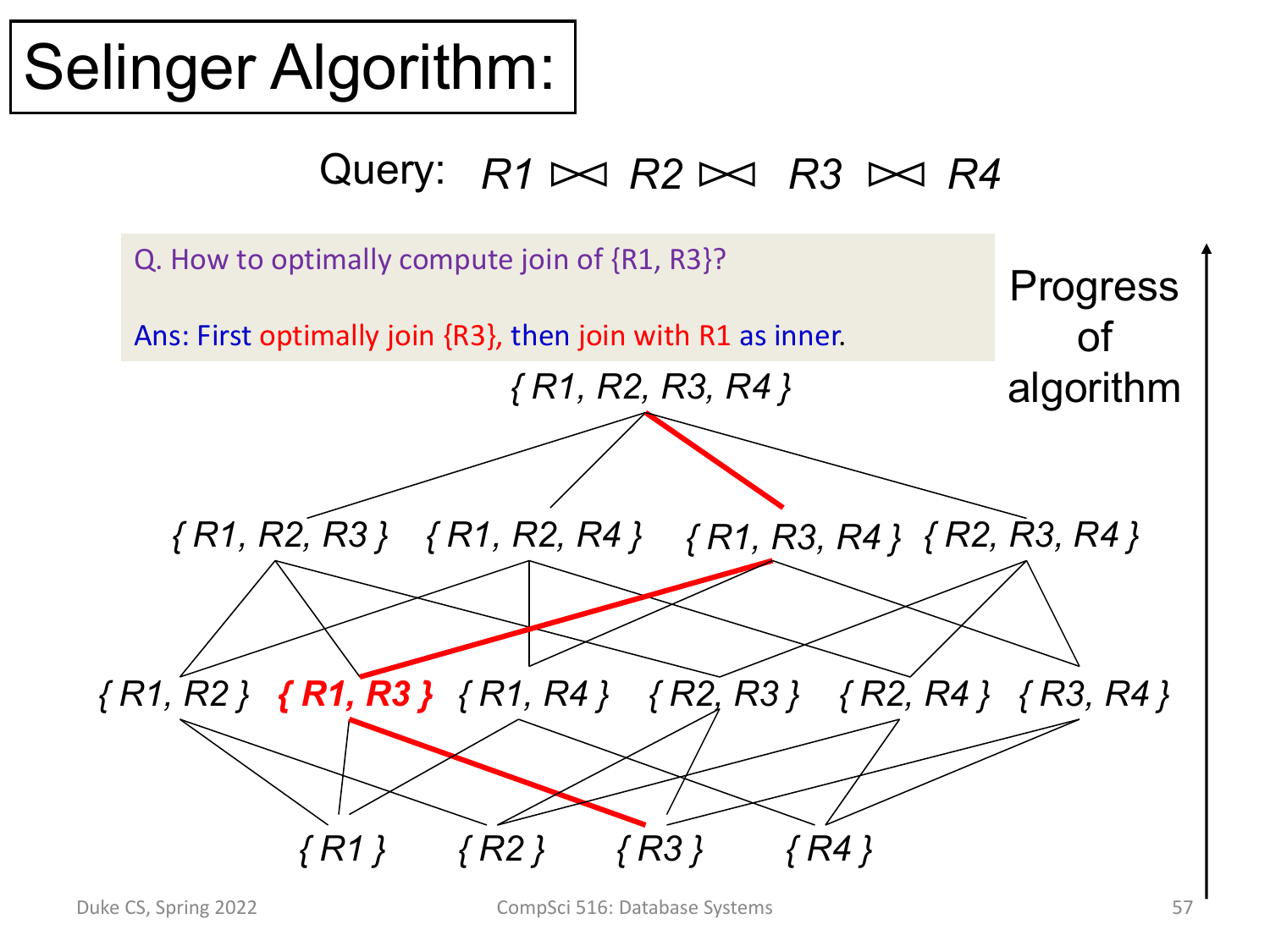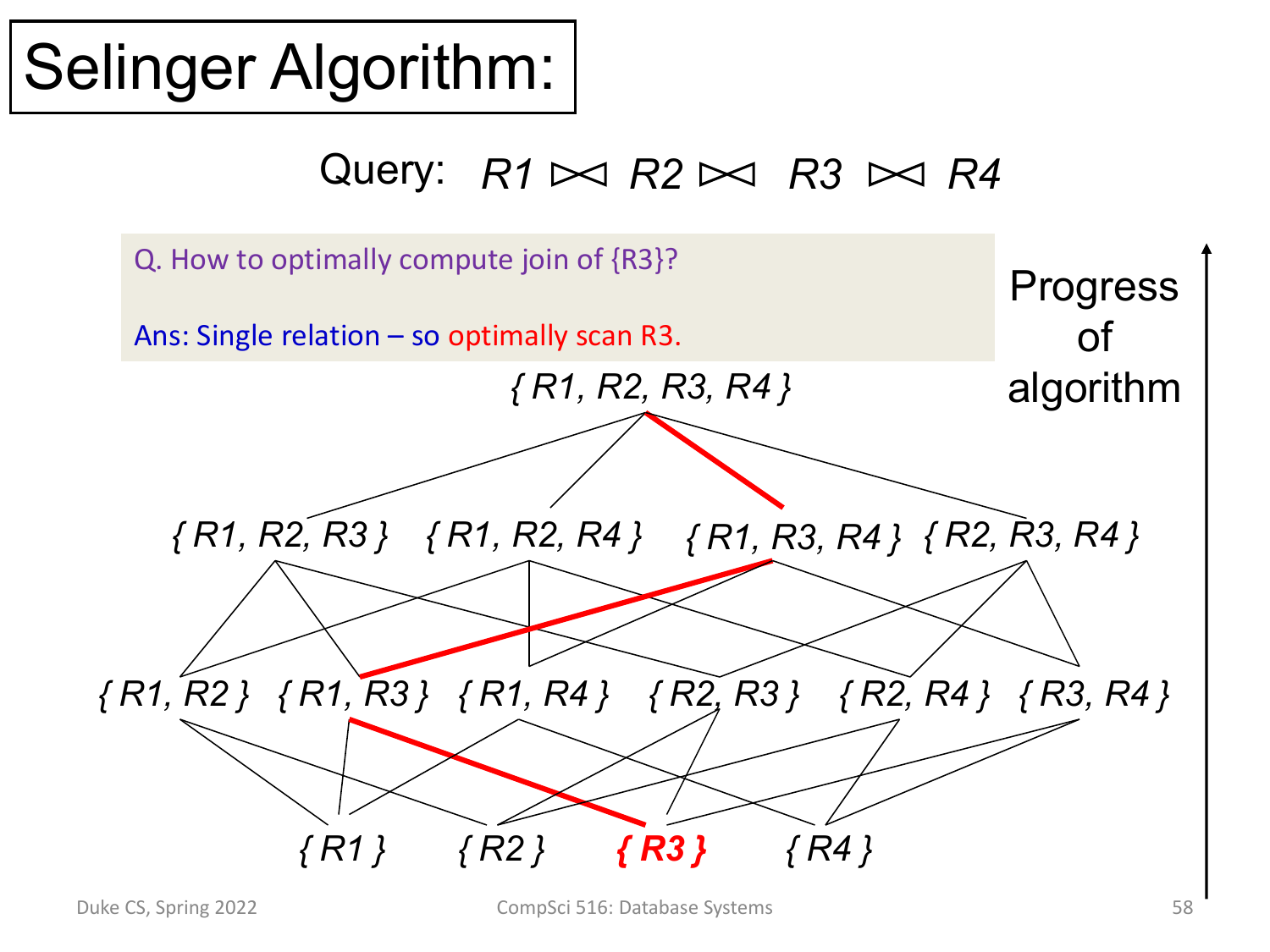

NOTE : There is a one-one correspondence between the permutation (R3, R1, R4, R2) and the above left deep plan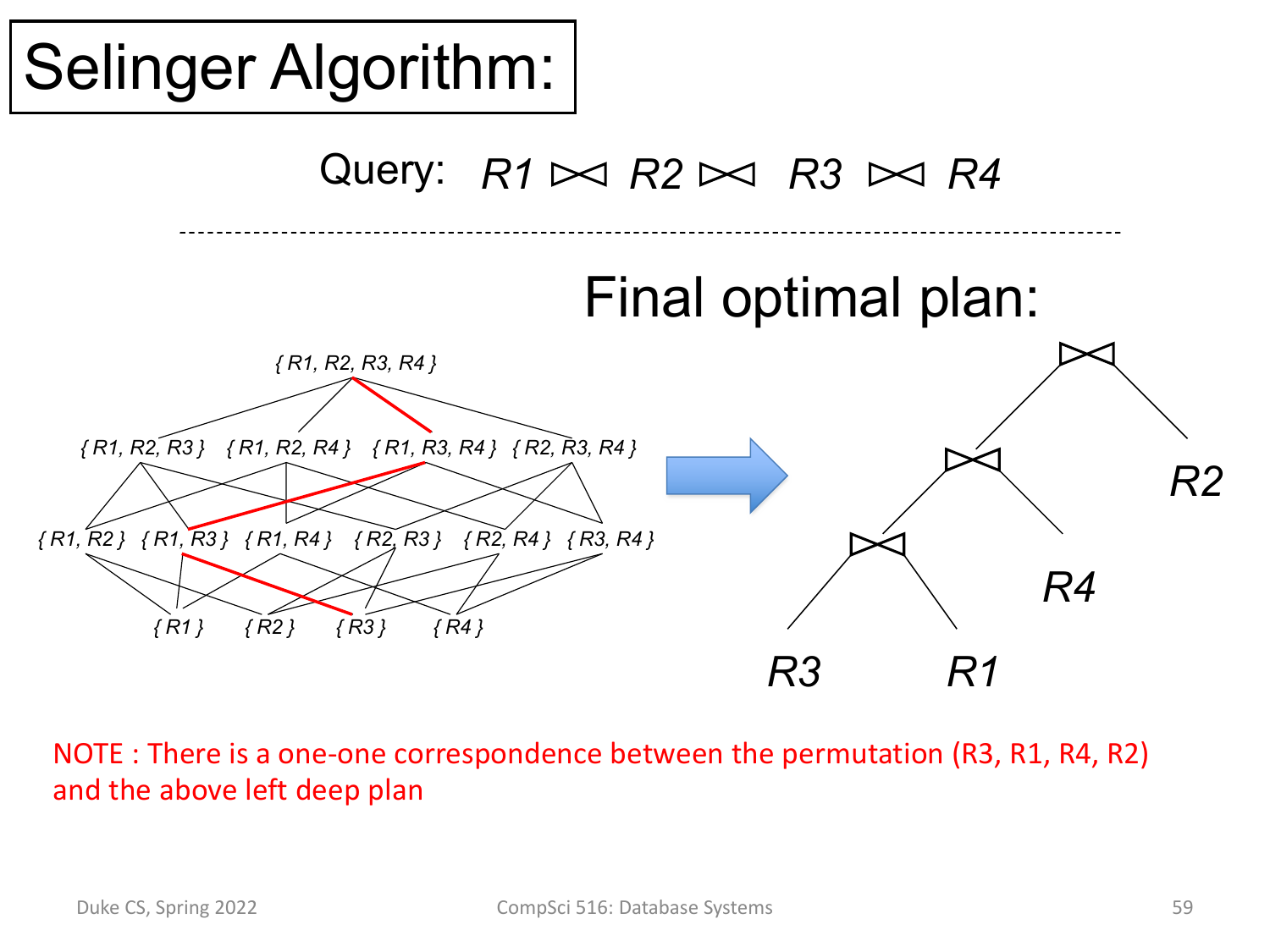#### Query:  $R1 \bowtie R2 \bowtie R3 \bowtie R4$



Other optimizations employed too..